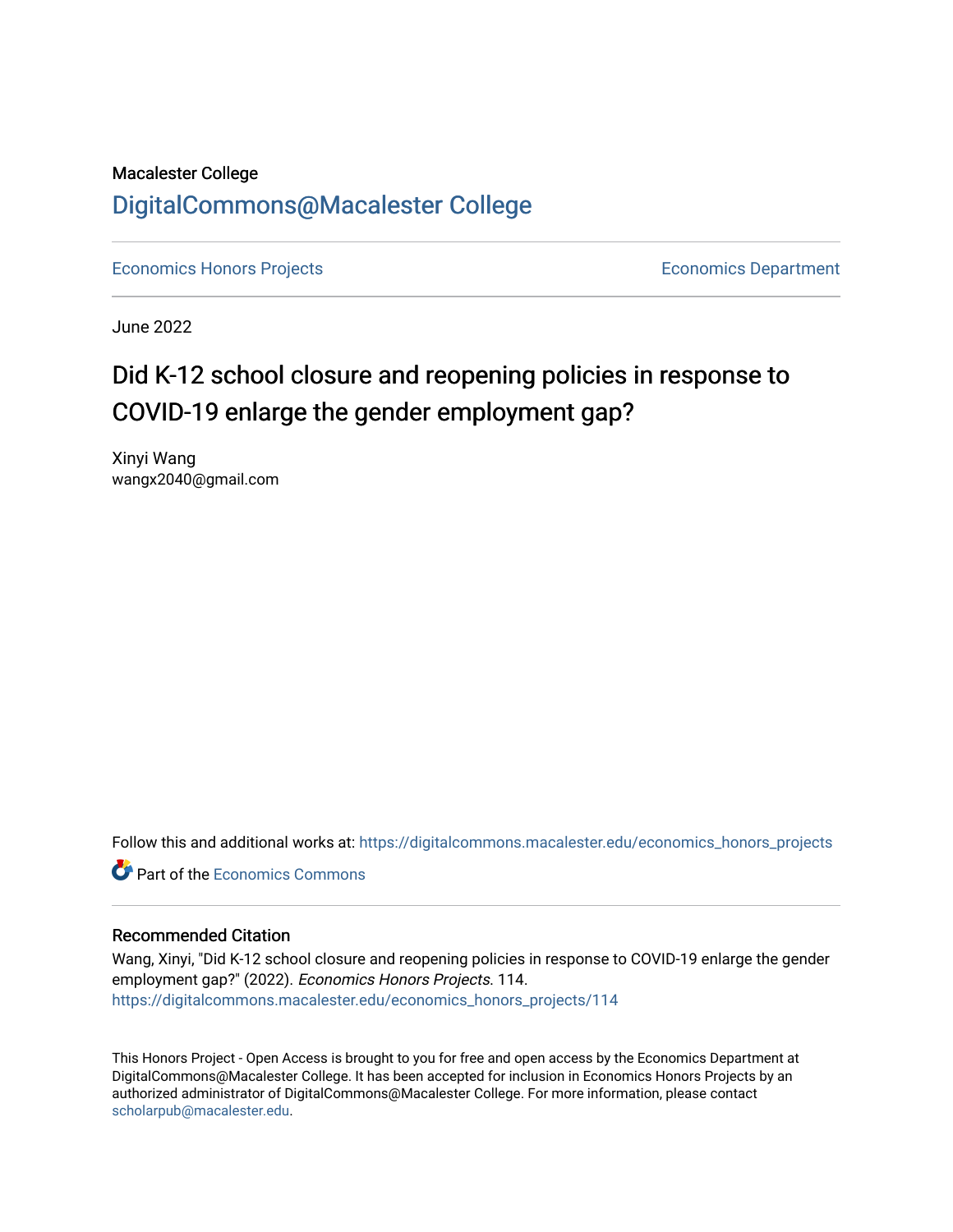# Did K-12 school closure and reopening policies in response to COVID-19 enlarge the gender employment gap?

Xinyi Wang

April 27, 2022

Advisor: Felix Friedt

Economics Department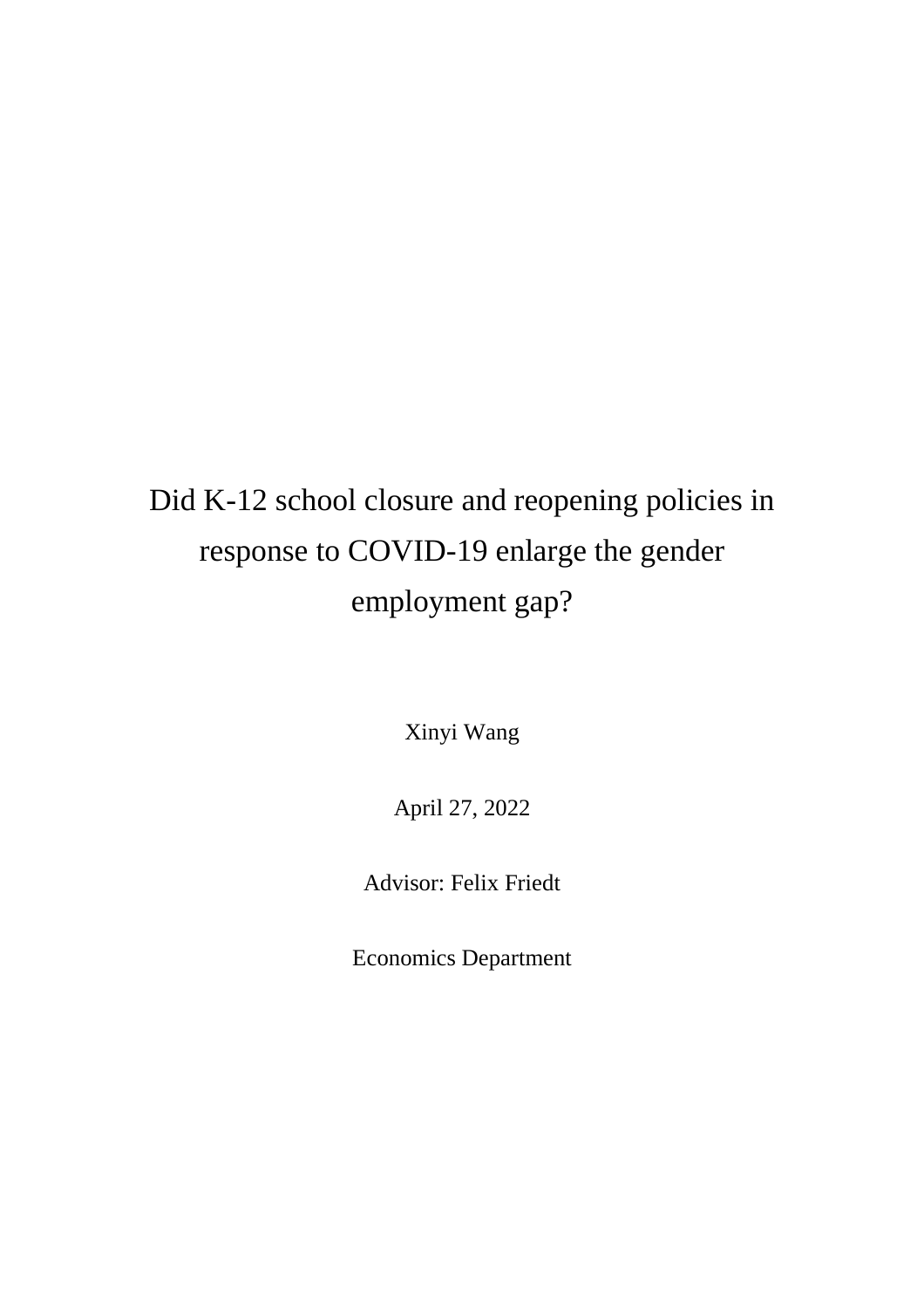#### **Acknowledgement:**

I would like to express my special thanks of gratitude to my advisor Felix Friedt who gave me the golden opportunity to do this honor project on the topic (Did K-12 school closure and reopening policies in response to COVID-19 enlarge the gender employment gap?). I would also like to thank to my committee members Amy Damon and Julie Dolan for their generous suggestions and I came to know about so many new things.

Secondly, I would also like to thank my parents and friends who helped me a lot in finalizing this project within the limited time frame. I would like to thank to Xiaoyan for her emotional support throughout this project.

Thanking you,

Xinyi Wang

April 27, 2022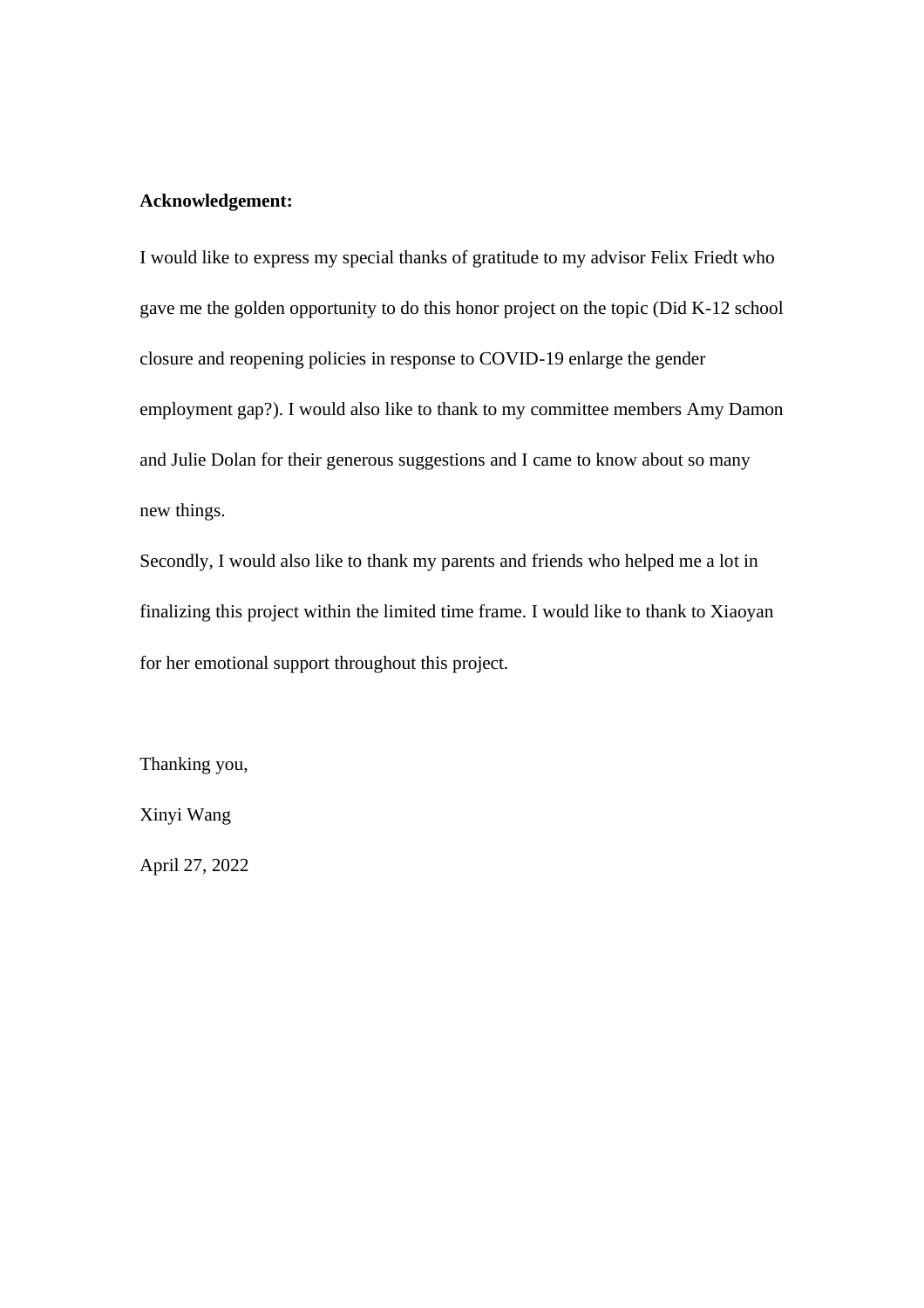#### **Abstract:**

The COVID-19 pandemic hits female workers the most. This impact on the United States's labor market can be attributed to the limited availability of childcare and schooling options (Stefania and Jiyeon, 2021). With limited resources for childcare and schooling, parents, especially mothers, had to exit the labor force or reduce working hours to stay at home and take care of their children. My study will contribute to understanding the effect of the child penalty, especially under the COVID-19 pandemic and study the impact of school closure and reopening policies. Using data from Current Population Survey (CPS) combined with school closure and reopening data, I conduct both static and dynamic analyses at the extensive (i.e. employed or not) and intensive (i.e. # of hours worked) margins. I find that for a worker, who has at least one child in the household, compared to a worker with the same occupation, in the same industry and similar location is around 76% less likely to be employed when schools are closed while a female worker tends to be 34% more likely to be employed than a male worker after the school has been reopened.

#### **Introduction**:

The gender gap index across economic participation, educational attainment, health and survival, and political empowerment subindexes have narrowed over time (World Economic Forum, 2020). However, with the COVID-19 outbreak in Wuhan, China in December 2019, COVID-19 soon grew into a global pandemic within a few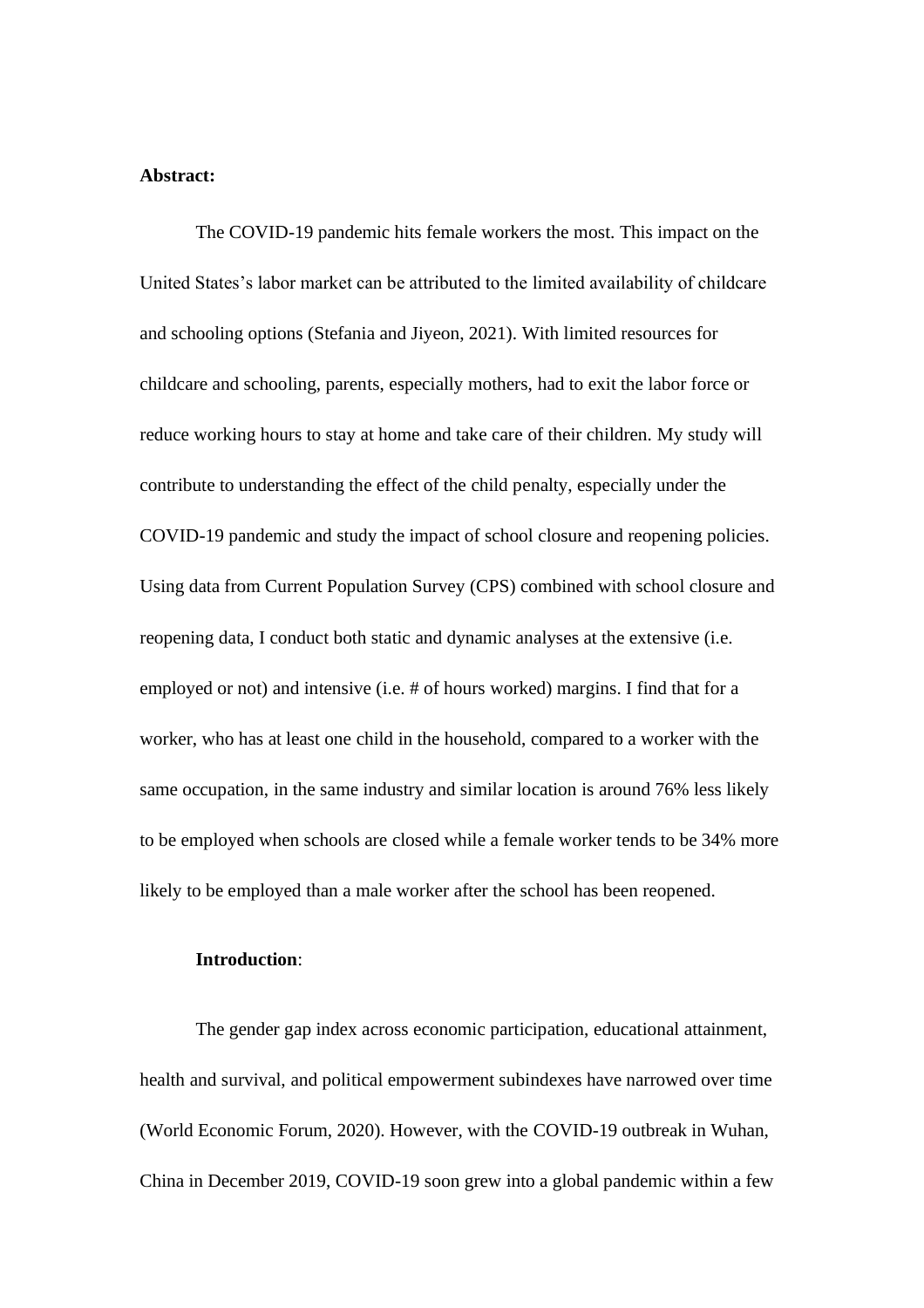weeks. As the impact of the COVID-19 pandemic continues to be felt, the estimated time that is needed to close the whole gender gap has increased from 99.5 years to 135.6 years (World Economic Forum, 2021).

Stefania and Jiyeon (2021) state that unlike other recessions in United States' history, where men usually experience larger employment drops, the COVID-19 recession resulted in larger employment losses for women. This unique impact on the United States's labor market can be attributed to the limited availability of childcare and schooling options (Stefania and Jiyeon, 2021). With such limited resources for childcare and schooling, parents, especially mothers, had to exit the labor force or reduce working hours to stay at home and take care of their children.

My study will contribute to understanding the effect of the child penalty, especially under the COVID-19 pandemic. By examining different phases of school closures and reopening policies and distinguishing between households with and without school-aged children, I will quantify the child employment penalty during the pandemic and differentiate the effects by gender. This study will focus on the different labor outcomes, including the probability of being employed (extensive margin) and the number of hours worked (intensive margin). While the effect of school closure policies has been studied and shown to have an enlarging effect on the gender employment gap, this study will emphasize the effect of school reopening policies and evaluate whether the closure effects are reveresed. This analysis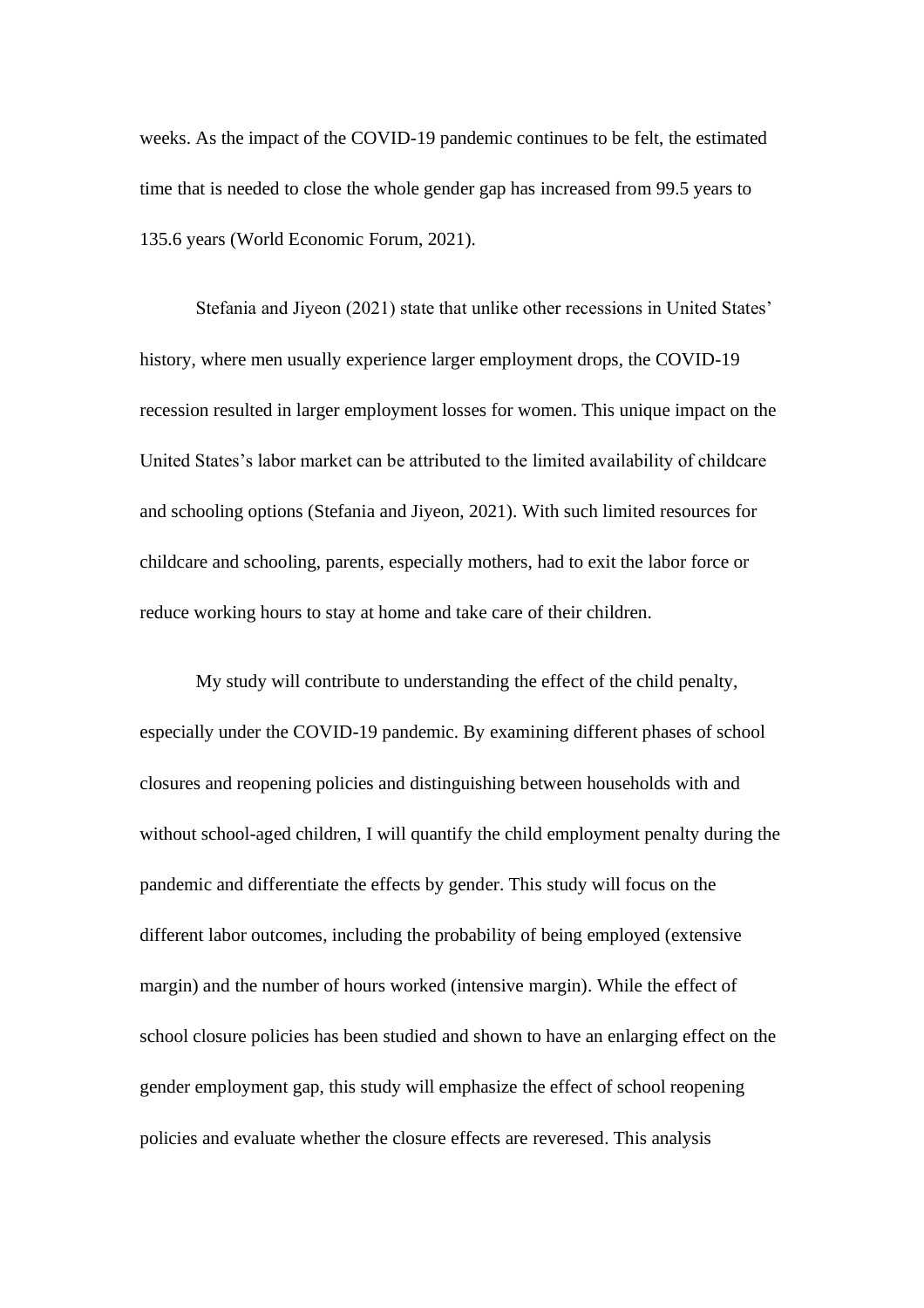leverages detailed data from the Current Population Survey and attempts to identify the effects at two levels of spatial aggregation. First, at the state-level where I observe school closure/reopening policy data for all states. Second, at the county-level, where I observe school closure/reopening data for California only.

#### **Literature Review:**

Gender pay inequality is ubiquitous in society. Hall and Krueger (2012) verified that around one-third of the US working force did not see transparent wages. The gender pay gap is not driven by level of education but by gender discrimination specifically in the labor market. Irimie et. al, (2014) conducted theoretical research which demonstrated gender inequality is a common phenomenon in the labor market, and it is usually caused by discrimination and gender biases. They compared the gender difference between the education period and later career, in which they discovered employers are keen to hire male graduates, regardless of whether a woman would be more appropriate or not. When men are obviously favored in the labor market, women can only work in positions that they are not familiar with, resulting in lower productivity than men, which causes low payment for women.

Although the gender income gap is ubiquitous, COVID-19 made the situation worse. The COVID-19 pandemic shocks the labor market in the US. Based on the experiences during previous recessions in the United States' history, one might have expected men to experience a larger employment drop as usual during COVID-19.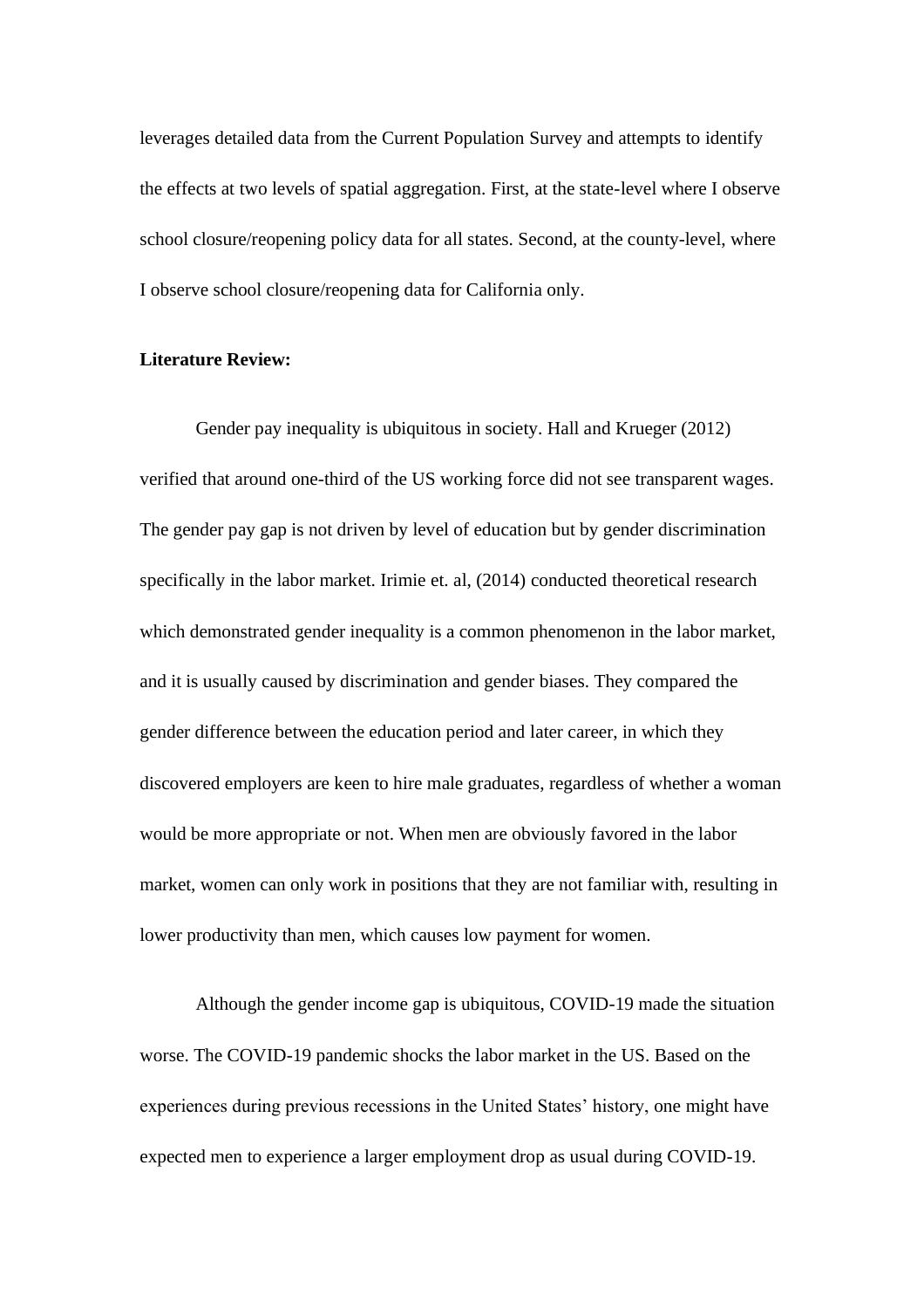However, the COVID-19 pandemic hit the United States' labor market quite differently, with women being hit the most. Stefania and Jiyeon (2021) studied the effects of the COVID-19 on the labor market of the US, especially from the perspectives of occupation, family, and gender. According to their findings, occupation and the increased childcare factors are two unique factors that may account for the opposite result in the labor market. Since women are mainly employed in the service occupation, which tend to be contact and inflexible jobs, women are more likely to lose their jobs. Plus, the fact that there is a substantial "child penalty" which may reduce women's wages even before they give birth to their first child. This study will focus on the second unique factor, which is the increased childcare factor, and try to explain the gender income and employment gap change during the COVID-19 pandemic.

A new study from the Center for Global Development (2020) suggests that each woman provided up to 173 additional hours in childcare in 2020 through October, compared to only 59 additional hours from men. The reason why I focus on the effect of increased childcare is that it is strongly related to the child penalty. The child penalty has been studied a lot and research suggests that child penalty may contribute a large portion of the gender income gap. Francesca, B, and Helmuth, C, and Chiara, M (2019) constructed a model to study the difference between men and women in informal childcare. They separated informal childcare into two types: basic care (feeding, changing children, baby-sitting) and quality care (activities that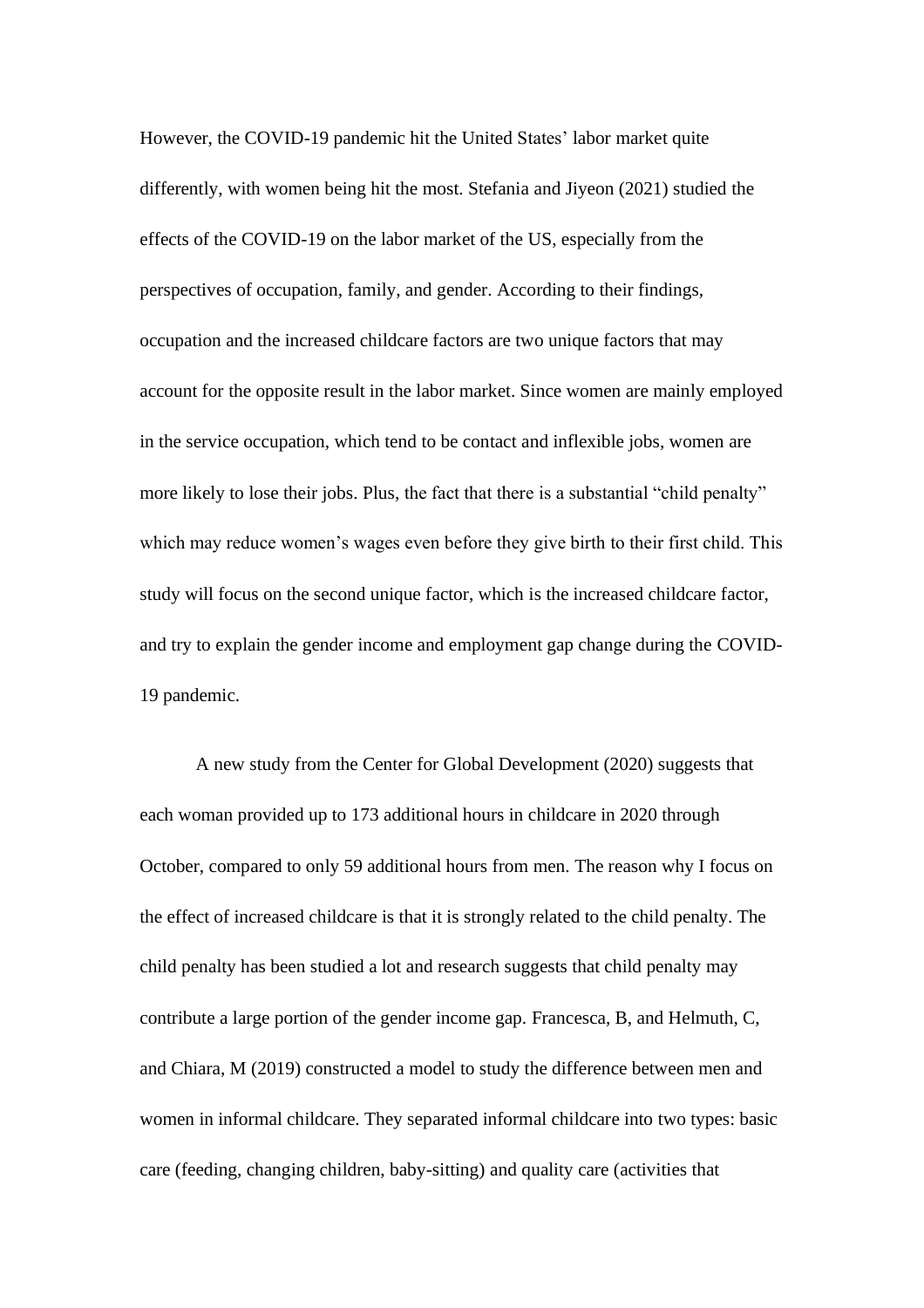stimulate children's social and cognitive skills). Based on their predictions and real data from Italy, mothers tend to devote more time than fathers in both basic and quality informal childcare. More educated mothers also devote more time to quality informal childcare and also spend more time in the labor market than less-educated mothers. Mark Aguiar and Erik Hurst (2007) use five decades of time-use surveys to document trends in the allocation of time within the United States. They find a clear trend that women have carried a heavier load for childcare than men even before the COVID-19. During COVID-19, this gender gap in childcare intensified. Given such disparities in the time allocation on childcare between men and women, the consequence of such differences draws attention to the gender gap in the labor market as women may not be able to work as many hours as men.

Patricia and Jessica (2018) focused on the role of children in explaining the remaining gender gap in the labor market. In their analysis, they discover that over two-thirds of the gender income gap can be explained by the differential impact of children on men and women. Since children play a huge role in explaining the gender income gap, I focus on the school policies to see whether different school policies will affect the gender gap.

School closure policies have been proven to have different impacts on the working styles of men and women. Eiji, Y, and Yoshiro, T (2021) have studied the impact of closing schools on working from home during the COVID-19 pandemic for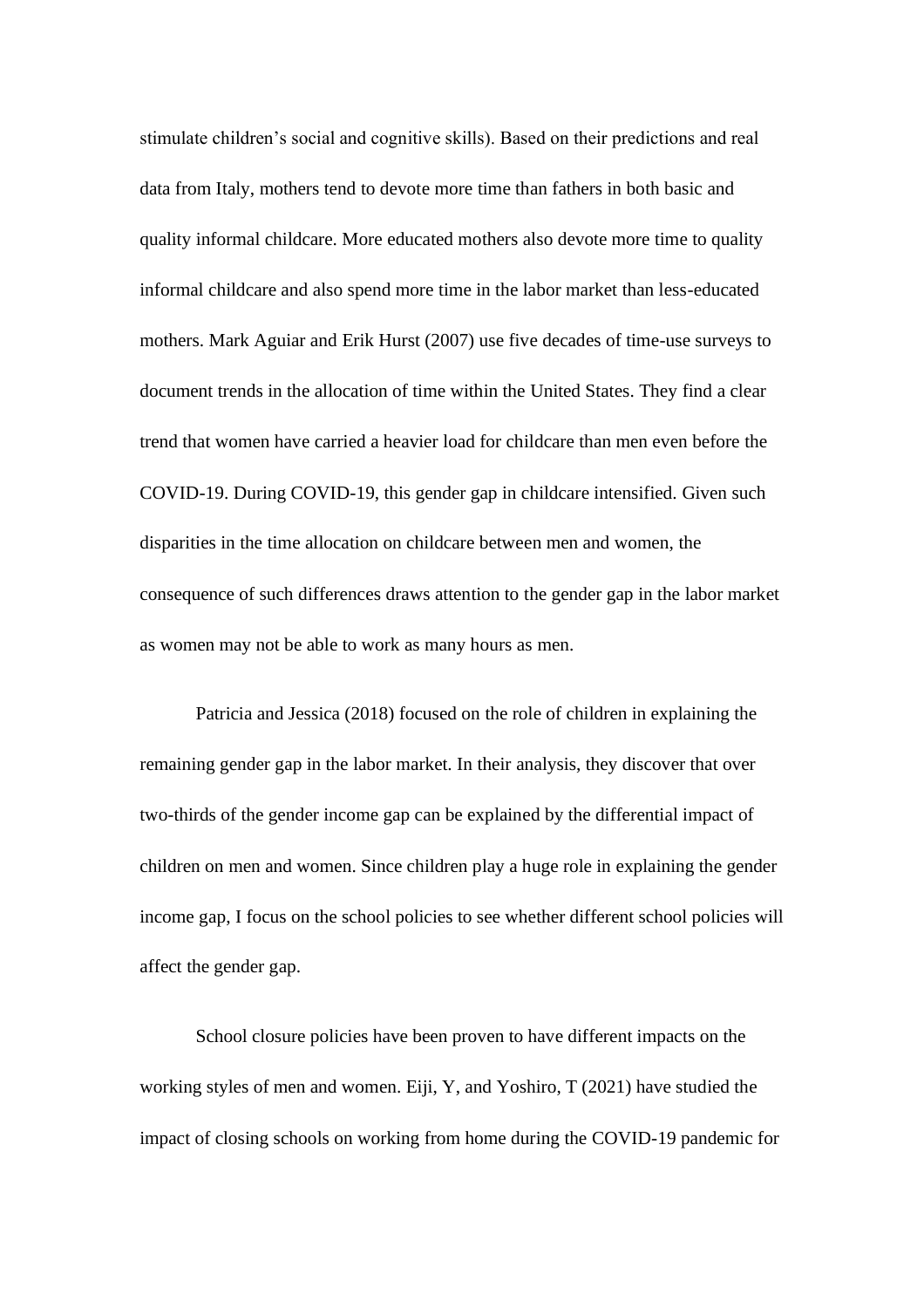the period of school closure from mid-March to mid-April 2020. Specifically, they studied the impact of how the presence of the children affects parents' work and how the effect of their children differs between genders. After controlling various variables, they reached the conclusion that mothers are more likely to work at home in order to keep an eye on their children when their children are in primary school while fathers' working styles are less likely to change. However, when their children are in junior high school, both parents' working styles are hardly affected. Such results affirm the heavier burden on mothers of young children compared to fathers. A similar result has been found by Collins C, Ruppanner L, Christin Landivar L, Scarborough WJ (2021). They combined the Elementary School Operating Status database and Current Population Survey to study the effect of remote learning on labor force participation and concluded that the gender gap in labor force participation increased by 5% due to K-12 distance learning.

Acknowledging such differences in childcare for different genders especially with school closure policies, this study will focus on the trade-off between childcare and employment during the COVID-19 pandemic. The study is focused on households with young children. School closure policies have been studied and proven to affect women workers more. However, my study will not only look at the K-12 school closure policies but also the K-12 school reopening policies in order to compare the difference between those with children at home and those without children at home. When comparing the K-12 school reopening policies, my study will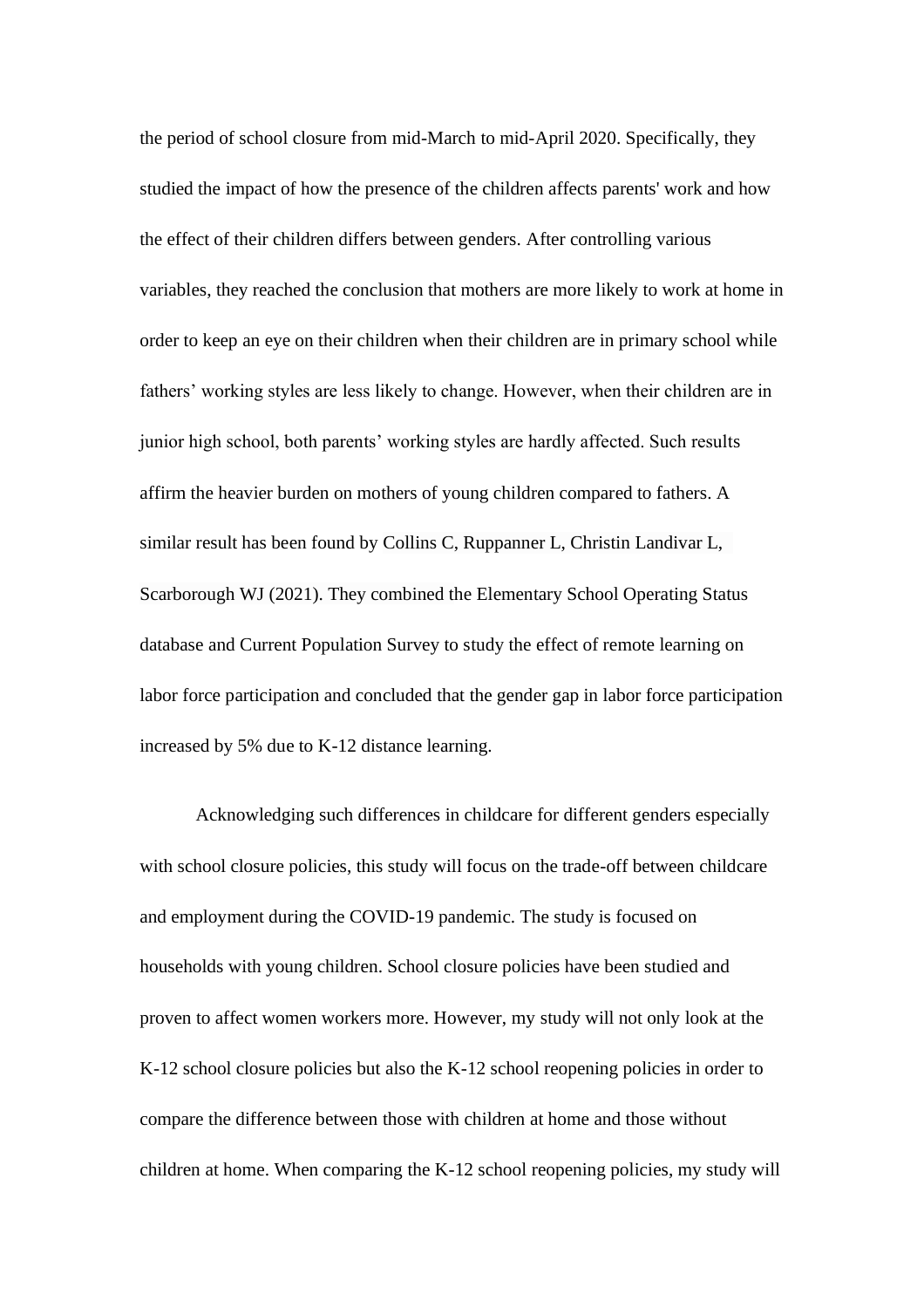try to explain if the gender employment gap caused by the K-12 school closure policy automatically recovers after the K-12 school, or if those K-12 school closures may have a long-term effect on the gender employment gap.

#### **Model:**

#### **Theory:**

After the CDC confirmed the first laboratory-confirmed case in Washington DC on January 21st 2020, COVID-19 soon spread to all states in the United States within several weeks. COVID-19 spreads when an infected person breathes out the very small particles that contain the virus, and are then breathed in by others or contaminate surfaces. Under such circumstances, people within 6 feet of an infected person are the most likely to be infected (CDC, 2020). Schools, however, fall into the category above of close-contact institutions as most of the activities happen within 6 feet between both students and teachers. Thus, schools have been considered high-risk places where COVID-19 can easily spread. In order to minimize the spread of COVID-19, governors declared states of emergencies and followed the recommendation from the CDC to close the schools.

Under states' orders, K-12 schools had ended in-person instructions in March 2020 and offered remote learning options instead. Students ages 5-18 were forced to stay at home as a result of school closure. This has effects on parents' employment outcomes. In fact, according to Fabrizio, Gomes and Tavares (2021), women with young children, younger than 12 years old, have been disproportionately affected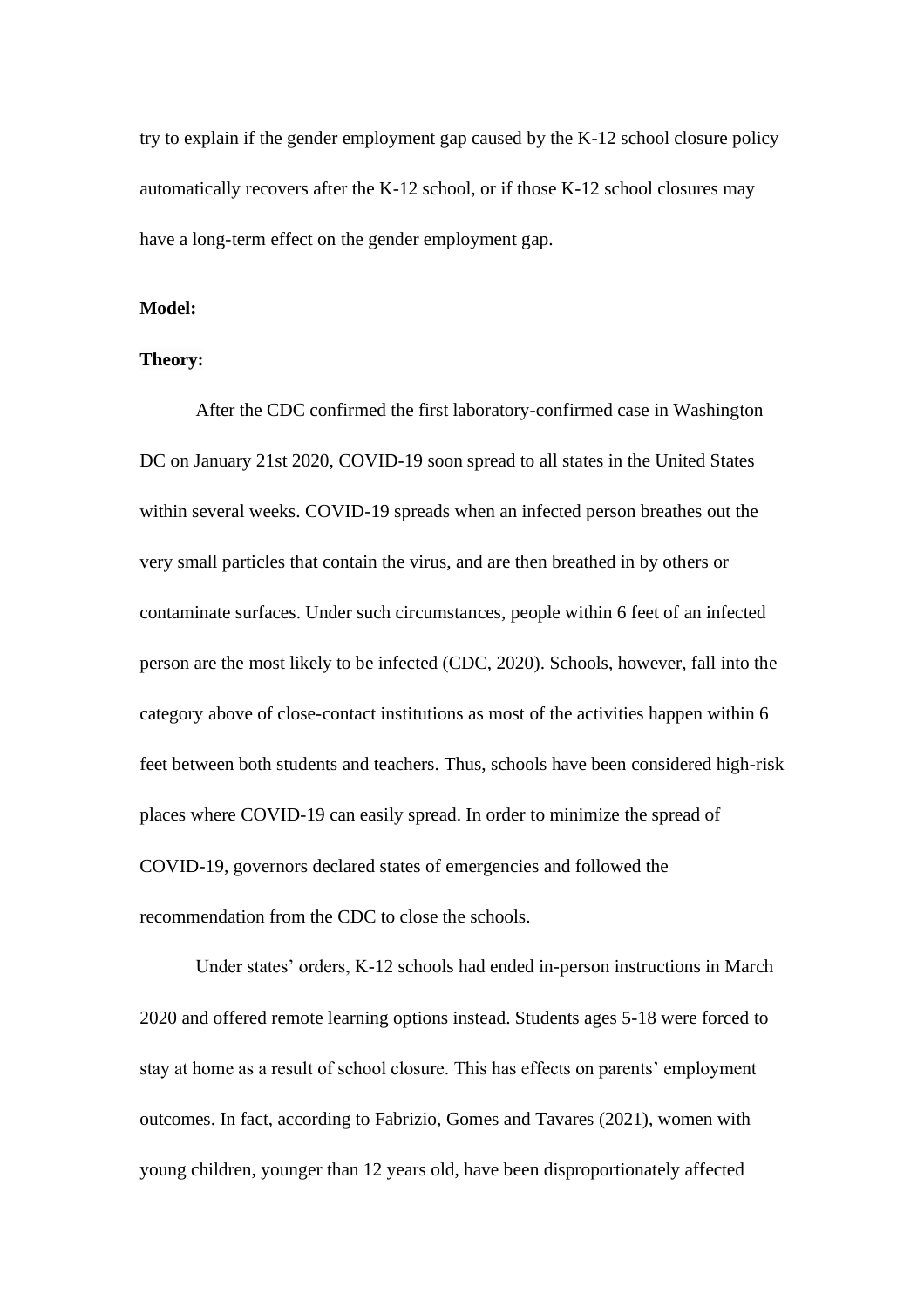compared with other women and men in terms of employment loss. This can be attributed to the extra childcare that those women have to provide. According to a new study from the Center for Global Development (2020), each woman provided up to 173 additional hours in childcare since COVID-19 has started through October 2020, compared to only 59 additional hours from men. With such a huge difference in the hours for childcare, women are left with shorter time for work. Consequently, they are more likely to be separated from the labor market than men. In addition, COVID-19 hit the service industry the most, which lead to a great reduction in demand for services. Since women are more likely to be employed in a service industry, this compositional effect leads to a greater reduction in demand for female workers.

The employment effects are further complicated by the potential heterogeneity across household income. For example, households with good financial standing will be able to take care of the children if their work is remote. If remote work is unavailable, such household can still afford to pay for a huge amount of money to hire someone to take care of their children or have mom/dad stays at home and take care of the children. On the other hand, these households may be able to afford to take time off work to take care of the children. If it is a mom whose work is not remote and they do not want to hire someone for childcare, then the gender employment gap occurs, while if it is a dad whose work is not remote or they are willing to hire someone for childcare, then there may be no gender employment gap. Although such circumstance rarely happens to a good financial standing household, high-paying jobs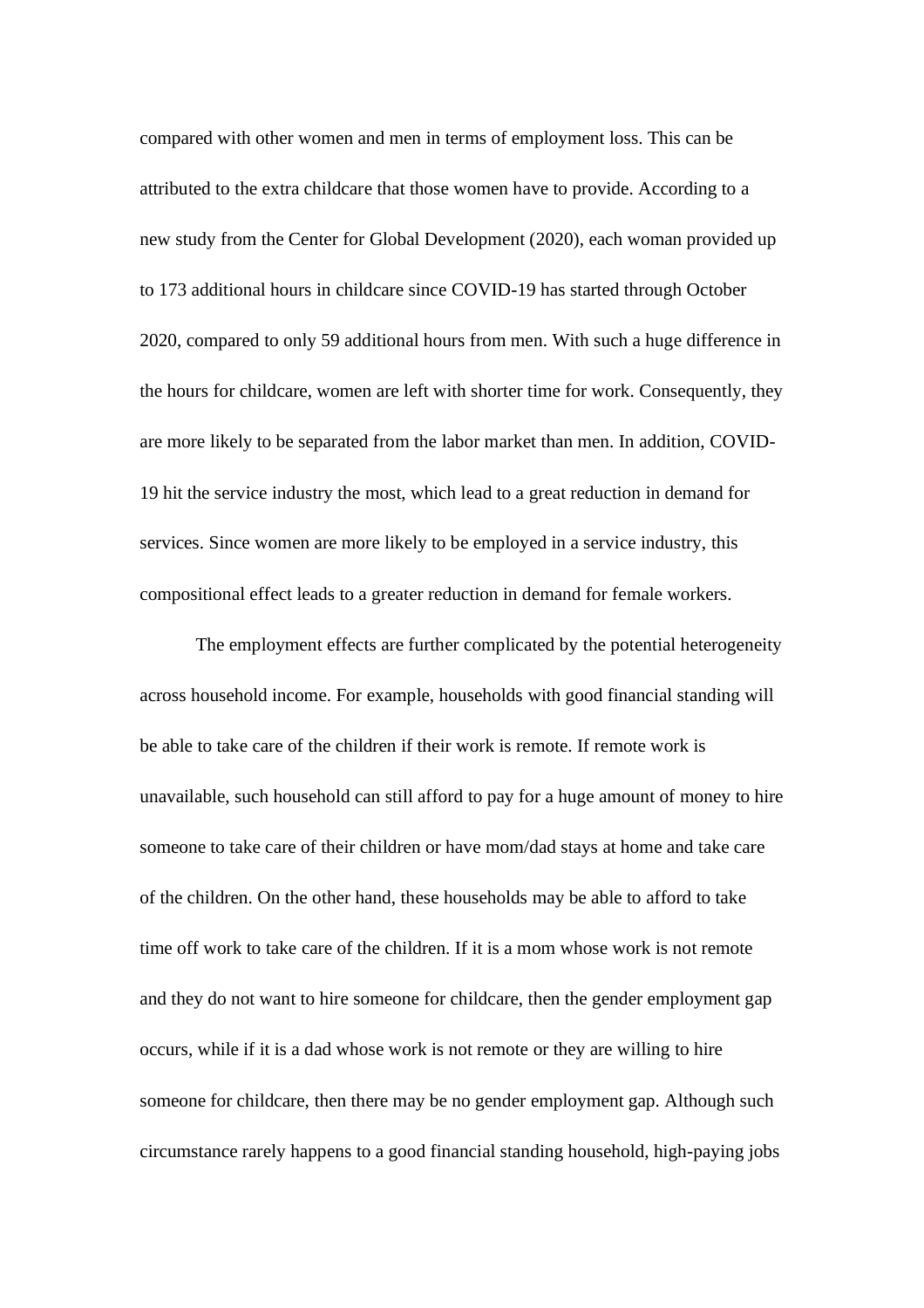are most likely to be remote so that both parents will be able to work at home. In this case, I am expecting a 0 or small effect of school closure on the gender employment gap for those households with good financial standing.

However, things are different for low-income households. They do not have the option to hire others to take care of their children. Moreover, low-paying jobs are less likely to offer a remote work environment when children return home, at least one of the parents needs to reduce working hours or leave the labor market to take care of children. Since females usually work in the service industry and COVID-19 hits the service industry the most, then the demand for female workers decreased a lot. If it is a mom whose work is not remote, then mon has to quit the job for childcare as they cannot leave the child alone at home and the dad has to go to work to support the family. If both parents' works are not remote, then when there is a chance for returning back to work, it is usually the dad who returns back to work and leaves mom at home with children. Thus, it is more likely that the female workers who leave the labor market. In this case, I am expecting a large impact of school closure on the gender employment gap for those households with poor financial standings. Through the above mechanisms, COVID-19 can point to a significant employment penalty for women, especially when schools are closed under the COVID-19 pandemic.

Acknowledging such employment penalty for women under the COVID-19 pandemic, school reopening may counteract such enlarged gender employment gaps. For low-income families, they no longer need to choose between mom and dad who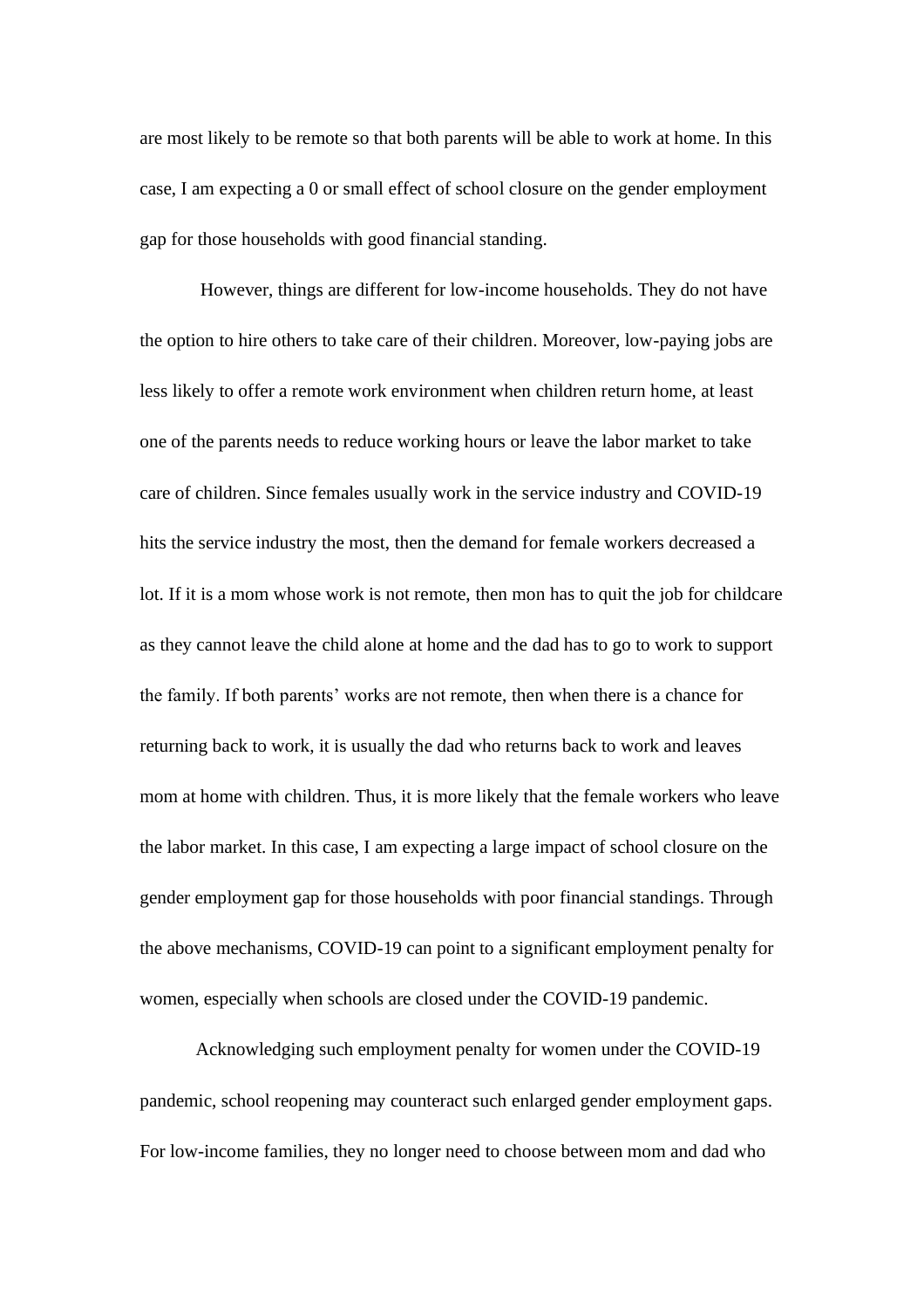stay at home and take care of the children while the other works. When schools reopen Moms are more likely to be relieved from the extra childcare that usually occurred when their children stay at home and may be able to restart their full-time jobs. However, even if moms are willing to restart their jobs, some of them may be unable to find jobs and remain unemployed. Thus, I am expecting the enlarged gender employment gap to be closed or reduced by the school reopening policies. Similar to the closure effects, school reopening should have a larger effect on the gender employment gap observed for low-income households.

#### **Empirical Model:**

To quantify the effect of school closure/reopening on employment, I run two kinds of regression analyses at both the state-level and county-level: one is the static model and the other is the dynamic model. The static model for state from extensive margin perspective for school closure is given as follows:

$$
logit(y_{i,k,s,o,t}) = \beta_0 + \beta_1 Female_i + \beta_2 Closure_{s,t} + \beta_3 Closure_{s,t} * Female_{i,t}
$$

$$
+ \gamma * controls + \alpha_k + \alpha_s + \alpha_o \times \alpha_t + \varepsilon_{i,k,s,o,t}
$$

Static model for state from extensive margin perspective for school reopening:

$$
logit(y_{i,k,s,o,t}) = \beta_0 + \beta_1 Female_i + \beta_2 Open_{s,t} + \beta_3 Open_{s,t} * Female_{i,t}
$$

$$
+ \gamma * controls + \alpha_k + \alpha_s + \alpha_o \times \alpha_t + \varepsilon_{i,k,s,o,t}
$$

Where  $i$  indexes an individual,  $k$  indicates industry,  $s$  indicates state,  $o$  indicates occupation and  $t$  indexes time. The extensive margin is measured via the outcome variable  $y_{i,k,s,o,t}$ , which indicates the employment status of the individual at time t,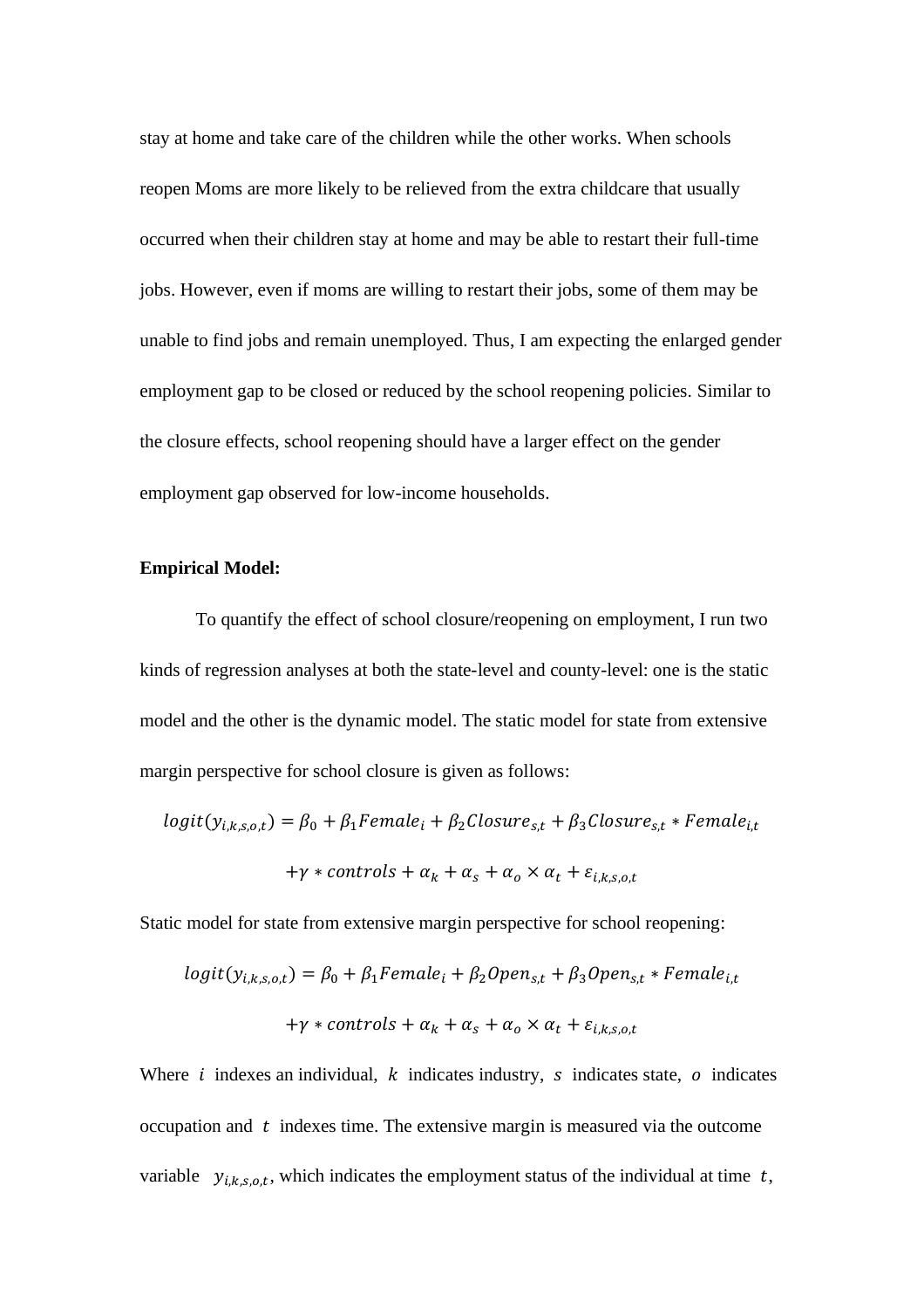in s state and k industry with occupation o. Closure<sub>s,t</sub> indicates the dummy for the school closure policy within that individual's state at time *t*, with  $\text{Closure}_{s,t} = 0$ for school has not been ordered closed in that state at time t and  $\textit{Closure}_{s,t} = 1$  for school has been ordered closed in that state at time t.  $Open_{s,t}$  indicates the dummy for the school reopening policy within that individual's state at time *t*, with  $Open_{s,t} = 0$  for school has been ordered closed in that state at time t and  $Open_{s,t} =$ 1 for school which is partially opened or fully opened in  $s$  state. Female<sub>i</sub> indicates the dummy for gender, with  $Female_i = 0$  for males and  $Female_i = 1$  for females. controls includes a set of controls for age, COVID-19 new cases, vaccine rates, family size, whether the person has difficulty, education attainment, whether the person is white, family income.  $\alpha_k$  is the fixed effect term for each industry,  $\alpha_s$  is the fixed effect term for each state.  $\alpha_o \times \alpha_t$  is the cross fixed effect for occupation and time, which will help control the occupation change throughout the time. By controlling for industry, family income and the cross effect of occupation and time, I will be able to account for most of the difference between different industries and occupations throughout the time. However, this does not take the potential triple-cross fixed effects between time, industry, and occupation into account as this will generates too many levels inside this term, which may not produce statistically insignificant results. And  $\varepsilon_{i,k,s,o,t}$  is the error term.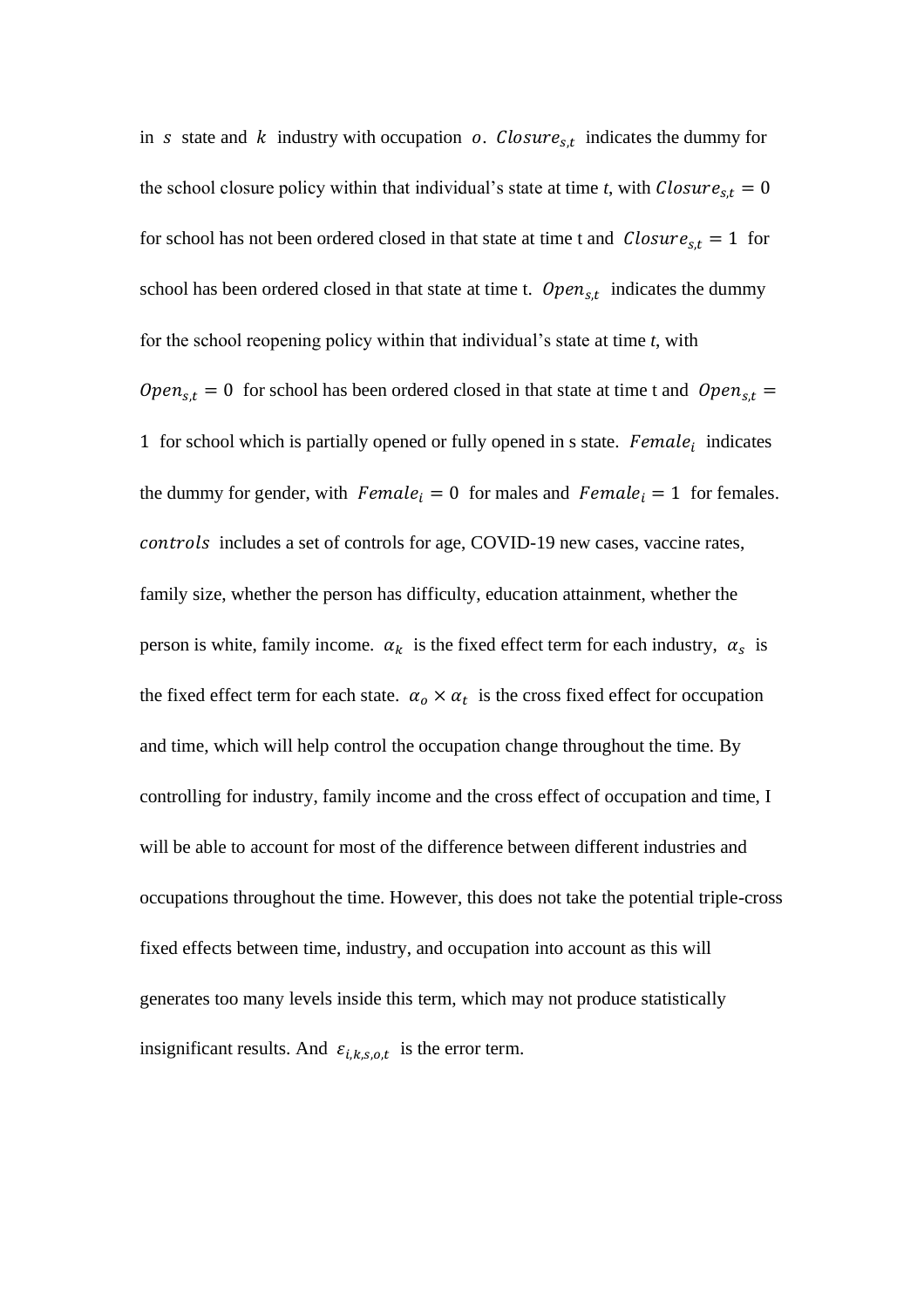For the school closure effect, this research conducts logistic regression for state level analysis from September 2018 to July  $2020<sup>1</sup>$ , which is before the first state that has published any school reopening policy. For the school reopening effect, this research conducts logistic regression from April 2020 to September 2021. By separating the effect of school closure and school reopening policies, this would reduce any potential drawbacks of combining both policies in the same model as the trend caused by school closure or reopening are sperate from each other.

The static model from extensive margin used the difference-in-difference method, and the coefficients of interest are  $\beta_2$  which captures the effect of school closure or reopening on male workers' employment and  $\beta_3$  captures the differentiate effect of school policies on female workers' employment other than male workers. Thus, the effect of school closure or reopening policies on female workers' employment would be  $\beta_2 + \beta_3$ .

The static model for state from intensive margin perspective would be the same model as the extensive perspective model. The key difference is that  $y_{i,k,s.o.t}$ indicates the hours worked last month (rather than if an individual is employed or not) and I use  $\ln(y_{i,k,s,o,t})$  to replace logit  $(y_{i,k,s,o,t})$  in the equation. The equations for school closure and school reopening policies will be as follows:

$$
ln(y_{i,k,s,o,t}) = \beta_0 + \beta_1 Female_i + \beta_2Closure_{s,t} + \beta_3Closure_{s,t} * Female_{i,t}
$$

$$
+ \gamma * controls + \alpha_k + \alpha_s + \alpha_o \times \alpha_t + \varepsilon_{i,k,s,o,t}
$$

<sup>&</sup>lt;sup>1</sup> For the county level, to analyze the school closure effect, I include data from September 2018 to August 2020.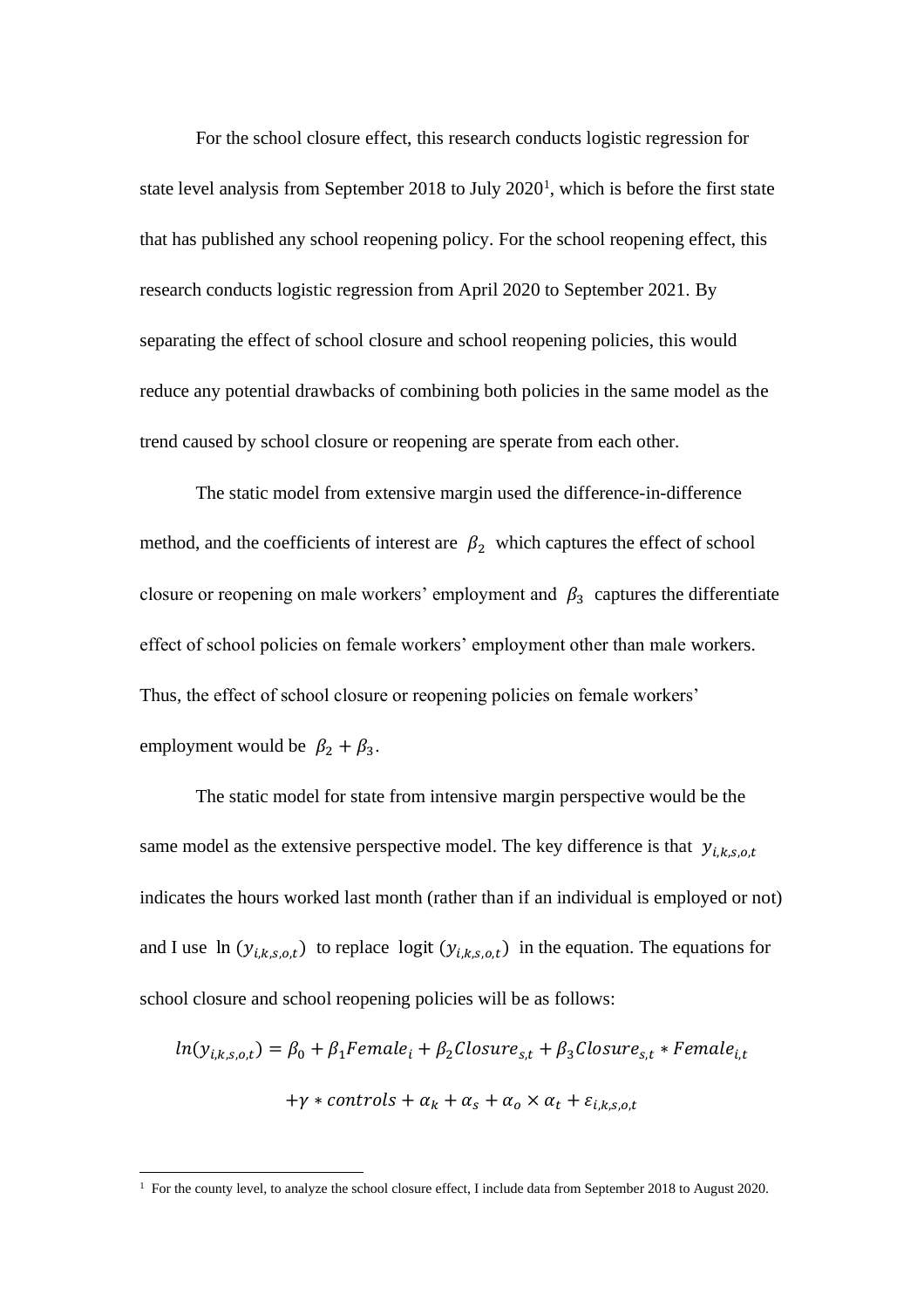Static model for state from intensive margin perspective for school reopening:

$$
ln(y_{i,k,s,o,t}) = \beta_0 + \beta_1 Female_i + \beta_2 Open_{s,t} + \beta_3 Open_{s,t} * Female_{i,t}
$$

$$
+ \gamma * controls + \alpha_k + \alpha_s + \alpha_o \times \alpha_t + \varepsilon_{i,k,s,o,t}
$$

The static model from intensive margin also uses the difference-in-difference method, and the coefficients of interest are  $\beta_2$  which captures the effect of school closure or reopening on male workers' working hours and  $\beta_3$  captures the differentiated effect of school policies on female workers' working hours. Thus, the effect of school closure or reopening policies on female workers' employment would be  $\beta_2 + \beta_3$ .

Similarly, both models for county-level analysis from an intensive perspective and an extensive perspective will be the same as the models for state-level analysis but instead of having state-level policies, I am having county-level policy here.

One potential drawback of the state-level analysis is that there are other differences between each state that I can hardly control for. These include, for example, the demographic and other labor market policies differences. Different labor market policies in each state may affect the labor outcome of that state and if these effects are correlated with school policies then the conclusion of this research can be overstated. Also, in the state-level dataset that I am using, only 20 states have mandatory school closure or reopening policies while the rest of them will let the districts decide whether to close or reopen schools on their own, which makes it hard to know the real opening status within that state. Therefore, I also consider the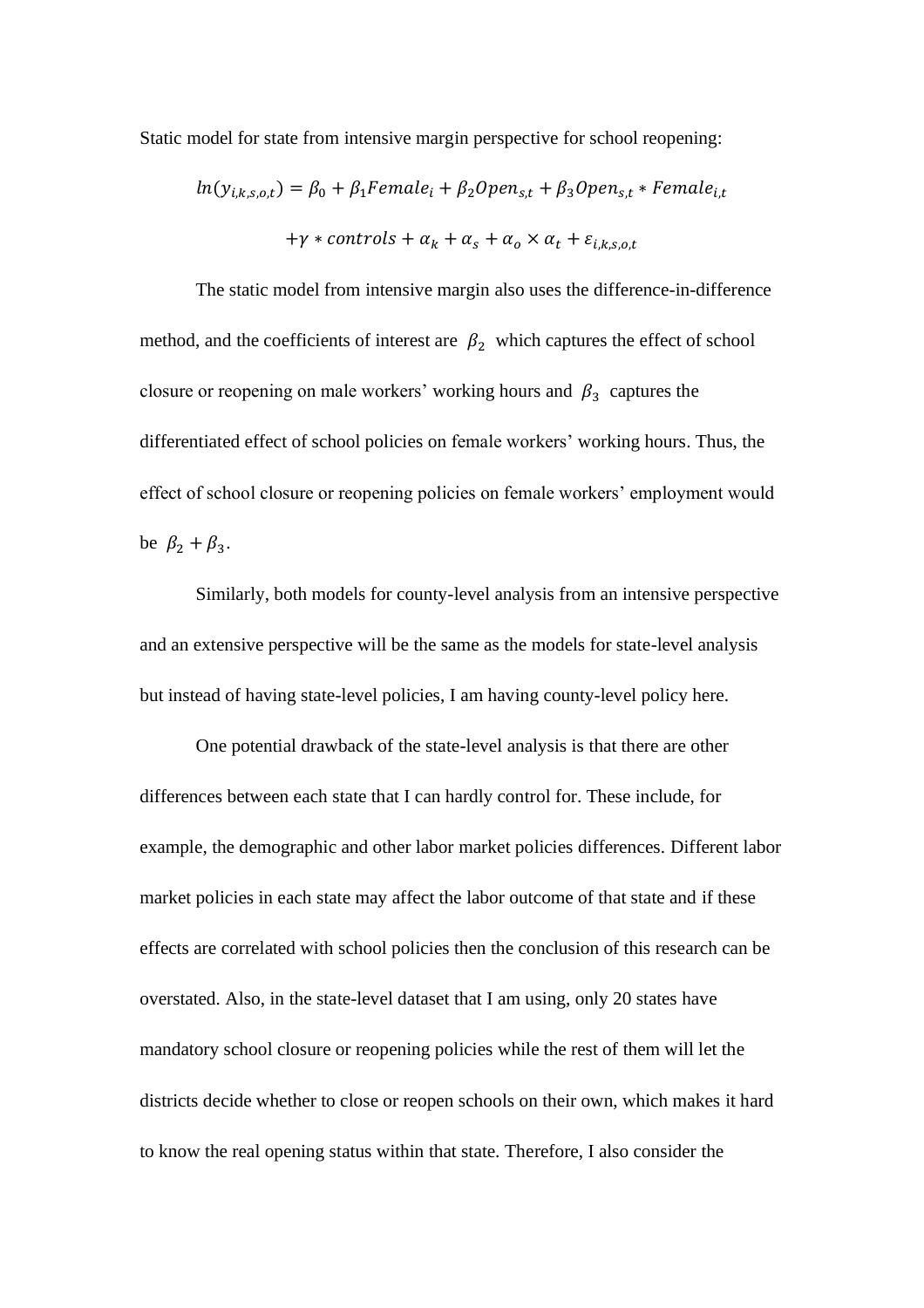county-level analysis to overcome the disadvantages at the state level. A county-level analysis (within the same state) accounts for the difference in state-level labor market policies and alleviates some of the concerns. However, even at the county-level there may be some unobservable county actions during the pandemic that may confound our results. These actions would have to be correlated with school closure/reopening policies.

In addition to the static analysis, I also develop a county-level dynamic model of the school reopening effects. Specifically, I separate monthly effect of reopening policies before and after the announcement of school reopening policy.

A dynamic model for reopening from extensive margin perspective is given as follows:

$$
y_{i,k,c,o,t} = \beta_0 + \beta_1 Female_i + \sum_{z=-12}^{12} \beta_z Open_{c,t,z} + \sum_{z=-12}^{12} \gamma_z Open_{c,t,z} * Female_i + \tau
$$
  
\* controls +  $\alpha_k + \alpha_c + \alpha_o \times \alpha_t + \varepsilon_{i,k,c,o,t}$ 

Where  $i$  indexes an individual,  $k$  indicates industry,  $c$  indicates county,  $o$ indicates occupation and t indexes time,  $y_{i,k,c,o,t}$  is the dependent variable and indicates the employment status of the individual at time  $t$ , in  $c$  county and  $k$ industry with occupation  $o$ . Open<sub>c,t,z</sub> indicates the dynamic dummy for the school reopening policy within that individual's county, with  $z < 0$  represents the time before the school has been reopened and  $z>0$  represents the time after the school has been reopened, for example,  $Open_{c,t,-1}$  represents the dummy for one month before the school ordered open and  $Open_{c,t,1}$  represents the dummy for 1 month after the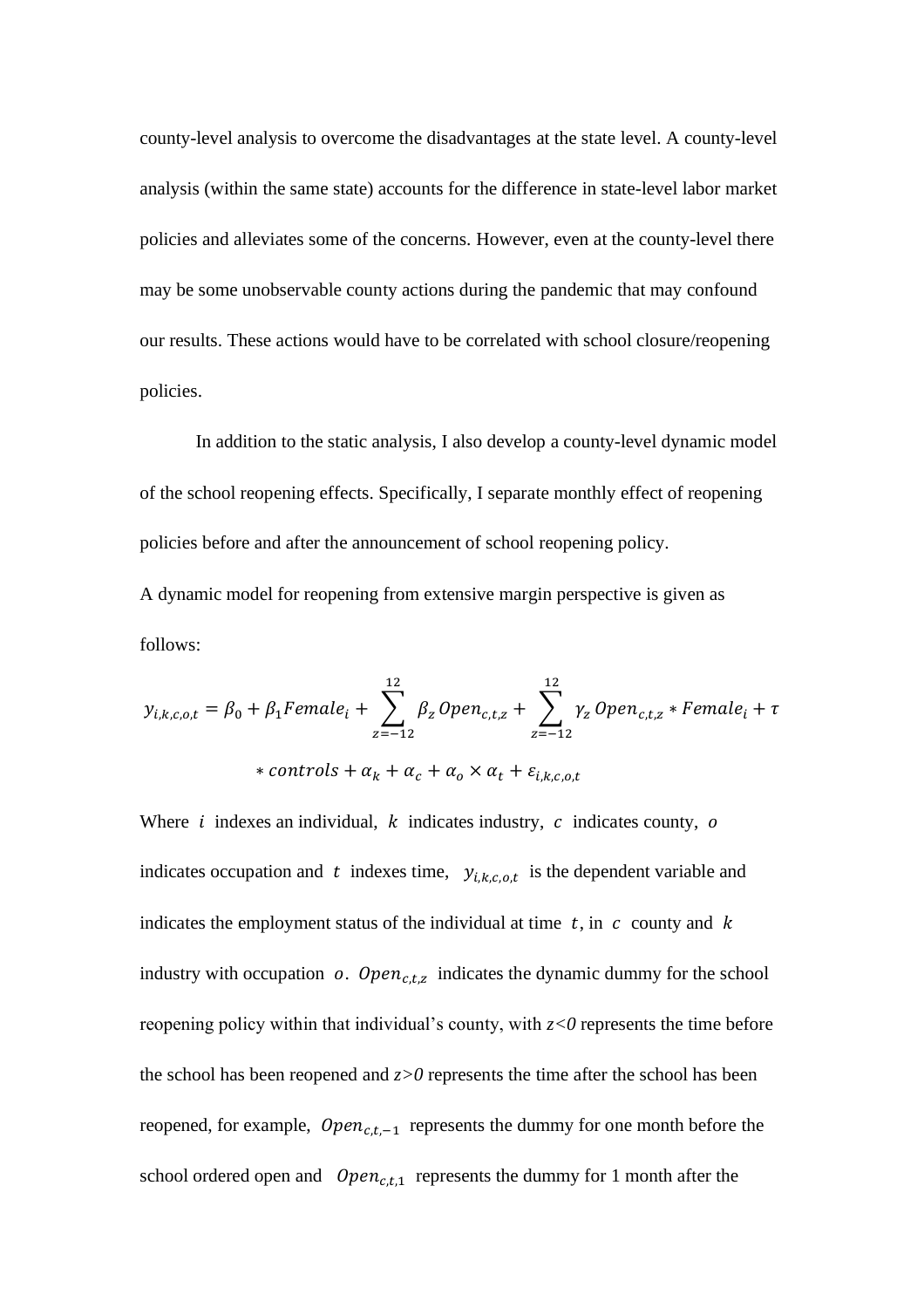school ordered open.  $Open_{c,t,z} = 0$  for school has been ordered closed in that county at time t and  $Open_{c,t,z} = 1$  for school which is partially opened or fully opened. Female<sub>i</sub> indicates the dummy for gender, with  $Female_i = 0$  for males and  $Female_i = 1$  for females. *controls* includes a set of controls for age, COVID-19 new cases, vaccine rates, family size, whether the person has a disability, education attainment, whether the person is white, family income.  $\alpha_k$  is the fixed effect term for each industry,  $\alpha_c$  is the fixed effect term for each county.  $\alpha_o \times \alpha_t$  is the cross fixed effect for occupation and time, which will help control the occupation change throughout the time. And  $\varepsilon_{i,k,c,o,t}$  is the error term.

The dynamic model at the county-level from an intensive perspective is similar to the extensive margin model. The key difference is that the outcome variable  $y_{i,k,c,o,t}$  captures the hours worked (rather than employment status) and I use In  $(y_{i,k,c,o,t})$  to replace  $y_{i,k,c,o,t}$  in the equation.

#### **Data description**

This study uses the Basic Monthly data from Current Population Survey data collected every month during the calendar year from January 2010 to September 2021 and ASEC data from the Annual Social and Economic Supplement of the Current Population Survey from 2010 to 2021. It also combines state-level school closure and reopening data from Education Week and county-level school status data only for California from The Safe Schools For All Hub for California to study the employment status of workers that are in the labor force. I combine these data with information on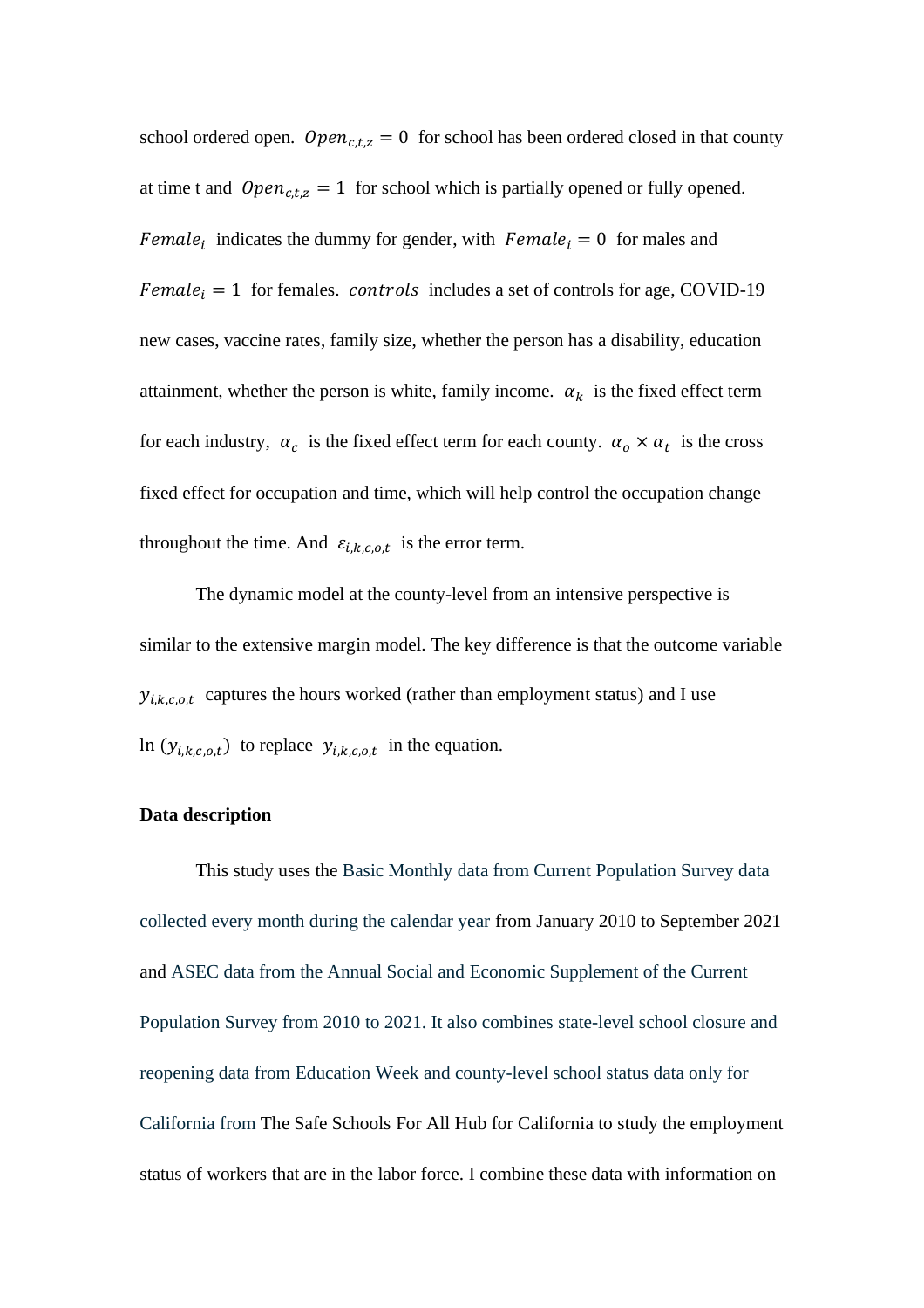the cumulative counts of coronavirus cases in the United States from The New York Times as well as the county-level coronavirus infections data from The Los Angeles Times. The closure and reopening policy for schools vary between states in the United States. Since the employment tends to have a delay in reaction to the policy change, I round up the school reopening month. For example, if the school reopened on mid-March 2021, then in my dataset, I count April 2021 as the first month of reopening.

After restricting to individuals that are in the labor force and have at least one child aged from  $5-18$  years old<sup>2</sup> from March 2019 to Sep 2021, I obtained 650,752 individual-level data for all states in the United States and 38,660 individual-level data for California. The available information includes dependent variables: employment status and hours worked last week; variables of interest: workers' sex  $(=0$  is male,  $=1$  is female), school closure indicator  $(=0$  is open,  $=1$  is closed) and school reopening indicator  $(=0$  is still closed,  $=1$  partially closed,  $=2$  fully opened); and control variables such as: age, state, county, occupation, industry, the number of children they have, the number of own children under age 5, the year and month that the workers reported the data, family income of the household, marital status, worked remotely for pay due to COVID, unable to work due to COVID, COVID-19 cumulative cases, COVID-19 new cases, vaccine rate. I expect someone who has no choice but to keep their children in the household to send their children back to school

<sup>&</sup>lt;sup>2</sup> Employment status for an individual who is not in labor force will not change with different school policies and school closure or reopening policies will only have very limited effect on the employment status for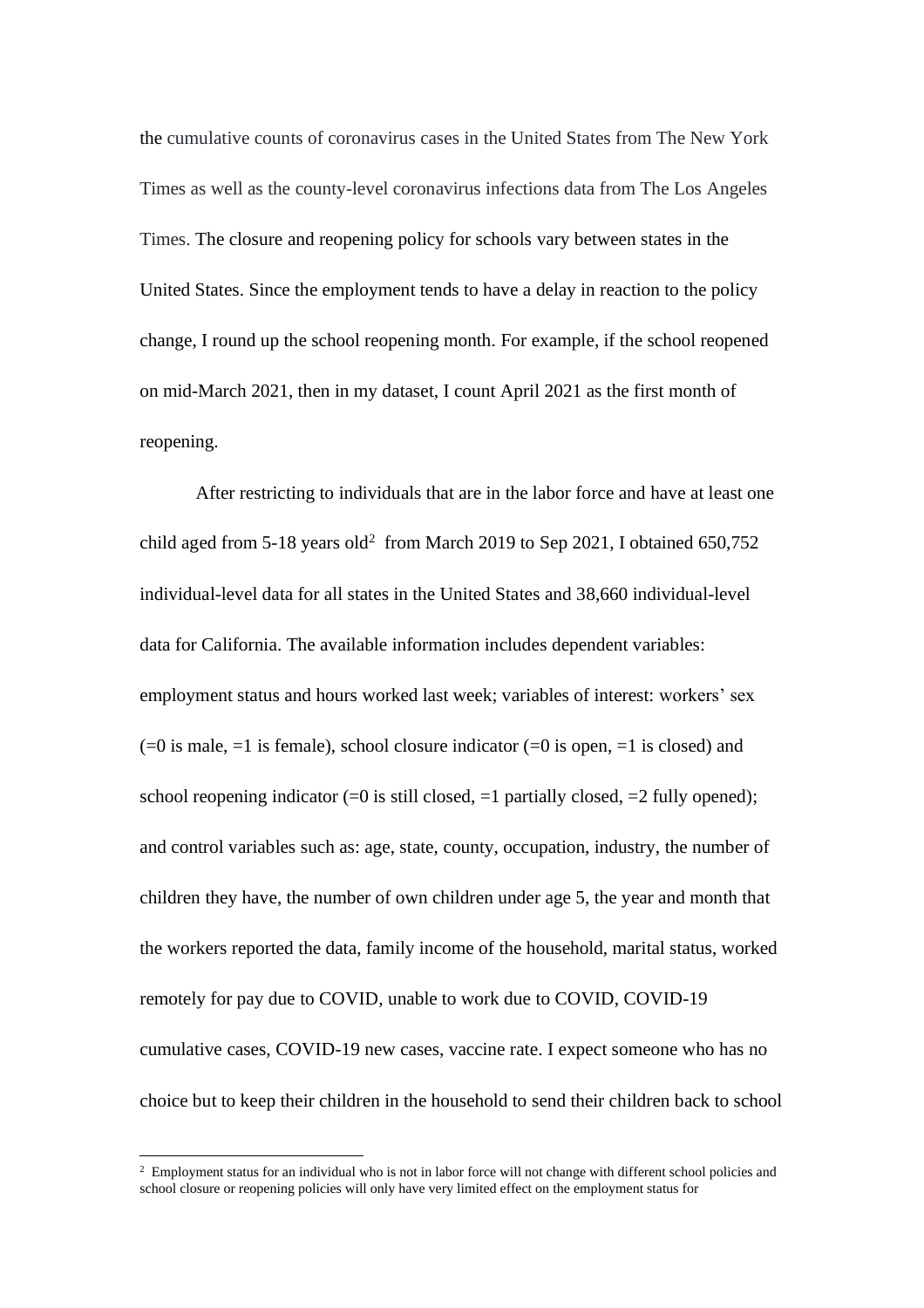if they have such option, which in other words, they will send their children to school when schools are hybrid reopening. So that in our empirical regression, I treat the school reopening indicator as a binary independent variable, with the hybrid reopening to be 1 and closed to be 0.

Table 1 provides summary statistics for our dependent variables and control variables, separating into 3 different time periods. The pre-closure part summarizes the data before any school has been closed (from August, 2018 to February, 2020), the closure part summarizes the data after the first school has been closed and before the first school that has been reopened (from March, 2020 to August,2020) while the reopening part accounts for the data after the first school that has been reopened (from September, 2020 to September, 2021). Control variable "white" is a binary variable that indicates whether the worker's race is white  $(=0$  is not white,  $=1$  is white). Control variable "education" is a variable that indicates the worker's education attainment  $(=0$  high school or below,  $=1$  is some college or above). Table 2 offers these summary statistics at the is a county-level.

|      | (1)            |     |      | (2)                |     |      | (3)                 |     |           |           |
|------|----------------|-----|------|--------------------|-----|------|---------------------|-----|-----------|-----------|
|      | $pre-closure4$ |     |      | $\text{closure}^5$ |     |      | reopen <sup>6</sup> |     | t-test    | t-test    |
| Mean | Std. dev.      | Obs | Mean | Std. dev.          | Obs | Mean | Std. dev.           | Obs | $(1)-(2)$ | $(2)-(3)$ |

Table 1. Summary Statistics at the state-level<sup>3</sup>

<sup>3</sup> In this table, I restrict our sample size to individuals that are in the labor force and have at least one child aged from 5-18 years old from March 2019 to Sep 2021 for all states and I also separate this time period into 3 smaller periods and conduct 2 t-tests: (1) between pre-closure period and closure period (2) between closure period and reopen period.

<sup>&</sup>lt;sup>4</sup> The pre-closure period indicates time from September 2018 to February 2020.

<sup>5</sup> The closure period indicates time from March 2020 to July 2020.

<sup>6</sup> The reopen period indicates time from August 2020 to September 2021.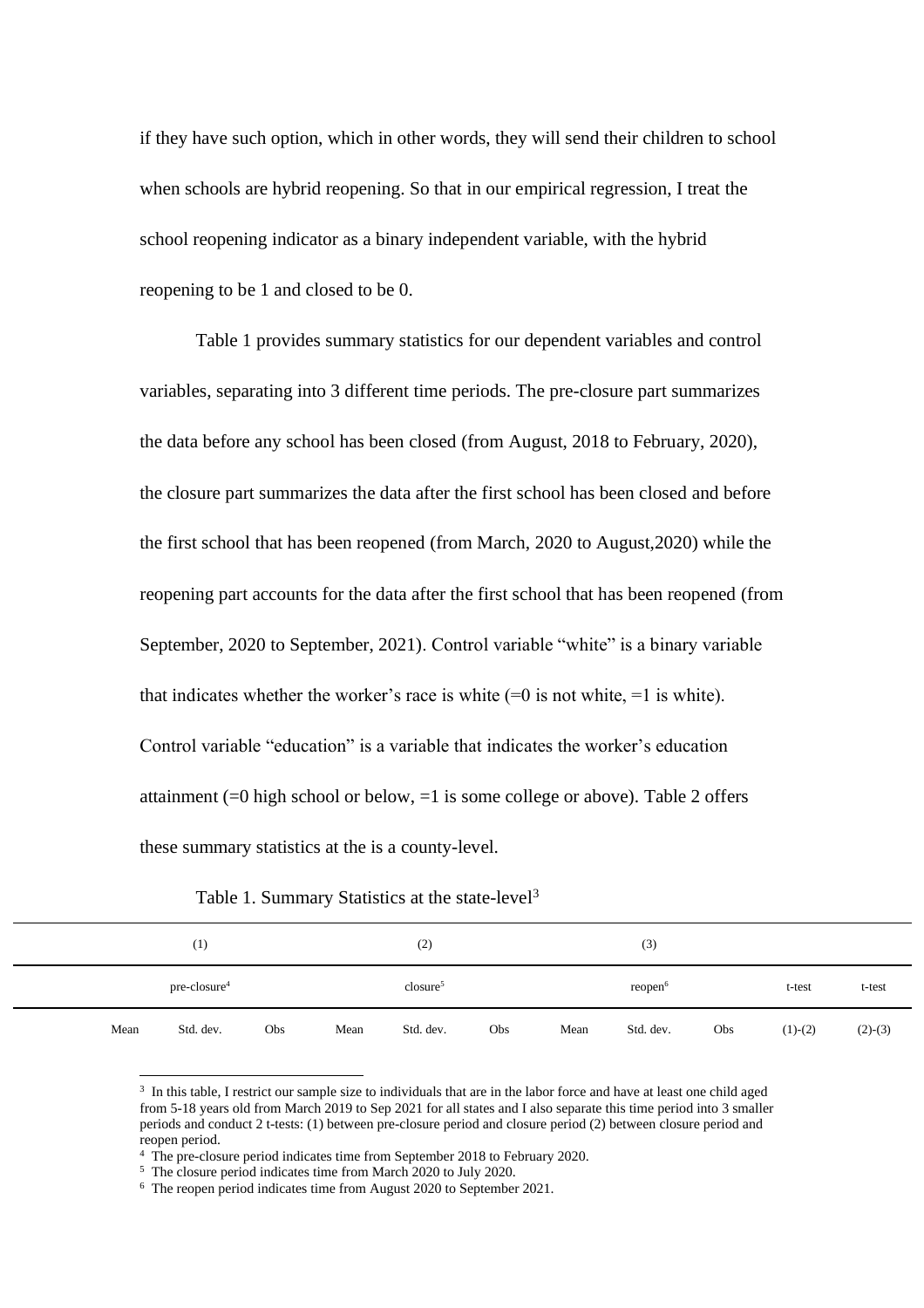| employed                                           | .978      | .148      | 169,706 | .944      | .229     | 52,569  | .958      | .201      | 107,192 | $(+)$ ***        | $(-)^{***}$ |
|----------------------------------------------------|-----------|-----------|---------|-----------|----------|---------|-----------|-----------|---------|------------------|-------------|
| (M) <sup>7</sup>                                   |           |           |         |           |          |         |           |           |         |                  |             |
| employed<br>(F)                                    | .969      | .173      | 165,021 | .923      | .267     | 50,983  | .951      | .216      | 105,281 | $(+)$ ***        | $(-)^{***}$ |
| hours<br>worked<br>$\left( \mathrm{M}\right) ^{8}$ | 175.110   | 47.309    | 161,914 | 170.247   | 48.204   | 47,718  | 171.367   | 47.02193  | 99,765  | $(+)$ ***        | $(-)^{***}$ |
| hours<br>worked (F)                                | 150.785   | 47.718    | 154,144 | 145.283   | 49.391   | 43,701  | 148.174   | 47.02193  | 95,579  | $(+)$ ***        | $(-)^{***}$ |
| female                                             | .493      | .500      | 334,727 | .492      | .500     | 103,552 | .496      | $.500\,$  | 212,473 | (0)              | $(-)^{**}$  |
| white <sup>9</sup>                                 | .811      | .391      | 334,727 | .8117     | .3910    | 103,552 | $.800\,$  | .400      | 212,473 | (0)              | $(+)$ ***   |
| education<br>10                                    | .678      | .467      | 334,727 | .706      | .456     | 103,552 | .688      | .463      | 212,473 | $(-)^{***}$      | $(+)$ ***   |
| family<br>income                                   | 79060.140 | 44217.600 | 334,727 | 83995.600 | 44188.04 | 103,552 | 82359.910 | 44804.850 | 212,473 | $(\text{-})$ *** | $(+)$ ***   |
| family size                                        | 1.607     | .923      | 334,727 | 1.541     | .779     | 103,552 | 1.534     | .774      | 212,473 | $(+)$ ***        | $(+) ^{**}$ |

Table 2. Summary Statistics at the county-level<sup>11</sup>

|                                    |                           | (1)       |        |      | (2)                   |       |      | (3)                  |       |           |            |
|------------------------------------|---------------------------|-----------|--------|------|-----------------------|-------|------|----------------------|-------|-----------|------------|
|                                    | pre-closure <sup>12</sup> |           |        |      | closure <sup>13</sup> |       |      | reopen <sup>14</sup> |       | t-test    | t-test     |
|                                    | Mean                      | Std. dev. | Obs    | Mean | Std. dev.             | Obs   | Mean | Std. dev.            | Obs   | $(1)-(2)$ | $(2)-(3)$  |
| employed<br>$\omega$ <sup>15</sup> | .972                      | .165      | 11,757 | .929 | .256                  | 3,472 | .940 | .238                 | 7,228 | $(+)$ *** | $(-)^{**}$ |

 $(M)$ 

 $^7$  In this table, employed (M) and employed (F) are the dependent variables from extensive margin. And they indicate employment status for male workers and female workers accordingly.

<sup>8</sup> In this table, hours worked (M) and hours worked (F) are the dependent variables from intensive margin. And they indicate the hours worked last month for male workers and female workers accordingly.

<sup>&</sup>lt;sup>9</sup> White, education, family income and family size are a set of control variables.

<sup>&</sup>lt;sup>10</sup> Education indicates education background that the individual has. Education =1 if the individual has a degree of college or above and otherwise it is 0.

 $11$  In this table, I restrict our sample size to individuals that are in the labor force and have at least one child aged from 5-18 years old from March 2019 to Sep 2021 for California only and I also separate this time period into 3 smaller periods and conduct 2 t-tests: (1) between pre-closure period and closure period (2) between closure period and reopen period.

<sup>&</sup>lt;sup>12</sup> The pre-closure period indicates time from September 2018 to February 2020.

<sup>&</sup>lt;sup>13</sup> The closure period indicates time from March 2020 to August 2020.

<sup>&</sup>lt;sup>14</sup> The reopen period indicates time from September 2020 to September 2021.

<sup>&</sup>lt;sup>15</sup> In this table, employed (M) and employed (F) are the dependent variables from extensive margin. And they indicate employment status for male workers and female workers accordingly.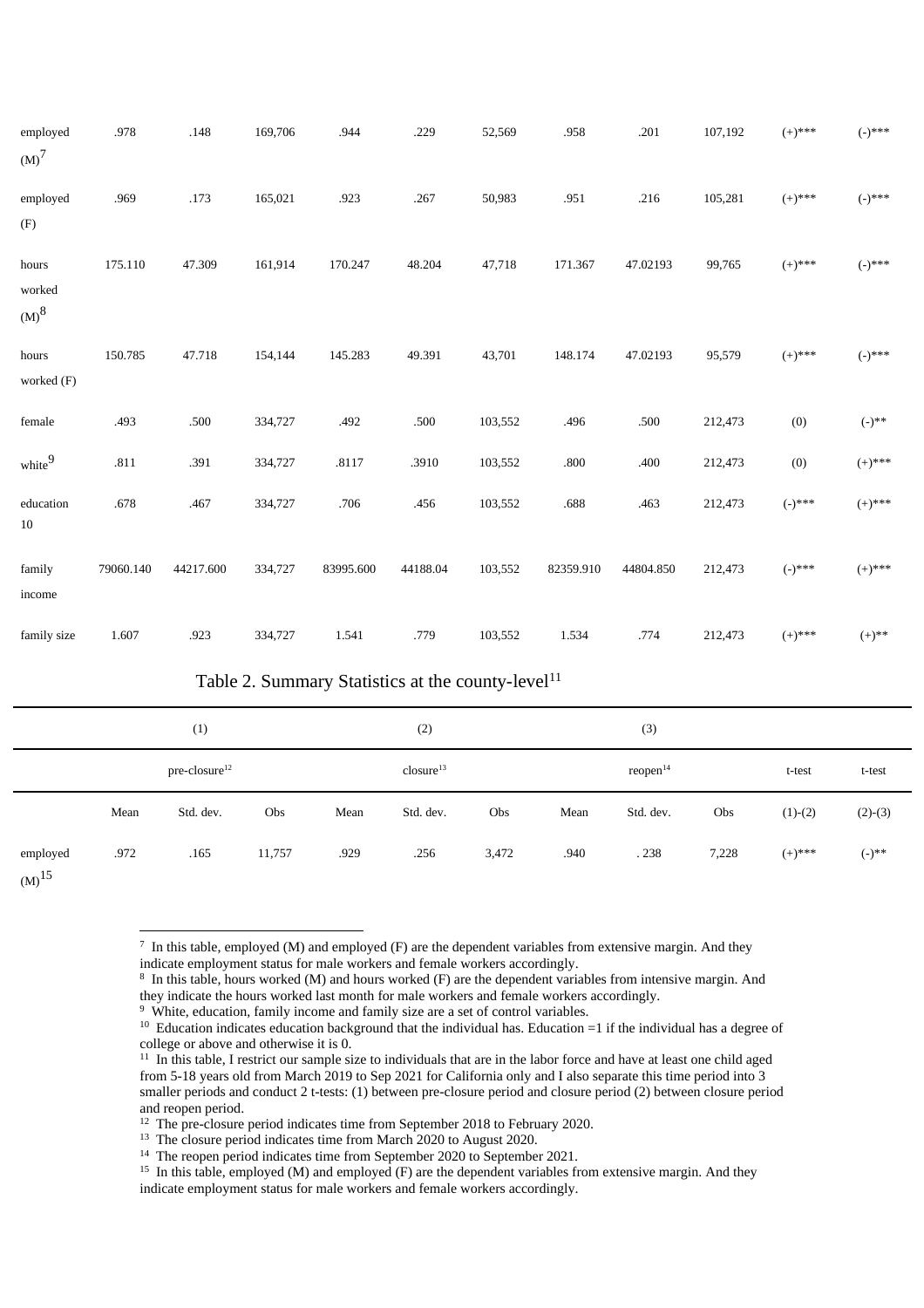| employed            | .960     | .195     | 10,499 | .894     | .307     | 2,908 | .922     | .268     | 6,448  | $(+)$ ***   | $(-)^{***}$ |
|---------------------|----------|----------|--------|----------|----------|-------|----------|----------|--------|-------------|-------------|
| (F)                 |          |          |        |          |          |       |          |          |        |             |             |
| hours               | 167.796  | 40.829   | 11,170 | 160.851  | 42.250   | 3,066 | 163.741  | 42.275   | 6,608  | $(+)$ ***   | $(-)^{**}$  |
| worked              |          |          |        |          |          |       |          |          |        |             |             |
| $(M)^{16}$          |          |          |        |          |          |       |          |          |        |             |             |
| hours               | 147.904  | 44.124   | 9,772  | 141.393  | 47.078   | 2,375 | 145.585  | 47.277   | 5,668  | $(+)$ ***   | $(-)^{***}$ |
| worked (F)          |          |          |        |          |          |       |          |          |        |             |             |
| female              | .468     | .499     | 22,112 | .456     | .498     | 6,380 | .471     | .499     | 13,676 | $(+)$ **    | $(-)^{**}$  |
| white <sup>17</sup> | .763     | .425     | 22,112 | .765     | .424     | 6,380 | .751     | .432     | 13,676 | (0)         | $(+)$ **    |
| education           | .607     | .488     | 22,112 | .652     | .476     | 6,380 | .648     | .477     | 13,676 | $(-)^{***}$ | (0)         |
| family              | 79585.29 | 46489.15 | 22,112 | 87570.53 | 47027.23 | 6,380 | 83951.45 | 46838.88 | 13,676 | $(-)^{***}$ | $(+)$ ***   |
| income              |          |          |        |          |          |       |          |          |        |             |             |
| family size         | 1.708    | 1.183    | 22,112 | 1.605    | .974     | 6,380 | 1.622    | 1.028    | 13,676 | $(+)$ ***   | (0)         |

From the extensive margin, based on the t-test between the pre-closure period and the closure period for the dependent variable: employed, the positive and significant implies that for all workers regardless of their industry or occupations, after school has been closed, their probability of getting employed will be decreased by around 3-4%. The negative sign of the t-test between closure period and reopening period shows that after the school has been reopened, the probability of getting employed will increase. Although the probability of getting employed recovered after, it does not return to the level before the pandemic. There are still plenty workers missing in the labor market due to the COVID-19 pandemic. The number of these missing workers can be even larger as those who lost their jobs may not be accessible

 $16$  In this table, hours worked (M) and hours worked (F) are the dependent variables from intensive margin. And they indicate the hours worked last month for male workers and female workers accordingly.

<sup>&</sup>lt;sup>17</sup> White, education, family income and family size are a set of control variables.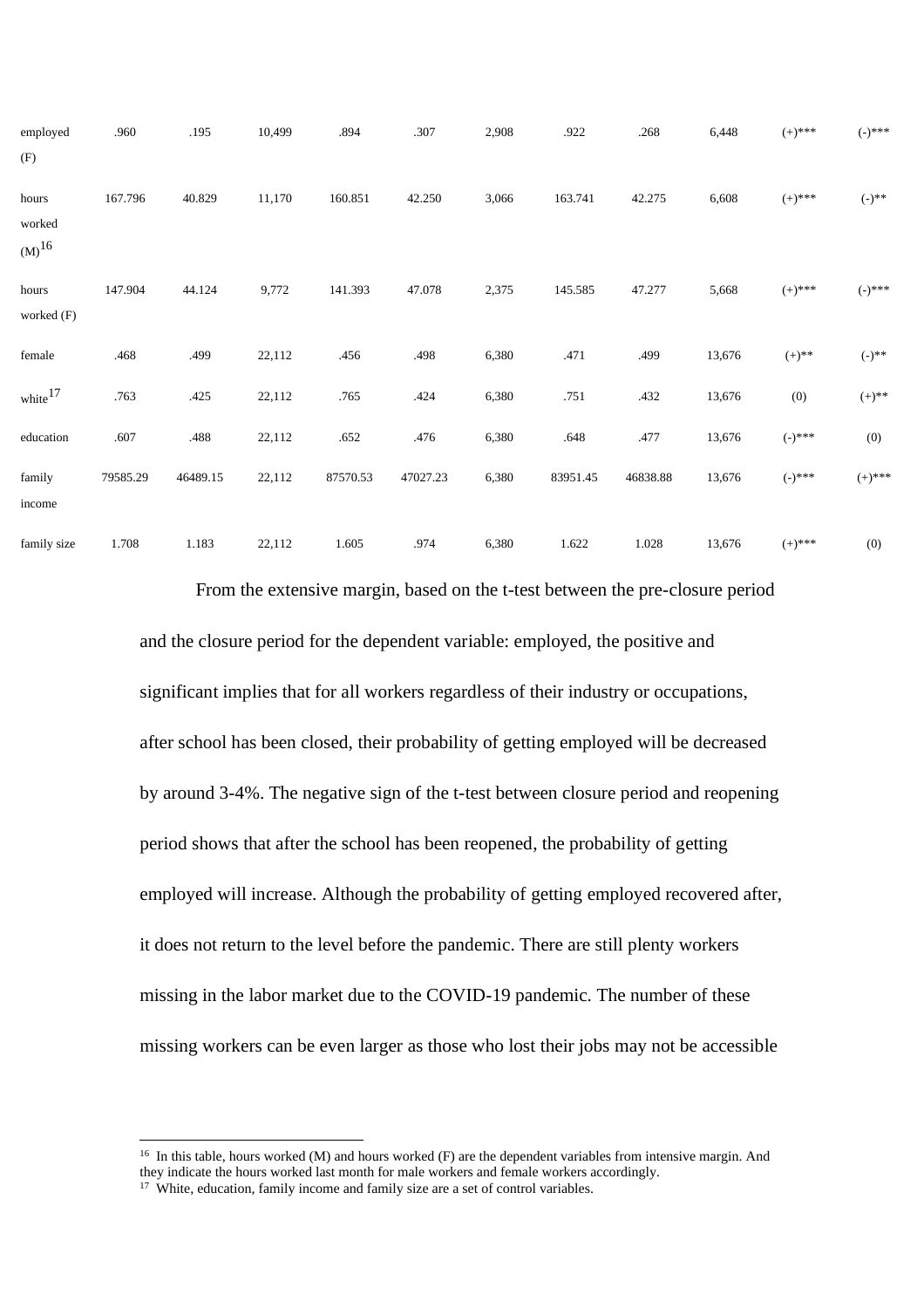for this survey. This will inevitably cause bias to the research that the actual gender employment can be larger, and the effect of school policies can be overstated.

From the intensive margin, based on the t-test between the pre-closure period and the closure period for the dependent variable: hours worked last month, the positive and significant implies that for all workers regardless of their industry or occupations, after school has been closed, their working hours will be reduced by 5-7 hours per month. The negative sign of the t-test between closure period and reopening period shows that after the school has been reopened, the working hours will be increased by 2-4 hours per month. This also suggests that the negative impact on working hours caused by COVID-19 has not been fully removed by the reopening of schools.

The t-test for female in state-level between pre-closure period and closure period is 0 while it is negative for the t-test between closure and reopening period. This indicates that there are more women in the state-level dataset after the school has been reopened. However, the t-test for female in state-level between pre-closure period and closure period is positive while it is negative for the t-test between closure and reopening period. This shows that, in California, there are fewer female workers after school has been closed and more women after the school has been reopened.

The t-test for our control variables shows that after school has been reopened, there are more white people in the dataset. It also shows that there are more individuals with at least some college education after school has been closed while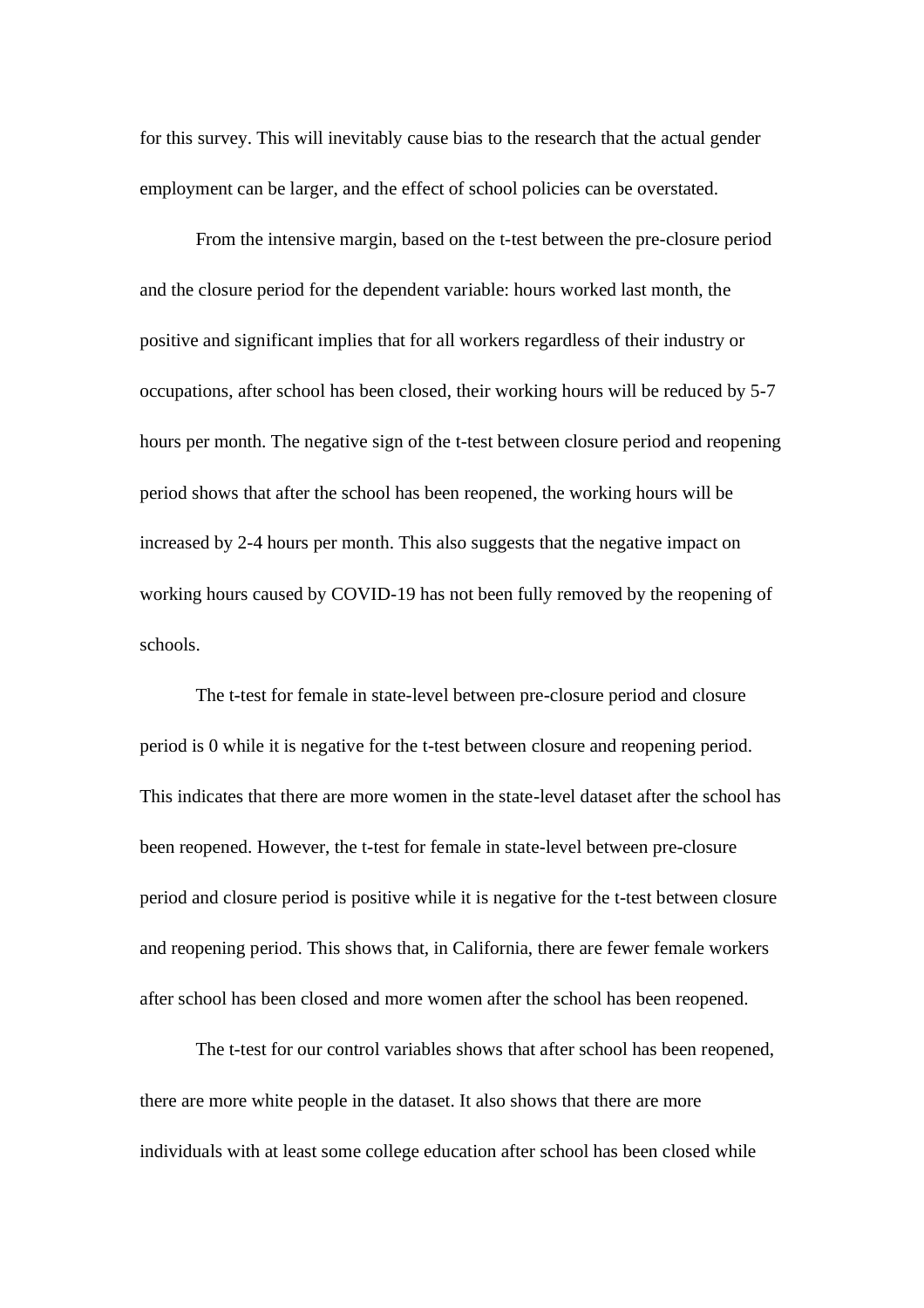after school has been closed, this returns to the normal pre-closure level. These two findings can be highly related to the self-selection of labor market in response to COVID-19 that again proves the necessity to control for these variables in the regression.

Figure 1 shows the employment over time in United States for all states and Figure 2 shows the employment over time in California.



Figure 1. Time plot for employment over time in US

Figure 2. Time plot for employment over time in CA

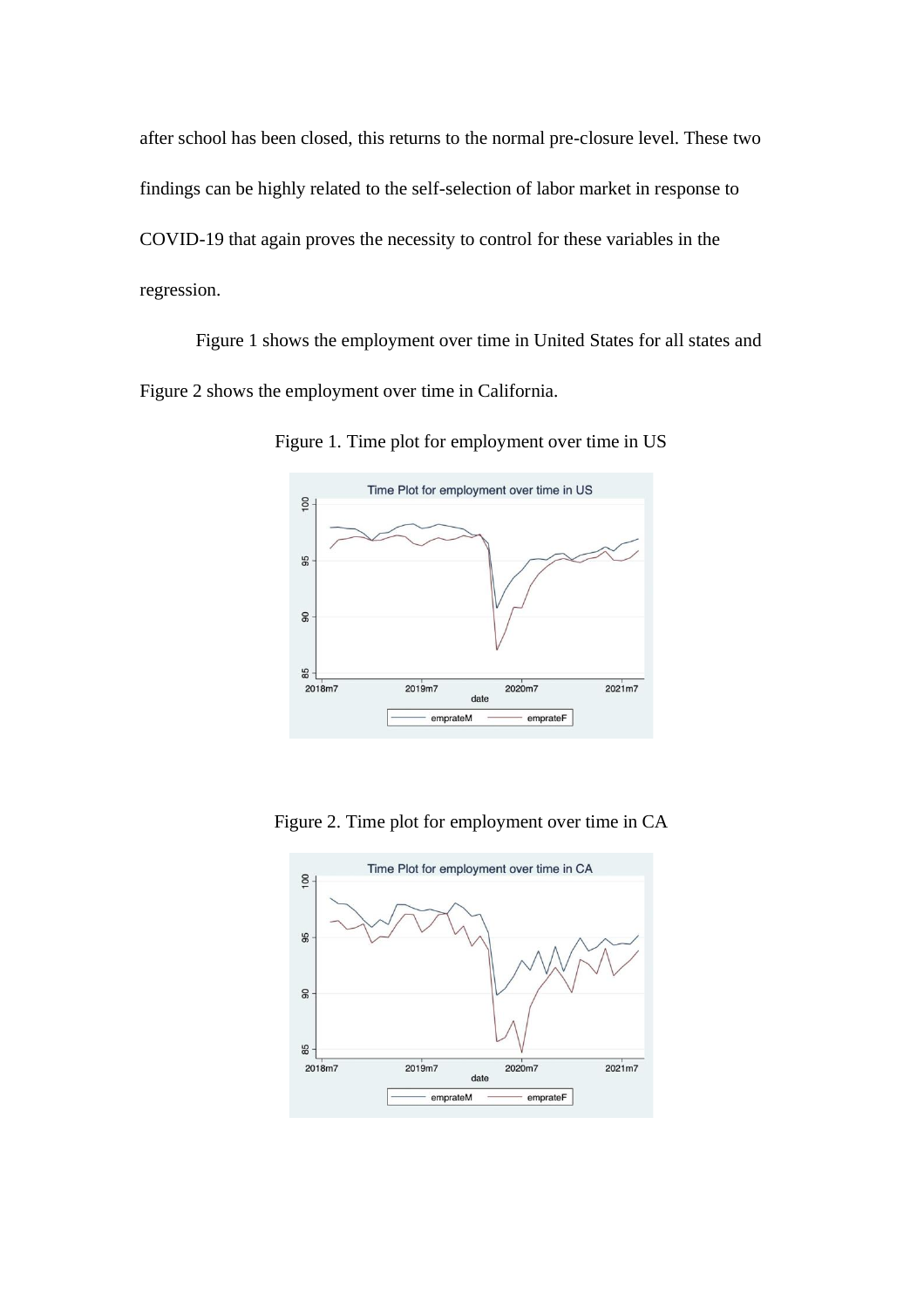Figures 1 and 2 are visualizations for dependent variable from extensive margin: employment. The blue line represents male workers and red line represents female workers. From September 2018 to September 2021, male workers are more likely to be employed than female workers. Both figures show that when COVID-19 hit the labor market, the probability for both male workers and female workers dropped significantly. However, there is a notable difference in the pandemic effect between male and female workers. The impact is much greater for female workers.

Figure 3 shows the # of hours worked over time in United States for all states and Figure 4 details this information for California only.



Figure 3. Time plot for hours worked last month over time in US

Figure 4. Time plot for hours worked last month over time in CA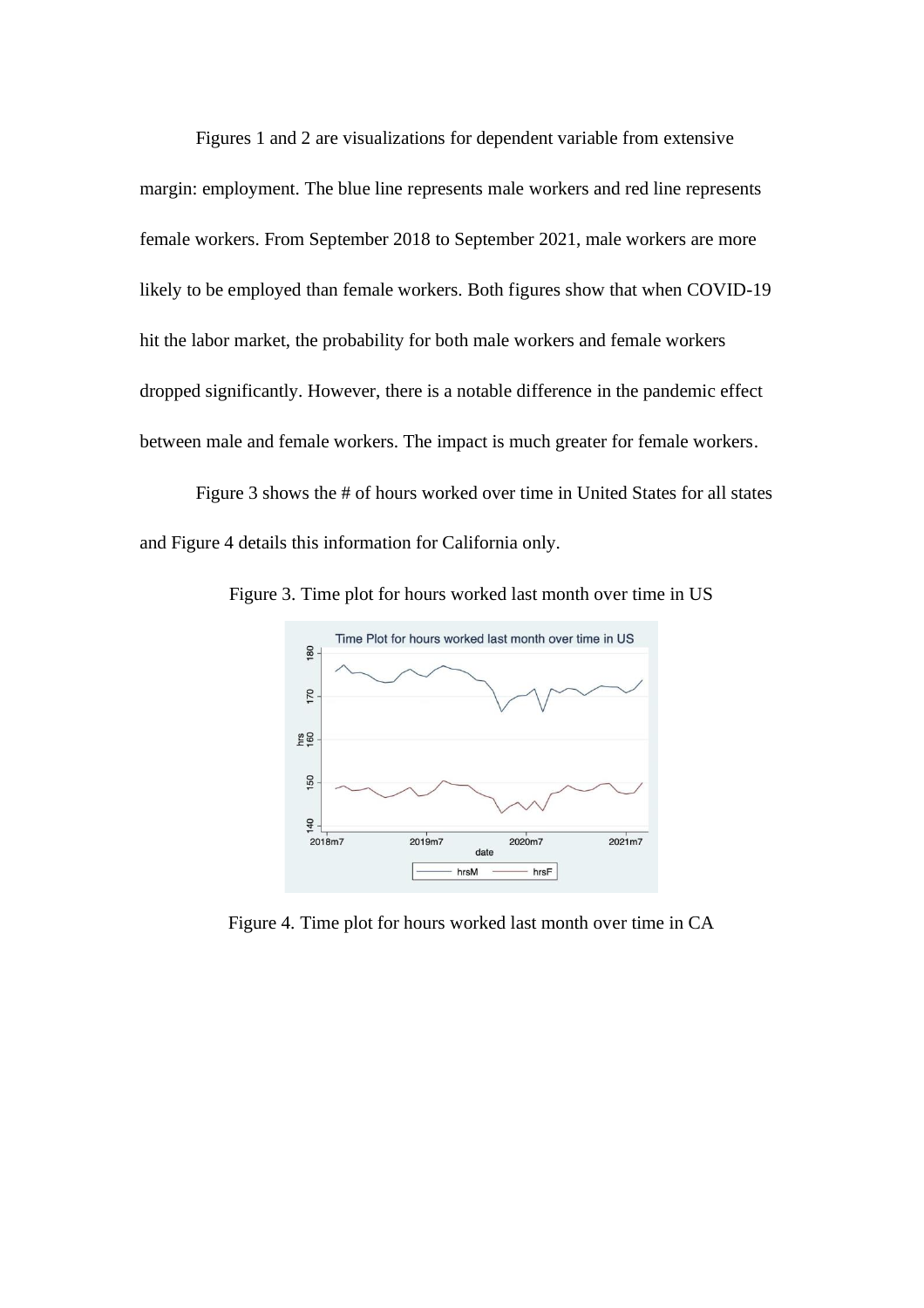

Figures 3 and 4 are visualizations for dependent variable from intensive margin: hours worked last month. The blue line is for male workers and red line is for female workers. From September 2018 to September 2021, male workers tend to work more hours each month than female workers while from intensive margin, there is no clear drop in working hours caused by COVID-19 pandemic.

Table 3 below is a detailed timetable of school closure for the states that have a clear state-level closure/reopening policy. It excludes the states that delegate the decision to individual school districts. Input "C" implies that in that month, the schools in that state were ordered to close while Input "O" implies that in that month, the schools were ordered to at least reopen in a hybrid format or fully open that month. For example, for state Texas, all schools were closed from March 2020 until August 2020 when the schools reopened.

| Table 3. A timetable of school policies for selected States with exact information <sup>18</sup> |                                                                                                       |  |  |  |  |  |  |  |  |  |  |  |  |  |  |  |
|--------------------------------------------------------------------------------------------------|-------------------------------------------------------------------------------------------------------|--|--|--|--|--|--|--|--|--|--|--|--|--|--|--|
|                                                                                                  | 2020<br>2021                                                                                          |  |  |  |  |  |  |  |  |  |  |  |  |  |  |  |
|                                                                                                  | State   Mar   Apr   May   Jun   Jul   Aug   Sep   Oct   Nov   Dec   Jan   Feb   Mar   Apr   May   Jun |  |  |  |  |  |  |  |  |  |  |  |  |  |  |  |
|                                                                                                  |                                                                                                       |  |  |  |  |  |  |  |  |  |  |  |  |  |  |  |

<sup>&</sup>lt;sup>18</sup> Other states that are not in this table do not have state-level closure or reopening policies and each school districts can decide on their own whether to open or close the schools in its area.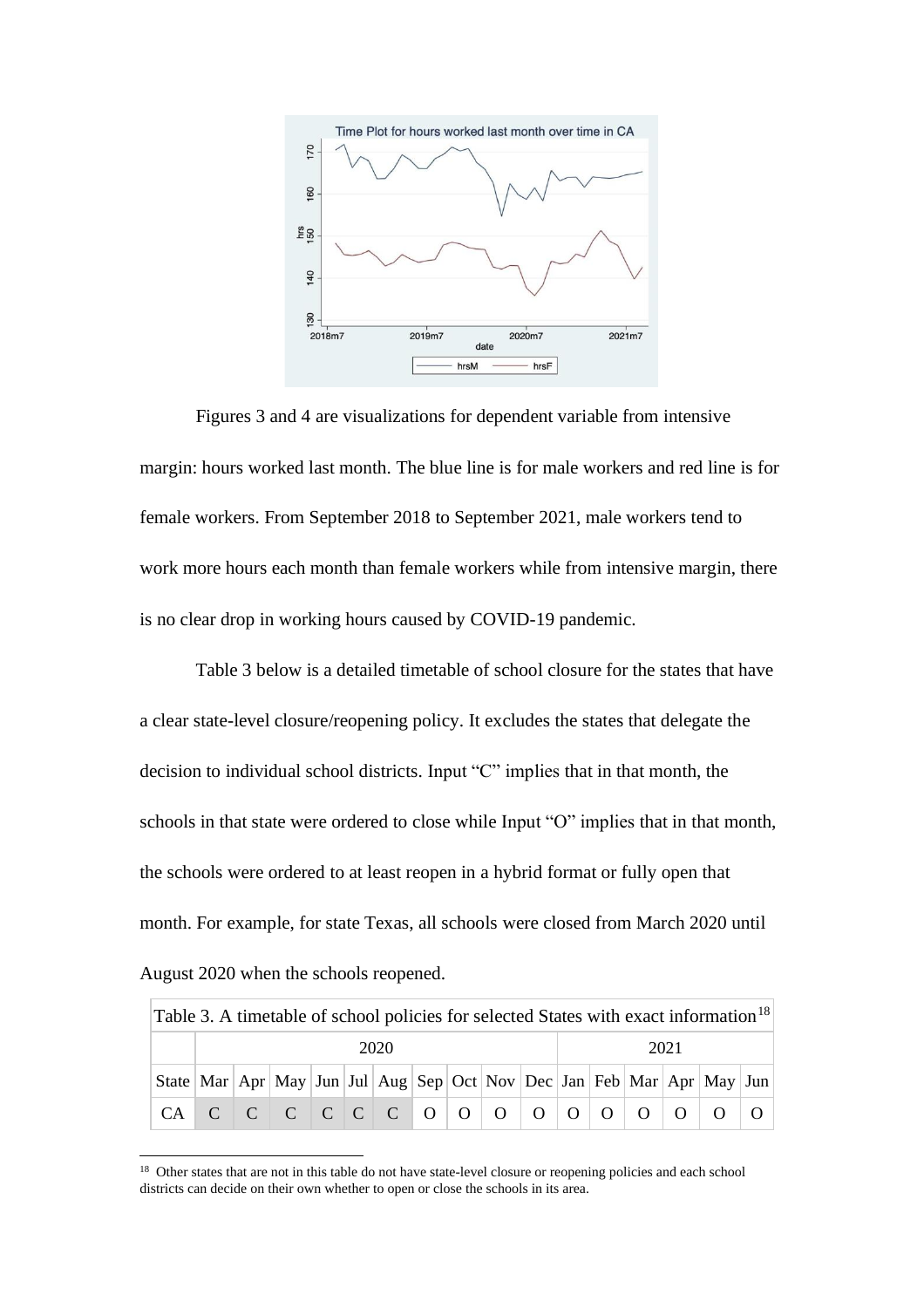| DC               | $\mathcal{C}$ | $\mathsf{C}$   | $\mathcal{C}$ | $\mathcal{C}$ | $\mathcal{C}$ | $\mathcal{C}$  | $\mathsf{C}$   | $\mathcal{C}$  | $\mathcal{C}$  | $\overline{C}$ | $\mathbf C$  | O              | $\Omega$       | $\overline{O}$ | $\mathbf O$  | $\overline{O}$ |
|------------------|---------------|----------------|---------------|---------------|---------------|----------------|----------------|----------------|----------------|----------------|--------------|----------------|----------------|----------------|--------------|----------------|
| H <sub>I</sub>   | $\mathcal{C}$ | $\overline{C}$ | $\mathcal{C}$ | $\mathcal{C}$ | $\mathcal{C}$ | $\mathcal{C}$  | $\overline{C}$ | O              | $\mathbf O$    | $\mathbf O$    | $\Omega$     | $\Omega$       | $\Omega$       | $\mathbf O$    | $\mathbf{O}$ | $\mathbf{O}$   |
| $\mathbf{NM}$    | $\mathcal{C}$ | $\overline{C}$ | $\mathsf{C}$  | $\mathcal{C}$ | $\mathcal{C}$ | $\mathsf{C}$   | $\mathcal{C}$  | $\overline{O}$ | $\overline{O}$ | $\mathbf O$    | $\mathbf{O}$ | $\mathbf O$    | $\mathbf O$    | $\overline{O}$ | $\mathbf O$  | $\mathbf O$    |
| ${\rm VT}$       | $\mathcal{C}$ | $\mathsf{C}$   | $\mathsf C$   | $\mathsf C$   | $\mathcal{C}$ | $\mathcal{C}$  | $\overline{O}$ | $\mathbf O$    | $\overline{O}$ | $\mathbf O$    | O            | $\mathbf O$    | $\overline{O}$ | $\overline{O}$ | $\mathbf{O}$ | $\mathbf{O}$   |
| WV               | $\mathcal{C}$ | $\overline{C}$ | $\mathcal{C}$ | $\mathsf{C}$  | $\mathcal{C}$ | $\mathsf{C}$   | $\overline{C}$ | $\overline{O}$ | $\mathcal{C}$  | $\mathbf O$    | $\mathbf O$  | $\mathbf O$    | $\mathbf O$    | $\overline{O}$ | $\mathbf O$  | $\mathbf O$    |
| <b>OR</b>        | $\mathcal{C}$ | $\mathsf{C}$   | $\mathsf C$   | $\mathsf C$   | $\mathcal{C}$ | $\overline{O}$ | $\mathcal{C}$  | $\mathbf O$    | $\mathbf O$    | $\mathbf O$    | $\mathbf{O}$ | O              | $\mathbf O$    | $\mathbf{O}$   | O            | $\mathbf{O}$   |
| KY               | $\mathcal{C}$ | $\mathsf{C}$   | $\mathcal{C}$ | $\mathcal{C}$ | $\mathcal{C}$ | $\mathbf O$    | $\Omega$       | $\mathbf O$    | $\mathbf C$    | $\mathbf O$    | $\mathbf{O}$ | $\mathbf O$    | $\mathbf O$    | $\overline{O}$ | O            | $\mathbf O$    |
| <b>AR</b>        | $\mathcal{C}$ | $\mathsf{C}$   | $\mathcal{C}$ | $\mathbf C$   | $\mathbf C$   | $\Omega$       | $\overline{O}$ | $\overline{O}$ | $\mathbf O$    | O              | O            | $\mathbf O$    | $\mathbf O$    | $\overline{O}$ | O            | $\mathbf O$    |
| IA               | $\mathcal{C}$ | $\overline{C}$ | $\mathsf{C}$  | $\mathcal{C}$ | $\mathcal{C}$ | $\mathbf O$    | $\overline{O}$ | O              | $\mathbf O$    | O              | O            | $\mathbf O$    | $\mathbf O$    | $\overline{O}$ | O            | $\mathbf O$    |
| <b>MO</b>        | $\mathcal{C}$ | $\mathsf{C}$   | $\mathsf{C}$  | $\mathsf C$   | $\mathcal{C}$ | $\mathbf O$    | $\overline{O}$ | $\mathbf O$    | $\overline{O}$ | $\mathbf O$    | $\mathbf{O}$ | $\overline{O}$ | $\mathbf O$    | $\overline{O}$ | $\mathbf{O}$ | $\mathbf O$    |
| ${\rm T}{\rm X}$ | $\mathsf{C}$  | $\overline{C}$ | $\mathsf{C}$  | $\mathsf{C}$  | $\mathsf{C}$  | $\mathbf O$    | O              | O              | $\mathbf O$    | O              | O            | $\mathbf O$    | $\overline{O}$ | $\overline{O}$ | O            | $\mathbf O$    |
| FL               | $\mathsf{C}$  | $\mathsf{C}$   | $\mathsf{C}$  | $\mathsf C$   | $\mathcal{C}$ | $\mathbf O$    | $\overline{O}$ | $\mathbf O$    | $\mathbf{O}$   | $\mathbf O$    | $\mathbf{O}$ | $\mathbf O$    | $\overline{O}$ | $\overline{O}$ | $\mathbf O$  | $\mathbf O$    |
| AZ               | $\mathcal{C}$ | $\overline{C}$ | $\mathsf{C}$  | $\mathsf{C}$  | $\mathsf{C}$  | $\mathbf O$    | $\mathbf O$    | O              | $\mathbf O$    | O              | O            | $\Omega$       | $\mathbf O$    | $\overline{O}$ | O            | $\Omega$       |
| <b>NH</b>        | $\mathcal{C}$ | $\overline{C}$ | $\mathsf{C}$  | $\mathsf C$   | $\mathcal{C}$ | $\mathbf O$    | $\Omega$       | $\overline{O}$ | $\mathbf O$    | $\mathbf{O}$   | $\mathbf{O}$ | $\mathbf O$    | $\mathbf O$    | $\overline{O}$ | $\mathbf{O}$ | $\mathbf{O}$   |
| MA               | $\mathcal{C}$ | $\overline{C}$ | $\mathsf{C}$  | $\mathsf{C}$  | $\mathsf{C}$  | $\mathbf O$    | O              | $\mathbf O$    | $\mathbf O$    | O              | O            | $\Omega$       | $\mathbf O$    | O              | O            | $\Omega$       |
| NC               | $\mathsf{C}$  | $\mathsf{C}$   | $\mathsf{C}$  | ${\bf C}$     | $\mathcal{C}$ | $\Omega$       | $\mathbf{O}$   | $\mathbf O$    | $\overline{O}$ | O              | $\mathbf{O}$ | $\overline{O}$ | $\mathbf O$    | $\overline{O}$ | $\mathbf{O}$ | $\mathbf O$    |
| <b>SC</b>        | $\mathcal{C}$ | $\mathsf{C}$   | $\mathbf C$   | $\mathcal{C}$ | $\mathsf{C}$  | $\mathbf O$    | O              | O              | $\mathbf O$    | O              | O            | $\mathbf O$    | $\overline{O}$ | $\overline{O}$ | O            | O              |
| <b>WA</b>        | $\mathsf{C}$  | $\mathsf{C}$   | $\mathsf{C}$  | $\mathsf{C}$  | $\mathcal{C}$ | $\overline{O}$ | $\overline{O}$ | $\mathbf O$    | $\mathbf O$    | $\mathbf O$    | $\mathbf{O}$ | $\overline{O}$ | $\mathbf O$    | $\overline{O}$ | O            | $\Omega$       |
| <b>KS</b>        | $\mathcal{C}$ | $\mathsf{C}$   | $\mathcal{C}$ | $\mathcal{C}$ | $\mathcal{C}$ | $\Omega$       | O              | $\mathbf O$    | $\mathbf O$    | O              | O            | O              | $\Omega$       | $\mathbf O$    | O            | $\mathbf O$    |

From Table 3 I see that many states implemented statewide school closure mandates starting in March 2020. However, it also demonstrates a large degree of variation in the timing of reopening. Texas, for example, was the first to reopen in August 2020, while Washington DC was the last to reopen in February 2021.

Table 4 below is a detailed timetable of school closure for all countries in California. For example, for county Alameda, all schools have been closed from March 2020 until February 2021 when the schools have been reopened.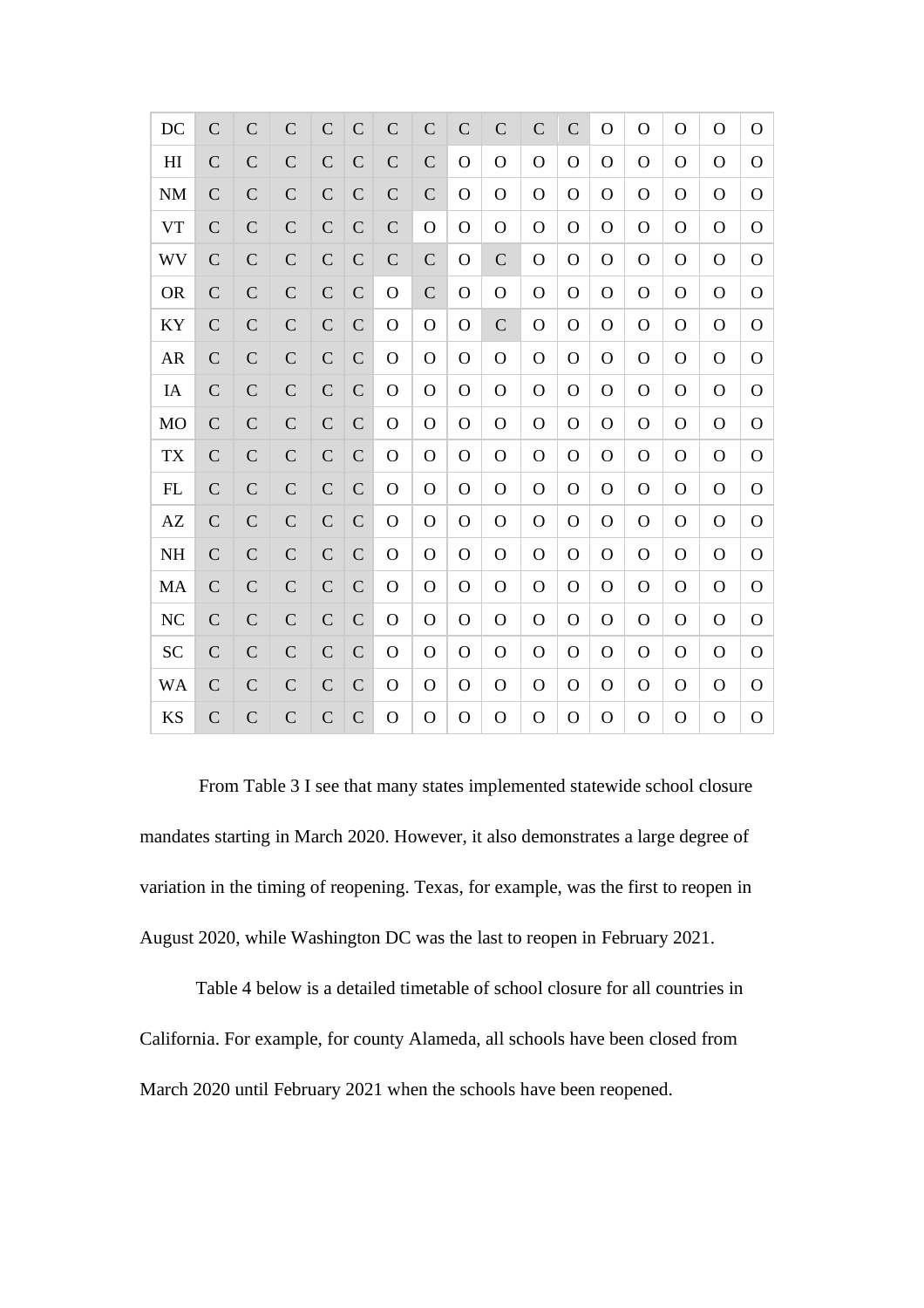|                                                                                       | Table 4. A timetable of school policies for counties in California |                |                |               |               |               |                |                |                |               |                |                |                |              |                |                |
|---------------------------------------------------------------------------------------|--------------------------------------------------------------------|----------------|----------------|---------------|---------------|---------------|----------------|----------------|----------------|---------------|----------------|----------------|----------------|--------------|----------------|----------------|
| 2020<br>2021                                                                          |                                                                    |                |                |               |               |               |                |                |                |               |                |                |                |              |                |                |
| Mar Apr May Jun Jul Aug Sep Oct Nov Dec Jan Feb Mar Apr May Jun<br>County<br>$\Omega$ |                                                                    |                |                |               |               |               |                |                |                |               |                |                |                |              |                |                |
| Alameda                                                                               | $\mathcal{C}$                                                      | $\overline{C}$ | $\mathcal{C}$  | $\mathcal{C}$ | $\mathcal{C}$ | $\mathcal{C}$ | $\mathcal{C}$  | $\overline{C}$ | $\mathcal{C}$  | $\mathcal{C}$ | $\mathbf C$    | $\mathbf O$    |                | $\mathbf O$  | $\Omega$       | $\mathbf{O}$   |
| <b>Butte</b>                                                                          | $\mathcal{C}$                                                      | $\mathcal{C}$  | $\mathcal{C}$  | $\mathcal{C}$ | $\mathcal{C}$ | $\mathsf{C}$  | $\mathcal{C}$  | $\mathcal{C}$  | $\overline{O}$ | $\mathbf O$   | O              | $\Omega$       | $\Omega$       | $\Omega$     | $\Omega$       | $\mathbf{O}$   |
| Contra Costa                                                                          | $\mathcal{C}$                                                      | $\mathcal{C}$  | $\mathcal{C}$  | $\mathcal{C}$ | $\mathcal{C}$ | $\mathcal{C}$ | $\mathcal{C}$  | $\mathcal{C}$  | $\mathcal{C}$  | $\mathcal{C}$ | O              | O              | $\Omega$       | $\Omega$     | $\Omega$       | $\mathbf{O}$   |
| El Dorado                                                                             | $\mathcal{C}$                                                      | $\mathcal{C}$  | $\mathcal{C}$  | $\mathcal{C}$ | $\mathsf{C}$  | $\mathcal{C}$ | $\mathcal{C}$  | $\overline{O}$ | $\overline{O}$ | $\mathbf O$   | $\mathbf{O}$   | O              | $\Omega$       | $\Omega$     | $\Omega$       | O              |
| Fresno                                                                                | $\mathcal{C}$                                                      | $\mathcal{C}$  | $\mathcal{C}$  | $\mathsf{C}$  | $\mathsf{C}$  | $\mathsf{C}$  | $\mathcal{C}$  | $\mathcal{C}$  | $\overline{O}$ | $\mathbf O$   | O              | O              | $\Omega$       | $\Omega$     | $\Omega$       | O              |
| Humboldt                                                                              | $\mathcal{C}$                                                      | $\mathcal{C}$  | $\mathcal{C}$  | $\mathsf{C}$  | $\mathsf{C}$  | $\mathsf C$   | $\mathsf{C}$   | $\mathcal{C}$  | $\mathsf{C}$   | $\mathcal{C}$ | $\mathcal{C}$  | $\Omega$       | $\mathbf{O}$   | $\Omega$     | $\Omega$       | $\mathbf{O}$   |
| Imperial                                                                              | $\mathcal{C}$                                                      | $\mathcal{C}$  | $\mathcal{C}$  | $\mathcal{C}$ | $\mathcal{C}$ | $\mathsf{C}$  | $\mathsf{C}$   | $\mathbf C$    | $\mathcal{C}$  | $\mathcal{C}$ | $\mathcal{C}$  | O              | $\Omega$       | $\Omega$     | $\Omega$       | $\mathbf{O}$   |
| Kern                                                                                  | $\mathcal{C}$                                                      | $\mathcal{C}$  | $\mathcal{C}$  | $\mathcal{C}$ | $\mathsf{C}$  | $\mathsf{C}$  | $\mathsf{C}$   | $\mathcal{C}$  | $\mathsf{C}$   | $\mathcal{C}$ | $\mathcal{C}$  | $\Omega$       | $\Omega$       | $\Omega$     | $\Omega$       | $\mathbf{O}$   |
| King                                                                                  | $\mathcal{C}$                                                      | $\mathcal{C}$  | $\mathcal{C}$  | $\mathsf{C}$  | $\mathsf{C}$  | $\mathsf{C}$  | $\mathsf{C}$   | $\mathcal{C}$  | $\mathsf{C}$   | $\mathcal{C}$ | $\mathcal{C}$  | O              | $\Omega$       | $\Omega$     | $\Omega$       | O              |
| Los Angeles                                                                           | $\mathcal{C}$                                                      | $\mathcal{C}$  | $\mathcal{C}$  | $\mathcal{C}$ | $\mathsf C$   | $\mathsf C$   | $\mathsf{C}$   | $\mathcal{C}$  | $\mathsf{C}$   | $\mathsf{C}$  | $\mathcal{C}$  | $\Omega$       | $\mathbf{O}$   | $\Omega$     | $\Omega$       | $\mathbf{O}$   |
| Madera                                                                                | $\mathcal{C}$                                                      | $\mathcal{C}$  | $\mathcal{C}$  | $\mathcal{C}$ | $\mathcal{C}$ | $\mathsf{C}$  | $\mathsf{C}$   | $\mathcal{C}$  | $\mathcal{C}$  | $\mathcal{C}$ | $\mathcal{C}$  | O              | $\Omega$       | $\Omega$     | $\Omega$       | $\overline{O}$ |
| Marin                                                                                 | $\mathcal{C}$                                                      | $\mathcal{C}$  | $\mathcal{C}$  | $\mathcal{C}$ | $\mathsf{C}$  | $\mathsf{C}$  | $\mathcal{C}$  | $\mathcal{C}$  | $\mathbf O$    | $\mathbf O$   | $\mathbf{O}$   | O              | $\Omega$       | $\Omega$     | $\Omega$       | O              |
| Merced                                                                                | $\mathcal{C}$                                                      | $\mathcal{C}$  | $\mathcal{C}$  | $\mathsf{C}$  | $\mathcal{C}$ | $\mathcal{C}$ | $\mathbf O$    | O              | $\mathbf O$    | O             | O              | $\Omega$       | $\Omega$       | $\Omega$     | $\Omega$       | O              |
| Monterey                                                                              | $\mathcal{C}$                                                      | $\mathcal{C}$  | $\mathcal{C}$  | $\mathcal{C}$ | $\mathsf{C}$  | $\mathsf C$   | $\mathsf{C}$   | $\mathcal{C}$  | $\mathcal{C}$  | $\mathcal{C}$ | $\mathbf C$    | $\Omega$       | $\Omega$       | O            | $\Omega$       | O              |
| Napa                                                                                  | $\mathcal{C}$                                                      | $\mathcal{C}$  | $\mathcal{C}$  | $\mathcal{C}$ | $\mathcal{C}$ | $\mathcal{C}$ | $\mathcal{C}$  | $\mathbf O$    | O              | O             | O              | $\Omega$       | $\Omega$       | O            | $\Omega$       | $\overline{O}$ |
| Orange                                                                                | $\mathbf C$                                                        | $\mathcal{C}$  | $\mathcal{C}$  | $\mathcal{C}$ | $\mathcal{C}$ | $\mathsf{C}$  | $\mathcal{C}$  | $\mathcal{C}$  | $\mathcal{C}$  | $\mathcal{C}$ | $\mathbf C$    | $\Omega$       | $\Omega$       | $\Omega$     | $\Omega$       | $\mathbf{O}$   |
| Placer                                                                                | $\mathcal{C}$                                                      | $\mathcal{C}$  | $\mathcal{C}$  | $\mathcal{C}$ | $\mathcal{C}$ | $\mathcal{C}$ | $\mathsf{C}$   | $\mathbf C$    | $\mathcal{C}$  | $\mathcal{C}$ | $\mathsf{C}$   | O              | $\Omega$       | $\Omega$     | $\Omega$       | O              |
| Riverside                                                                             | $\mathcal{C}$                                                      | $\mathsf{C}$   | $\mathcal{C}$  | $\mathcal{C}$ | $\mathcal{C}$ | $\mathsf{C}$  | $\mathcal{C}$  | $\mathcal{C}$  | $\mathcal{C}$  | $\mathcal{C}$ | $\mathcal{C}$  | O              | O              | O            | $\Omega$       | O              |
| Sacramento                                                                            | $\mathsf{C}$                                                       | $\mathsf{C}$   | $\mathsf{C}$   | $\mathbf C$   | $\mathsf{C}$  | $\mathsf{C}$  | $\mathsf{C}$   | $\mathsf{C}$   | $\mathbf C$    | $\mathsf{C}$  | $\mathbf C$    | $\mathbf O$    | $\mathbf O$    | $\mathbf O$  | $\mathbf O$    | O              |
| San Bernardino                                                                        | $\mathcal{C}$                                                      | $\mathcal{C}$  | $\overline{C}$ | $\mathsf{C}$  | $\mathsf{C}$  | $\mathsf{C}$  | $\overline{C}$ | $\mathcal{C}$  | $\mathcal{C}$  | $\mathcal{C}$ | $\mathcal{C}$  | $\Omega$       | $\overline{O}$ | $\mathbf O$  | $\overline{O}$ | $\mathbf{O}$   |
| San Diego                                                                             | $\mathbf C$                                                        | $\mathcal{C}$  | $\mathsf{C}$   | $\mathsf{C}$  | $\mathcal{C}$ | $\mathcal{C}$ | $\mathbf O$    | $\mathbf{O}$   | $\mathbf O$    | $\mathbf O$   | $\mathbf{O}$   | $\overline{O}$ | $\Omega$       | $\mathbf{O}$ | $\Omega$       | $\mathbf{O}$   |
| San Francisco                                                                         | $\mathcal{C}$                                                      | $\mathcal{C}$  | $\mathcal{C}$  | $\mathcal{C}$ | $\mathcal{C}$ | $\mathcal{C}$ | $\mathcal{C}$  | $\mathcal{C}$  | $\mathcal{C}$  | $\mathbf C$   | $\mathbf C$    | $\Omega$       | $\Omega$       | O            | $\Omega$       | $\overline{O}$ |
| San Joaquin                                                                           | $\mathcal{C}$                                                      | $\mathsf{C}$   | $\mathsf{C}$   | $\mathsf{C}$  | $\mathsf{C}$  | $\mathsf{C}$  | $\mathsf{C}$   | $\overline{C}$ | $\mathbf O$    | $\mathbf{O}$  | $\mathbf{O}$   | $\Omega$       | $\Omega$       | O            | $\Omega$       | $\mathbf{O}$   |
| San Luis<br>Obispo                                                                    | $\mathcal{C}$                                                      | $\mathsf{C}$   | $\mathsf{C}$   | $\mathsf{C}$  | $\mathsf{C}$  | $\mathsf{C}$  | $\mathsf{C}$   | $\mathcal{C}$  | $\Omega$       | $\mathbf O$   | $\mathbf{O}$   | $\Omega$       | $\Omega$       | O            | $\Omega$       | $\mathbf{O}$   |
| San Mateo                                                                             | $\mathcal{C}$                                                      | $\mathcal{C}$  | $\mathsf{C}$   | $\mathbf C$   | $\mathsf{C}$  | ${\bf C}$     | $\mathsf{C}$   | $\mathsf{C}$   | $\mathsf{C}$   | $\mathcal{C}$ | $\overline{C}$ | $\Omega$       | $\mathbf{O}$   | $\mathbf{O}$ | $\Omega$       | $\overline{O}$ |
| Santa Barbara                                                                         | $\mathcal{C}$                                                      | $\mathsf{C}$   | $\mathsf{C}$   | $\mathcal{C}$ | $\mathsf{C}$  | $\mathsf{C}$  | $\mathsf{C}$   | $\mathsf{C}$   | $\mathsf{C}$   | $\mathsf{C}$  | $\mathcal{C}$  | $\mathbf{O}$   | $\mathbf{O}$   | $\mathbf{O}$ | $\Omega$       | $\mathbf{O}$   |
| Santa Cruz                                                                            | $\mathcal{C}$                                                      | $\mathcal{C}$  | $\mathsf{C}$   | $\mathcal{C}$ | $\mathcal{C}$ | $\mathcal{C}$ | $\mathcal{C}$  | $\mathcal{C}$  | $\mathcal{C}$  | $\mathcal{C}$ | $\mathbf C$    | $\mathbf{O}$   | $\mathbf{O}$   | $\mathbf{O}$ | $\Omega$       | $\mathbf{O}$   |
| Shasta                                                                                | $\mathcal{C}$                                                      | $\mathsf{C}$   | $\mathsf{C}$   | $\mathcal{C}$ | $\mathsf{C}$  | $\mathsf{C}$  | $\mathcal{C}$  | $\mathbf O$    | $\overline{O}$ | $\mathbf O$   | $\mathbf O$    | $\mathbf{O}$   | $\mathbf{O}$   | $\mathbf O$  | $\Omega$       | O              |
| Solano                                                                                | $\mathcal{C}$                                                      | $\mathsf{C}$   | $\mathsf{C}$   | $\mathcal{C}$ | $\mathsf{C}$  | $\mathsf{C}$  | $\mathsf{C}$   | $\mathcal{C}$  | $\mathsf{C}$   | $\mathsf{C}$  | $\mathsf{C}$   | $\mathbf{O}$   | $\mathbf{O}$   | $\mathbf{O}$ | $\mathbf{O}$   | O              |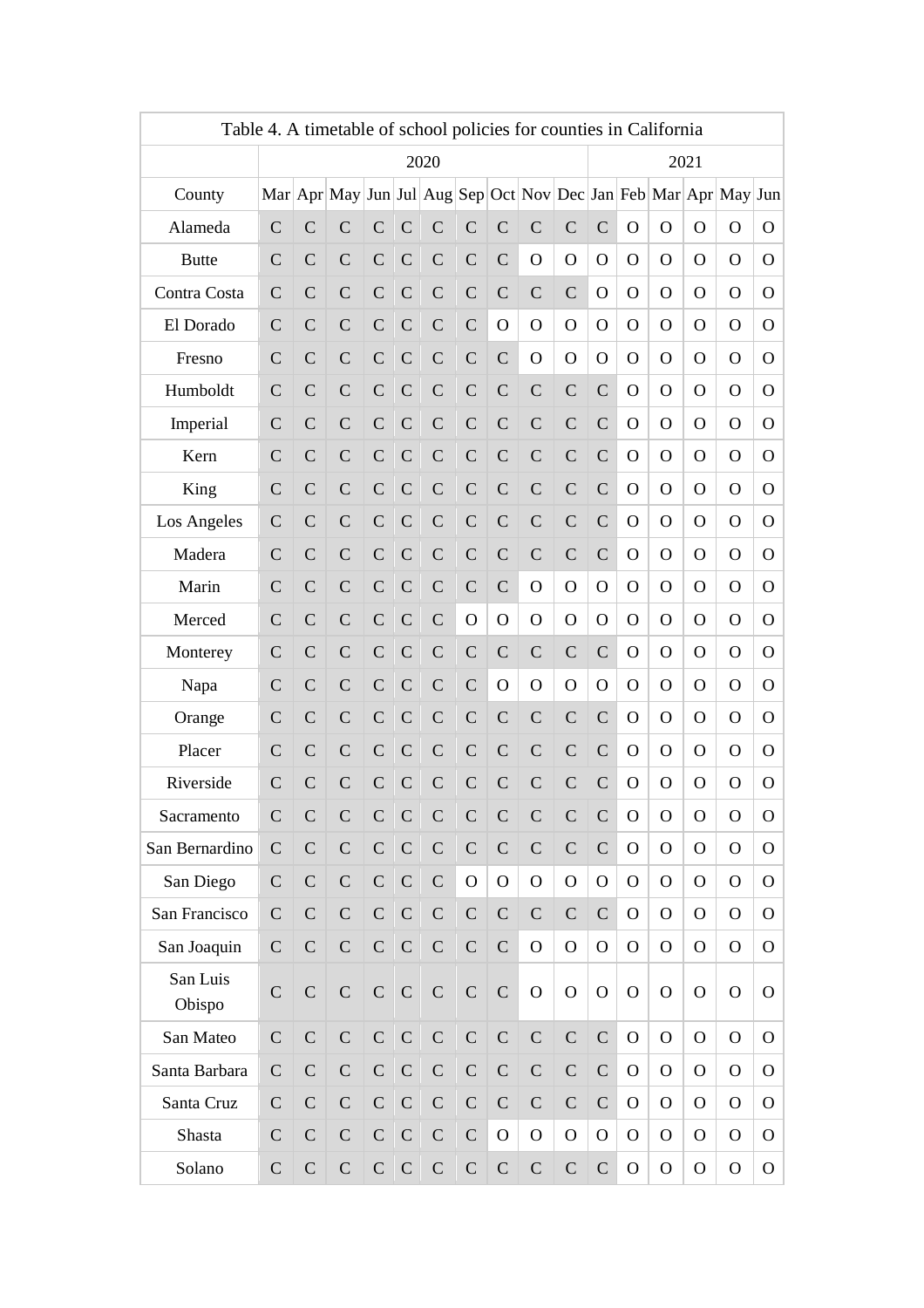| Sonoma $C C C C C C C C C C C C C O O O O O$ |  |  |  |  |  |  |  |                                                                           |  |
|----------------------------------------------|--|--|--|--|--|--|--|---------------------------------------------------------------------------|--|
| <b>Stanislaus</b>                            |  |  |  |  |  |  |  |                                                                           |  |
| Tulare                                       |  |  |  |  |  |  |  | $C   C   C   C   C   C   C   C   C   C   C   C   C   O   O   O   O   O  $ |  |
| Ventura                                      |  |  |  |  |  |  |  | $C   C   C   C   C   C   C   C   C   C   C   C   C   O   O   O   O   O  $ |  |
| Yolo                                         |  |  |  |  |  |  |  |                                                                           |  |

From Table 4, I see less variation in the timing for reopening in California.

With county Merced and San Diego being the first two counties that open in

September 2020, most other counties reopen around February 2021.

#### **Results:**

In this section, I provide and discuss the empirical results. I begin with the static state-level analysis followed by the static county-level analysis and ended with the dynamic county-level analysis and

|                  | Extensive   |             |              | Intensive    |
|------------------|-------------|-------------|--------------|--------------|
|                  | (1)         | (2)         | (3)          | (4)          |
| <b>VARIABLES</b> | closure     | reopen      | closure      | reopen       |
| female           | $-0.407***$ | $-0.438***$ | $-0.188***$  | $-0.187***$  |
|                  | (0.0262)    | (0.0364)    | (0.00182)    | (0.00467)    |
| school closure   | $-1.728***$ |             | $-0.0747***$ |              |
|                  | (0.181)     |             | (0.0199)     |              |
| female*closure   | 0.00753     |             | 0.00118      |              |
|                  | (0.0413)    |             | (0.00390)    |              |
| school reopening |             | $-0.0203$   |              | 0.000243     |
|                  |             | (0.0697)    |              | (0.00816)    |
| female*reopening |             | $0.216***$  |              | $0.0193***$  |
|                  |             | (0.0429)    |              | (0.00514)    |
| age              | $0.249**$   | 0.115       | $-0.0130$    | $-0.0310***$ |
|                  | (0.100)     | (0.101)     | (0.00856)    | (0.0112)     |
| new cases        | $-5.408***$ | $-0.697$    | $-0.220$     | 0.0131       |
|                  | (1.144)     | (0.440)     | (0.137)      | (0.0498)     |

Table 5: Static State-level logistic regression (hybrid opening<sup>19</sup>)<sup>20</sup>

<sup>&</sup>lt;sup>19</sup> Table for static model with full reopening is attached in the appendix.

<sup>&</sup>lt;sup>20</sup> In this model, I conduct logistic regression from both extensive and intensive margin and include state fixed effect, industry fixed effect and occupation\*time fixed effect.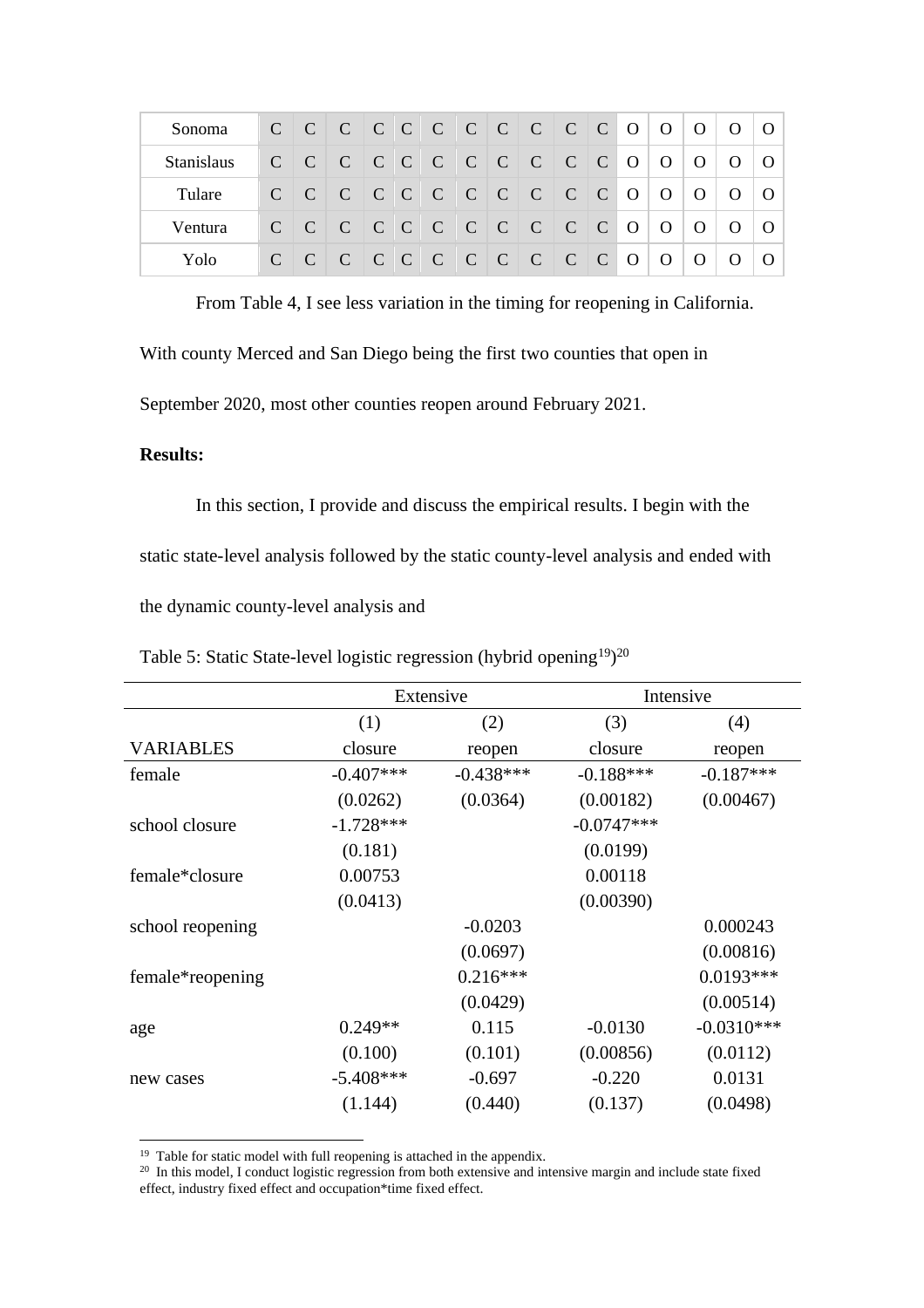| vaccine rate        |              | $-0.00268*$  |              | $-0.000233$  |
|---------------------|--------------|--------------|--------------|--------------|
|                     |              | (0.00152)    |              | (0.000155)   |
| family size         | $-0.0629***$ | $-0.0672***$ | $0.00169**$  | $0.00208*$   |
|                     | (0.00831)    | (0.00982)    | (0.000795)   | (0.00122)    |
| income              | 15.09***     | 15.11***     | $0.544***$   | $0.731***$   |
|                     | (0.269)      | (0.266)      | (0.0186)     | (0.0244)     |
| difficulty          | $-0.640***$  | $-0.580***$  | $-0.0847***$ | $-0.0681***$ |
|                     | (0.0398)     | (0.0427)     | (0.00463)    | (0.00618)    |
| education           | 0.0250       | $-0.0356*$   | $-0.0141***$ | $-0.0155***$ |
|                     | (0.0200)     | (0.0202)     | (0.00178)    | (0.00237)    |
| white               | $0.355***$   | $0.310***$   | $-0.0186***$ | $-0.0174***$ |
|                     | (0.0207)     | (0.0209)     | (0.00189)    | (0.00244)    |
| Constant            | 3.008***     | $2.677***$   | 5.253***     | 5.246***     |
|                     | (0.183)      | (0.168)      | (0.0127)     | (0.0155)     |
| <b>Observations</b> | 425,051      | 276,736      | 395,627      | 250,406      |
| R-squared           |              |              | 0.078        | 0.071        |
| <b>State FE</b>     | <b>YES</b>   | <b>YES</b>   | <b>YES</b>   | <b>YES</b>   |
| <b>Industry FE</b>  | YES          | <b>YES</b>   | <b>YES</b>   | <b>YES</b>   |
| Occupation*Time FE  | YES          | <b>YES</b>   | <b>YES</b>   | <b>YES</b>   |

Standard errors in parentheses \*\*\* p<0.01, \*\* p<0.05, \* p<0.1

Table 5 shows the static state-level logistic regression from both extensive and intensive perspectives, which includes two separate models: one for the effect of school closure, one for the effect of school reopening.

All estimates show a negative relationship between being female and getting employed. For example, when I look at column 2, the coefficient  $= -0.407$ (SE=0.0262) indicates that the female group has  $e^{-0.407} = 0.67$  times odds of the male group being employed. Female workers tends to be 33% less likely to be employed than the male workers within the same state and in the same industry and same occupation at the same time. When isolating the school closure effect, the coefficient= -1.728 (SE=0.181) indicates that after the school closure policy has been released, it has  $e^{-1.728} = 0.17$  the odds of employment before the school closure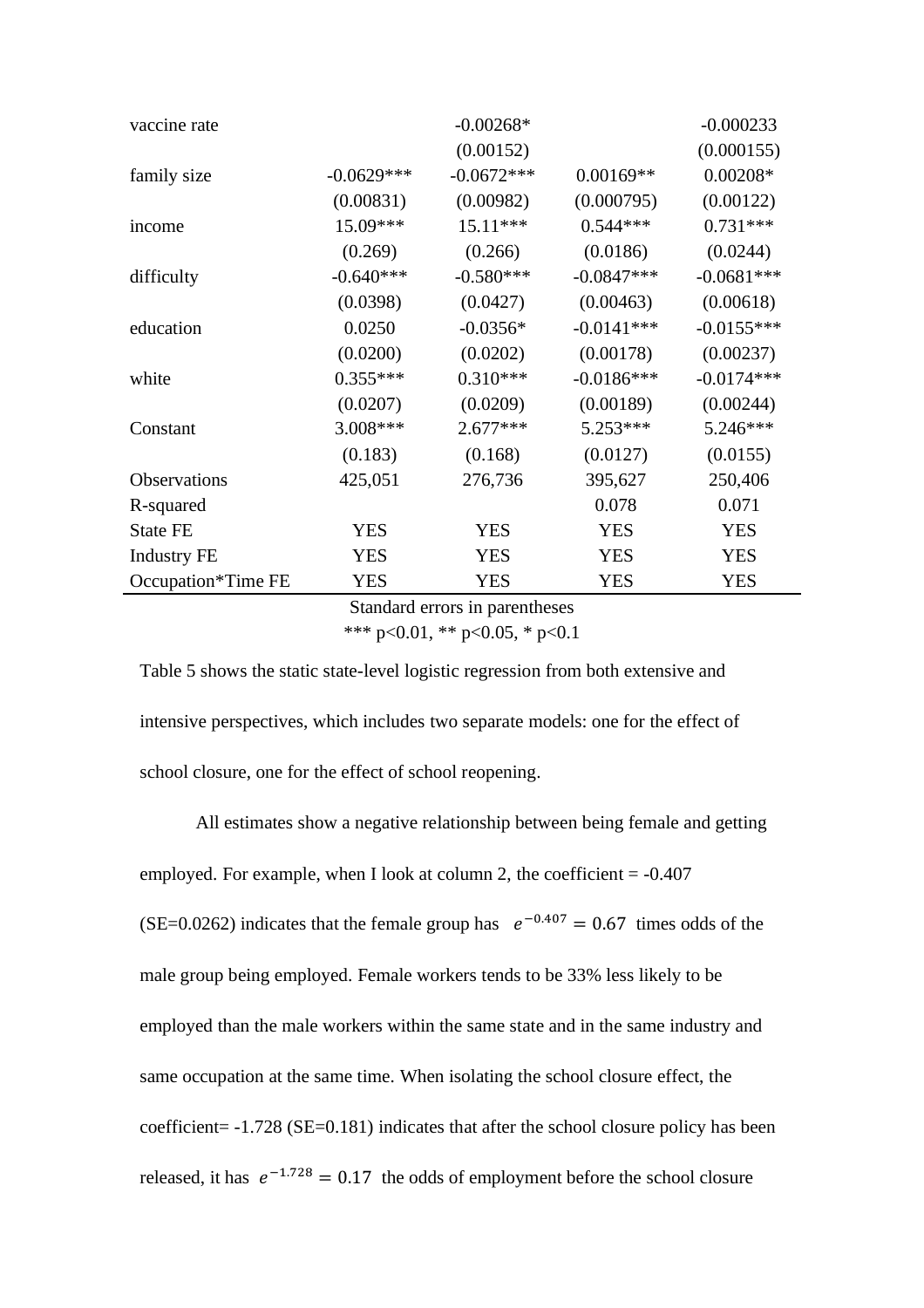policy has been released for male. In other words, it means that a worker tends to be 83% less likely to be employed when the school has been closed than a worker within the same state and in the same industry and same occupation at the same time before the school has been closed. The effect of the school closure policy on female employment will be similar to male while it is not statistically significant. When isolating the school reopening effect, the coefficient= -0.0203 indicates that after the school closure policy has been released, it has  $e^{-0.0203} = 98\%$  the odds of employment before the school closure policy has been released for male. And this is not statistically significant which means that the school reopening does not have a significant effect on male employment. While the effect on female employment is different as the coefficient=0.216 ( $SE$ =0.0262) suggests that the female group has  $e^{0.216} = 1.22$  times the odds of the being employed after school reopened. This means that compared to a male worker in the same state with same industry and occupation under the same time, female workers tend to be 22% more likely to be employed. This result proves that with the reopening policy, women are more likely to get employed and the gender employment gap will be reduced.

At the intensive margin, this study uses linear regression model with log transformation for state-level intensive margin analysis. From Column 3 the coefficient= -0.188 (SE=0.00182) suggests that being a female tends to work around  $e^{-0.188} = 82\%$  of the hours that a male worker within the same state and in the same industry and same occupation at the same time. When isolating the effect of school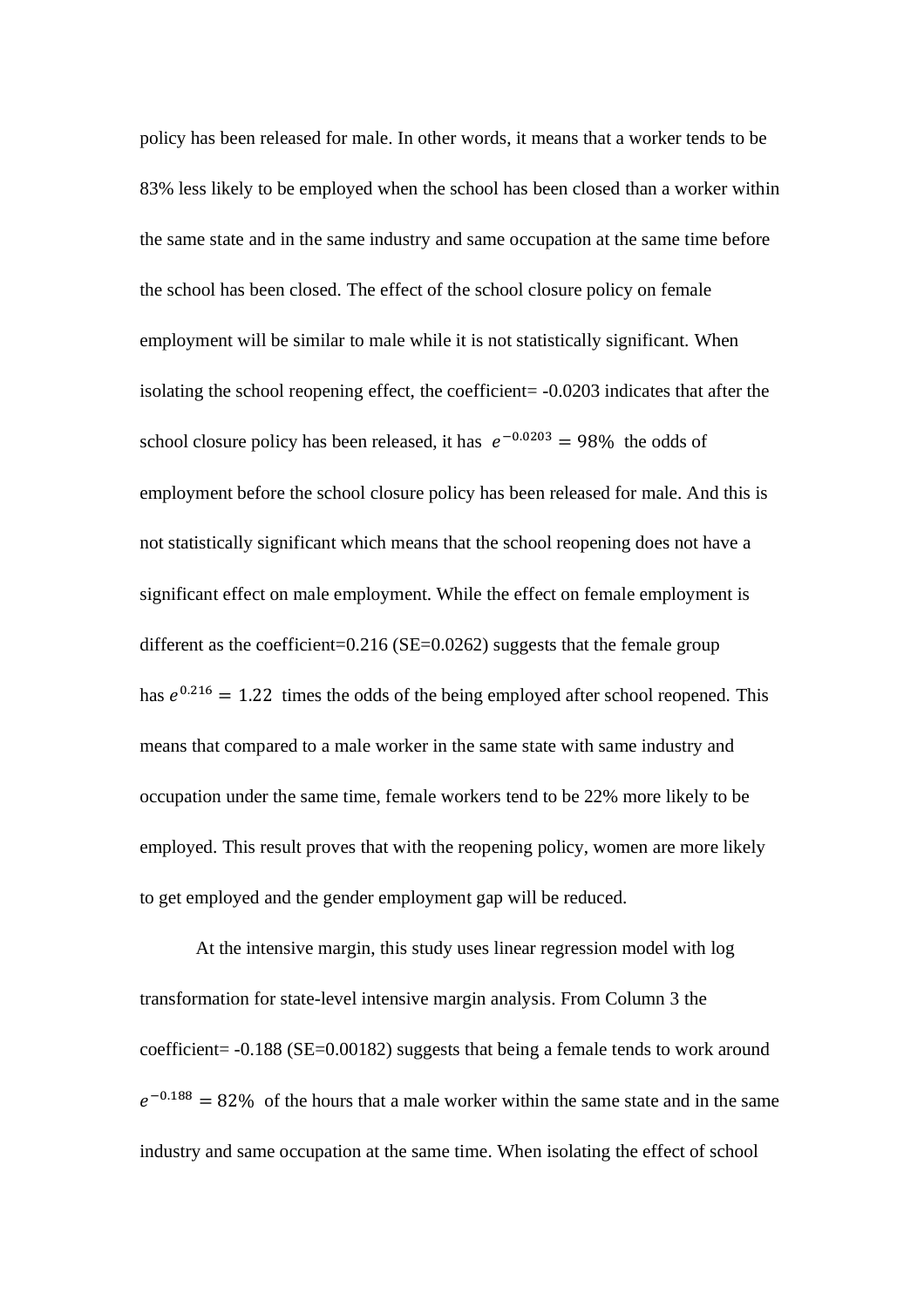closure, it shows a significant negative effect on males working hours per month. When looking at Column 4 the coefficients show that with school reopening policy has negligible effects on male and female working hours.

|                  | Extensive    |             | Intensive    |             |
|------------------|--------------|-------------|--------------|-------------|
|                  | (1)          | (2)         | (3)          | (4)         |
| <b>VARIABLES</b> | closure      | reopen      | closure      | reopen      |
| female           | $-0.661***$  | $-0.626***$ | $-0.166***$  | $-0.163***$ |
|                  | (0.0904)     | (0.0957)    | (0.00646)    | (0.0124)    |
| school closure   | $-1.413**$   |             | $-0.0427$    |             |
|                  | (0.630)      |             | (0.0838)     |             |
| female*closure   | $-0.130$     |             | 0.0115       |             |
|                  | (0.146)      |             | (0.0144)     |             |
| school reopening |              | $-0.221$    |              | $-0.0135$   |
|                  |              | (0.194)     |              | (0.0221)    |
| female*reopening |              | $0.294**$   |              | 0.00823     |
|                  |              | (0.132)     |              | (0.0160)    |
| age              | $-0.675*$    | $-0.703**$  | $-0.0528*$   | $-0.0108$   |
|                  | (0.348)      | (0.342)     | (0.0308)     | (0.0433)    |
| new cases        | $-2.559$     | $-0.263$    | $-0.399$     | 0.0232      |
|                  | (3.551)      | (0.748)     | (0.410)      | (0.0934)    |
| vaccine rate     |              | 0.501       |              | 0.0309      |
|                  |              | (0.978)     |              | (0.120)     |
| family size      | $-0.108$ *** | $-0.0511*$  | 0.000157     | 0.00414     |
|                  | (0.0232)     | (0.0281)    | (0.00231)    | (0.00369)   |
| income           | 13.41***     | 14.26***    | $0.528***$   | $0.889***$  |
|                  | (0.935)      | (0.902)     | (0.0680)     | (0.0977)    |
| difficulty       | $-0.838***$  | $-0.805***$ | $-0.0737***$ | 0.0520      |
|                  | (0.169)      | (0.179)     | (0.0199)     | (0.0321)    |
| education        | 0.0109       | $-0.191***$ | $-0.0245***$ | $-0.0218**$ |
|                  | (0.0792)     | (0.0735)    | (0.00679)    | (0.00977)   |
| white            | $0.230***$   | $0.376***$  | $0.0168***$  | $-0.00497$  |
|                  | (0.0796)     | (0.0719)    | (0.00647)    | (0.00896)   |
| Constant         | $2.143***$   | 2.915***    | 5.108***     | 5.075***    |

Table 6: Static County-level logistic regression (hybrid opening $2^1$ ) $2^2$ 

<sup>&</sup>lt;sup>21</sup> Table for static model with full reopening is attached in the appendix. I found that with hybrid reopening, it is enough for the female employment to rise that counting full-reopening as 1 is the analysis will eventually mess up the results.

 $22$  In this model, I conduct logistic regression from both extensive and intensive margin and include county fixed effect, industry fixed effect and occupation\*time fixed effect.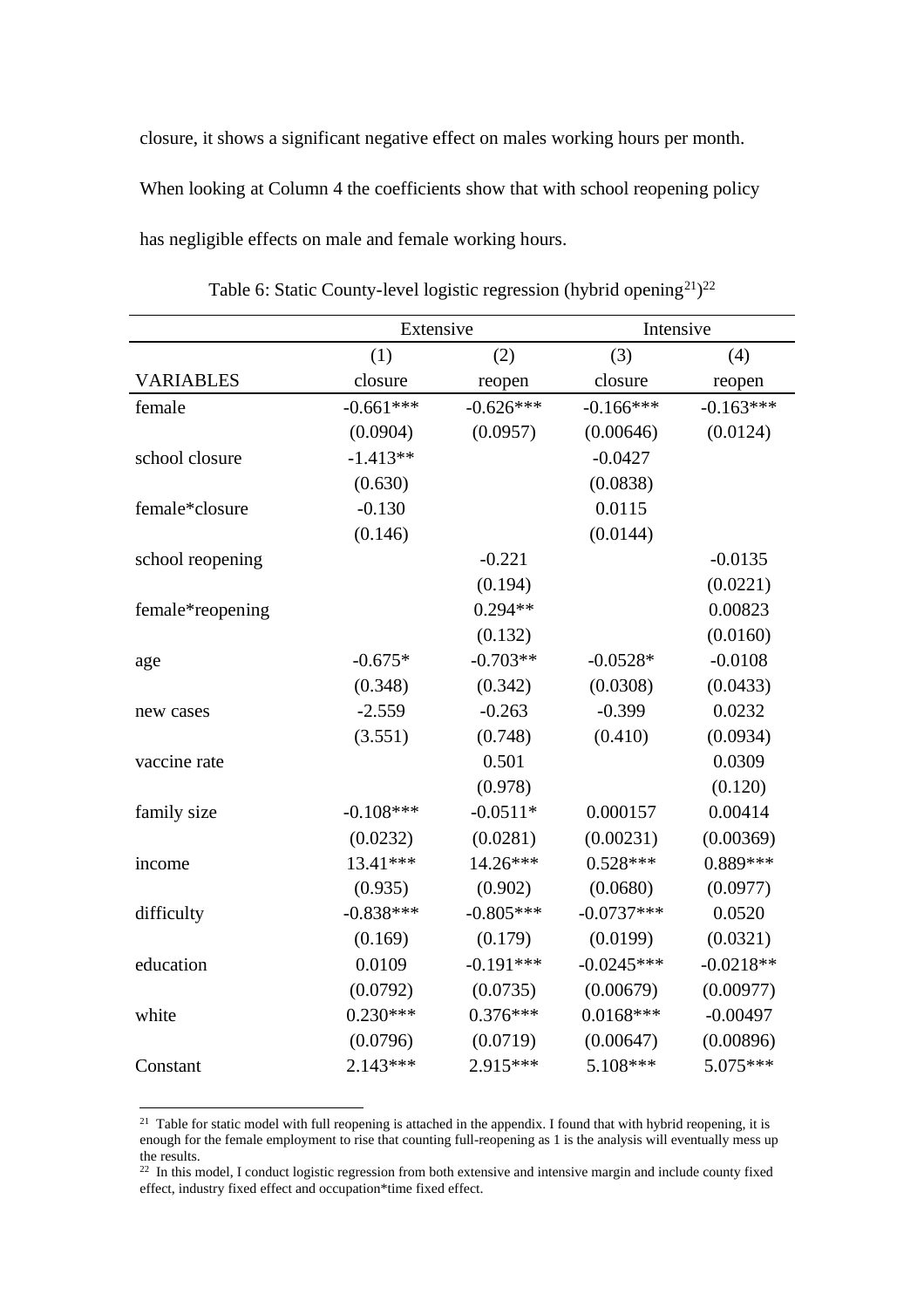|                     | (0.542) | (0.551) | (0.0467) | (0.0606) |
|---------------------|---------|---------|----------|----------|
| <b>Observations</b> | 24,995  | 16,741  | 25,595   | 15,414   |
| R-squared           |         |         | 0.079    | 0.081    |
| County FE           | YES     | YES     | YES      | YES      |
| Industry FE         | YES     | YES     | YES      | YES      |
| Occupation*Time FE  | YES     | YES     | YES      | YES      |

Standard errors in parentheses

\*\*\* p<0.01, \*\* p<0.05, \* p<0.1

Table 6 shows similar static results as Table 5 at the county-level. When isolating school closure/reopening effects, both models show a statistically significant negative relationship between being female and getting employed. For example, when I look at column 2, the coefficient  $= -0.661$  (SE $= 0.0904$ ) indicates that the female group has  $e^{-0.661} = 0.53$  times the odds of the male group being employed. Thus, I find that female workers to be 47% less likely to be employed than the male workers in the same state, with same industry and occupation at the same time. The effect of the school reopening policy on male employment is negative with the coefficient from Column  $3 = -0.221$  (SE=0.194) and the effect will be positive for female employment as the coefficient  $=0.294$  (SE $=0.132$ ) and is statistically significant. This means that the log odds of female workers being employed are  $e^{0.294} = 1.34$  the odds for male workers. This means that compared to a male worker in the same county with same industry and occupation under the same time, female workers tend to be 34% more likely to be employed after schools reopen.

The linear regression model with log transformation is used for state-level intensive margin analysis. From Column 3, the coefficient  $= -0.166$  (SE=0.00646)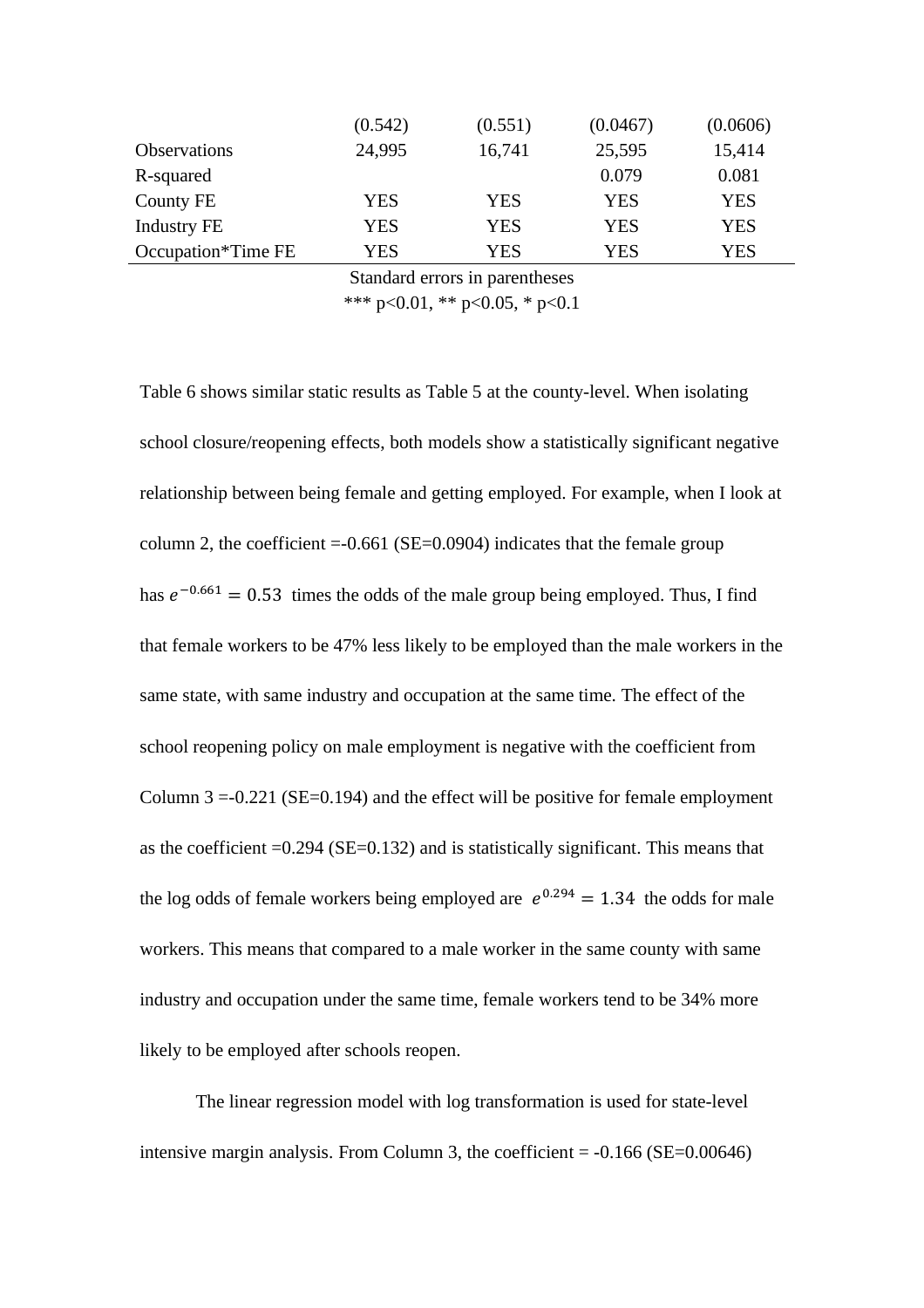suggests that being a female tends to work around  $e^{-0.166} = 84\%$  of the hours that a male worker worked per month. When isolating the effect of school closure, it shows a significant negative effect on males working hours per month. When looking at Column 3, the coefficients show that with school closure policy in effect, it generates a negative effect on males working hours and is statistically significant while it generates an almost 0 and non-significant positive for female \* school closure on working hours. This means that the school closure policy shows a negative effect on male workers and there is no difference between female and male workers according to this. Similarly, based on the standard errors from the results, the sample mean is an accurate reflection of the actual population mean while the standard errors for the county-level analysis are bigger than the ones from state-level analysis, which can be due to the sample size difference between these two analyses.

All models, regardless of extensive or intensive, state-level or county-level returned similar coefficients for other variables. Age has a positive relationship with employment or working hours and it makes sense that companies tend to hire or use experienced workers for the state-level analysis while for the county-level analysis, it is negative. This can be due to the difference in the industry structure between California and other states. New cases have a negative effect on employment or working hours as people are not able to work or work as many hours as they used to be because of the severe situation of COVID-19. And with a larger family size, the possibility of being employed will decrease. It is also true that with higher family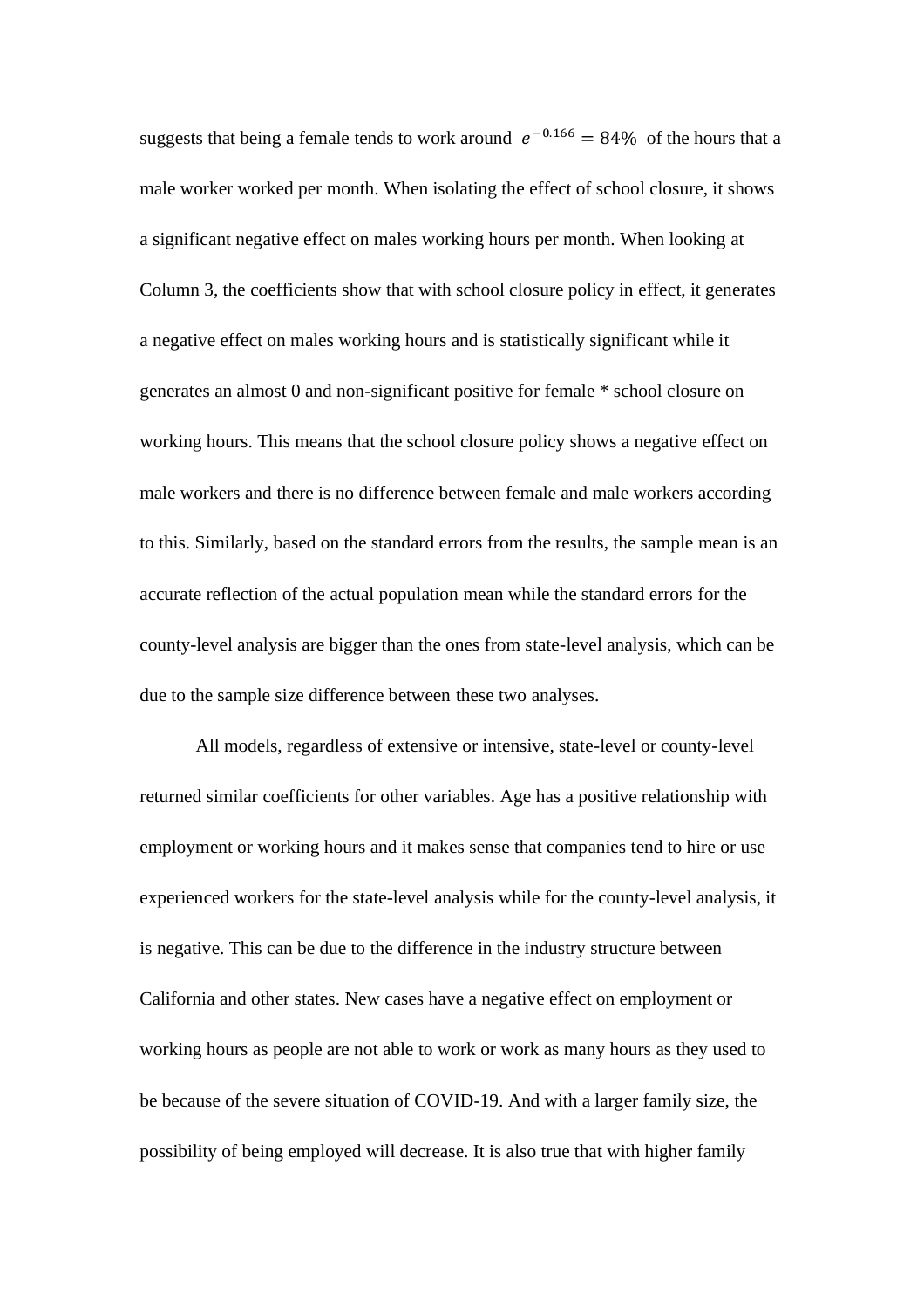income, people would be less likely to be unemployed. Workers with a disability will be more likely to be unemployed and there is an advantage for white people in finding jobs.

Figure 5: Dynamic county-level linear regression from an extensive perspective



(hybrid opening) $^{23}$ 

Figures 5 and 6 below showed the results from the dynamic county-level analysis. The yellow line in the middle represents the cutting line for reopening policy. p-x represents x months before the event and a-x represents x months after the event. Figure 5 shows that there is no significant difference between males and females before the event (school reopening in this case). While a significant disparity of employment can be seen after the school reopening policy has been in effect: female workers are more likely to be employed than male workers.

Figure 6: Dynamic county-level linear regression from an intensive perspective<sup>24</sup>

<sup>&</sup>lt;sup>23</sup> This uses the dynamic model mentioned earlier in the paper. The dependent variable here is employed. It contains county fixed effect, industry fixed effect and occupation\*time fixed effect.

<sup>&</sup>lt;sup>24</sup> This uses the dynamic model mentioned earlier in the paper. The dependent variable here is hours worked last month. It contains county fixed effect, industry fixed effect and occupation\*time fixed effect.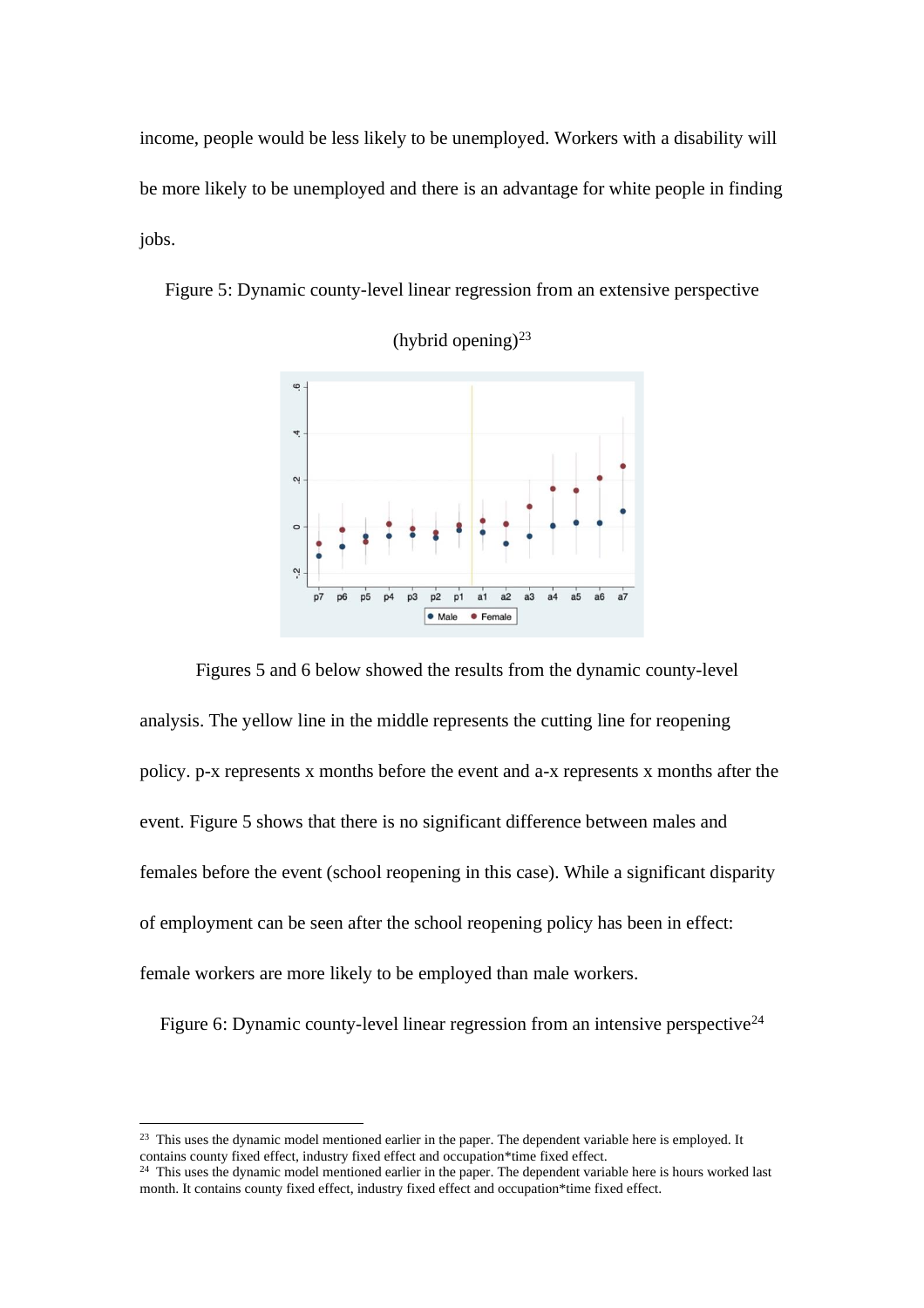

Figure 6 illustrates the dynamic effects at the intensive margin and shows that there is no significant difference between males and females before the event (school reopening in this case). While a significant disparity of working hours can be seen after the school reopening policy has been in effect: female workers work fewer hours than male workers.

Heterogeneity test:

|                  | <b>Extensive Margin-Income levels</b> |                      |             |          |             |             |  |  |  |
|------------------|---------------------------------------|----------------------|-------------|----------|-------------|-------------|--|--|--|
|                  | (1)                                   | (2)                  | (3)         | (4)      | (5)         | (6)         |  |  |  |
| <b>VARIABLES</b> | $low^{25}$                            | medium <sup>26</sup> | high $27$   | low      | medium      | high        |  |  |  |
|                  |                                       |                      |             |          |             |             |  |  |  |
| female           | $-0.244***$                           | $-0.312***$          | $-0.417***$ | $-0.199$ | $-0.269***$ | $-0.556***$ |  |  |  |
|                  | (0.0663)                              | (0.0430)             | (0.0395)    | (0.151)  | (0.0647)    | (0.0464)    |  |  |  |
| school closure   | $-0.464$                              | $-1.415***$          | $-2.330***$ |          |             |             |  |  |  |
|                  | (0.549)                               | (0.319)              | (0.247)     |          |             |             |  |  |  |
| female*closure   | 0.130                                 | 0.0639               | $-0.139**$  |          |             |             |  |  |  |
|                  | (0.140)                               | (0.0706)             | (0.0571)    |          |             |             |  |  |  |
| school reopening |                                       |                      |             | $-0.333$ | 0.0151      | $-0.000839$ |  |  |  |
|                  |                                       |                      |             | (0.253)  | (0.116)     | (0.0942)    |  |  |  |
| female*reopening |                                       |                      |             | 0.160    | 0.115       | $0.350***$  |  |  |  |
|                  |                                       |                      |             | (0.165)  | (0.0742)    | (0.0571)    |  |  |  |

Table 7: A heterogeneity test based on different income levels has been performed

25

26

27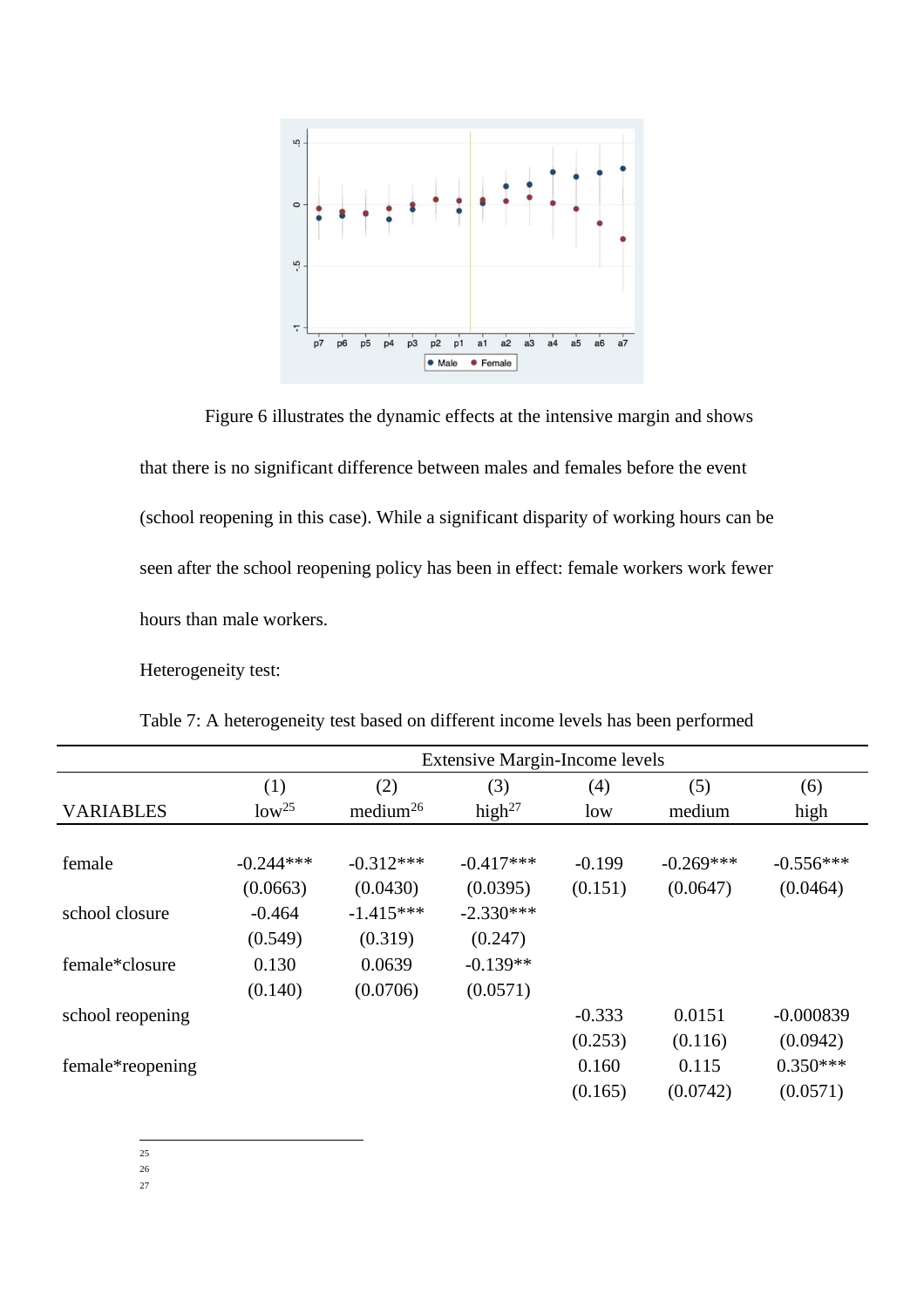| Constant                       | $1.108**$ | $3.177***$ | 4.918*** | 1.054   | $2.337***$ | $3.986***$ |  |  |
|--------------------------------|-----------|------------|----------|---------|------------|------------|--|--|
|                                | (0.473)   | (0.319)    | (0.274)  | (0.738) | (0.314)    | (0.252)    |  |  |
|                                |           |            |          |         |            |            |  |  |
| <b>Observations</b>            | 16,113    | 91.749     | 316,667  | 9,088   | 56,563     | 210,710    |  |  |
| Standard errors in parentheses |           |            |          |         |            |            |  |  |
| *** p<0.01, ** p<0.05, * p<0.1 |           |            |          |         |            |            |  |  |

Table 7 shows how different income groups react to the school closure and

reopening policies. From an extensive margin, female workers with high-income

levels are the most affected group by the school closure while they are also the group

which recovered the most after the school has been reopened.

Table 8: A heterogeneity test for different income levels from an intensive margin

|                  | Intensive Margin-Income levels |             |              |             |             |             |  |
|------------------|--------------------------------|-------------|--------------|-------------|-------------|-------------|--|
|                  | (1)                            | (2)         | (3)          | (4)         | (5)         | (6)         |  |
| <b>VARIABLES</b> | low                            | medium      | high         | low         | medium      | high        |  |
|                  |                                |             |              |             |             |             |  |
| female           | $-0.187***$                    | $-0.150***$ | $-0.198***$  | $-0.274***$ | $-0.151***$ | $-0.189***$ |  |
|                  | (0.0120)                       | (0.00400)   | (0.00208)    | (0.0419)    | (0.0120)    | (0.00509)   |  |
| school closure   | $-0.0655$                      | $-0.0739*$  | $-0.0805***$ |             |             |             |  |
|                  | (0.131)                        | (0.0426)    | (0.0234)     |             |             |             |  |
| female*closure   | $-0.0337$                      | $-0.0122$   | $0.00855**$  |             |             |             |  |
|                  | (0.0301)                       | (0.00935)   | (0.00436)    |             |             |             |  |
| school reopening |                                |             |              | $-0.0369$   | 0.0172      | $-0.00407$  |  |
|                  |                                |             |              | (0.0659)    | (0.0191)    | (0.00906)   |  |
| female*reopening |                                |             |              | $0.0961**$  | 0.00484     | $0.0192***$ |  |
|                  |                                |             |              | (0.0449)    | (0.0130)    | (0.00562)   |  |
| Constant         | 5.134***                       | $5.278***$  | 5.299***     | $5.376***$  | $5.133***$  | 5.278***    |  |
|                  | (0.0871)                       | (0.0318)    | (0.0146)     | (0.139)     | (0.0433)    | (0.0173)    |  |
|                  |                                |             |              |             |             |             |  |
| Observations     | 13,366                         | 83,339      | 298,922      | 6,690       | 48,361      | 195,355     |  |
| R-squared        | 0.128                          | 0.066       | 0.076        | 0.140       | 0.068       | 0.066       |  |

Standard errors in parentheses

\*\*\* p<0.01, \*\* p<0.05, \* p<0.1

Similar results can be found from Table 8, high-income group is still the

most negatively affect group, with female workers decreasing their working hours the

most. However, after the school has been reopened, female workers from the low-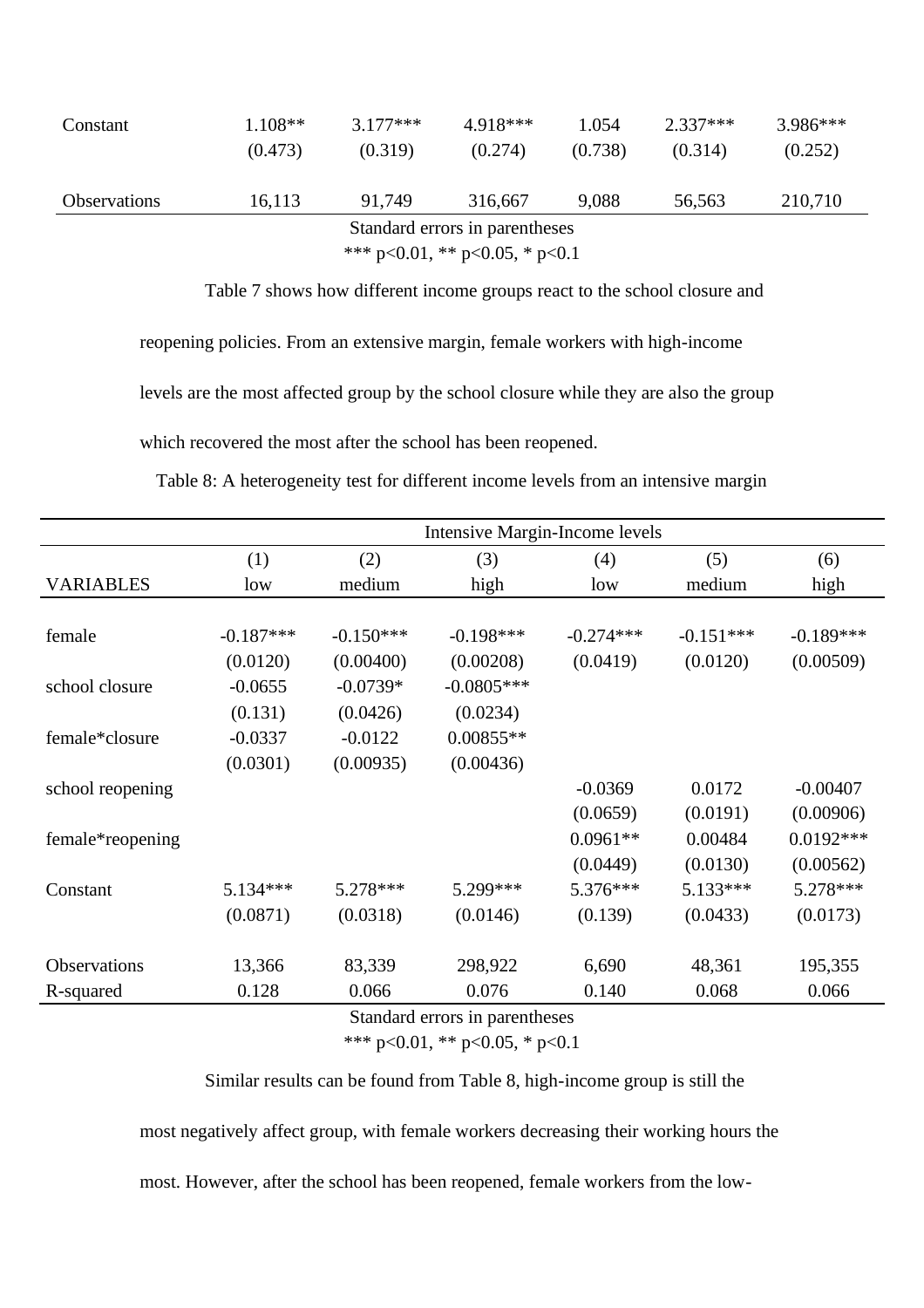income group increase their working hours even more than the high-income groups. This can be due to the low threshold for entering the low-income jobs than the highincome jobs.

#### **Discussion:**

In conclusion, I found that for a worker, who has at least one child in the household, compared to a worker with the same occupation, same county, same industry, he/she is around 76% less likely to be employed when school has been closed while a female worker tends to be 34% more likely to be employed than a male worker after the school has been reopened. Based on our results, both state-level and county-level regression with our assumption that with school reopening policy in effect, women will benefit more than men. More women will return to the labor market and back to work, thus I have seen a significant positive effect on female works employment. This study also confirms the negative effect of school closure, and this effect does not differentiate between female workers and male workers.

However, the school closure or reopening seems to be too large. One potential explanation to this is that this study restricts to individuals with at least one child at home, which would automatically amplify the effect. Also, this study fails to incorporate other Covid-19 issues as it only includes Covid-19 cases and vaccine rate to account for the Covid-19 effects on employment. The effect from other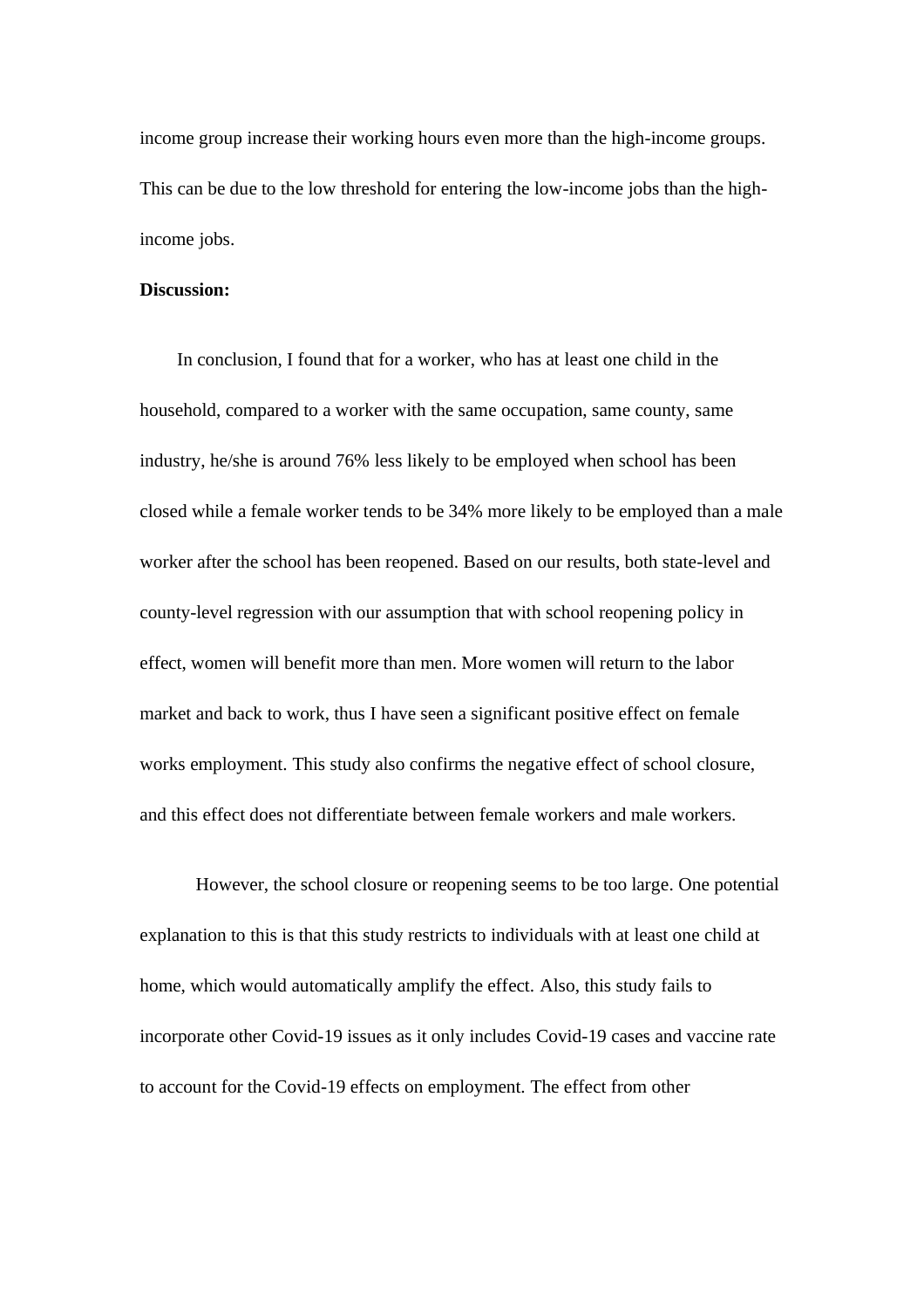uncontrolled Covid-19 issues will be buried under the effect of school policies thus the conclusion can be overstated for this study.

Interestingly, unlike the employment has been increased significantly for female workers, the working hours per month has been reduced after the school has been reopened. This can be due to more women are being employed after school has been reopened, thus those who remained at the labor market may not be able to work as many hours as they used to be. Also, I sometimes see the small negative effect of school reopening on males, this can be due to the development cost for females. According to Naila Kabeer (2020), there is no free lunch for gender development. Women workers' development can sometimes build up at the cost of male workers.

Although this study qualitatively demonstrates that school reopening policy has a significant positive effect on women's employment from an extensive perspective, it limits its county-level analysis to California. Unlike other states in the United States, California plays a unique role in United States as its advantageous industries include traditional agriculture, cutting-edge high-tech industries, and extremely developed tourism. It is also the technology and cultural center of the United States and the world's film and television center. It is also a state highly engaged in international trade as international trade accounts for 25% of California's GDP, and 45% of U.S. imports pass through California ports. The uniqueness of California made it hardly able to represent United States. So that the conclusion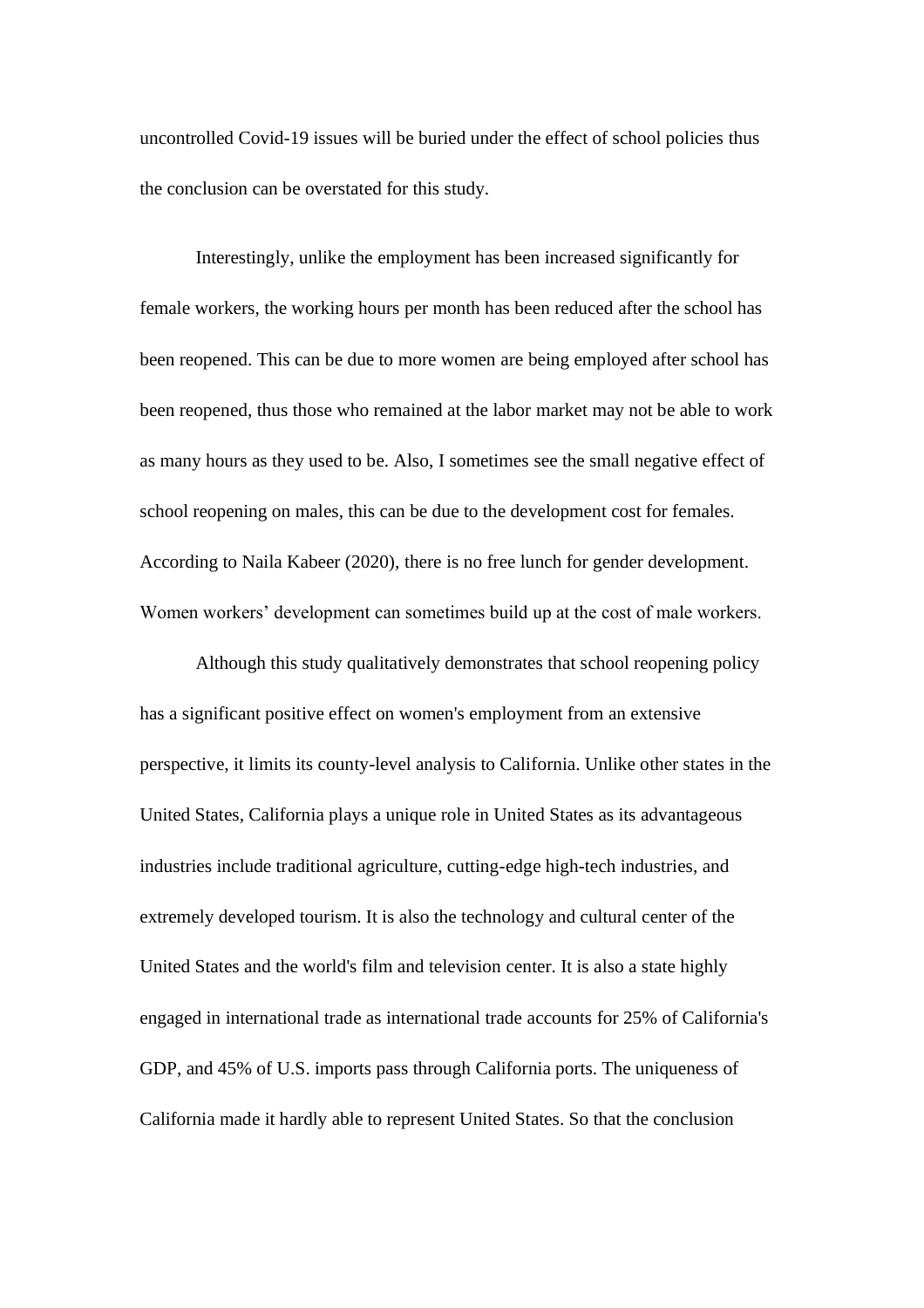drawn from the county-level analysis should be checked before applying to other states in United States.

### **Appendix:**

| Appendix table 1: Static State-level logistic regression (full opening) |
|-------------------------------------------------------------------------|
|-------------------------------------------------------------------------|

|                  |               | Extensive     |                             |              | Intensive      |                |  |  |
|------------------|---------------|---------------|-----------------------------|--------------|----------------|----------------|--|--|
|                  | (1)           | (2)           | (3)                         | (4)          | (5)            | (6)            |  |  |
| <b>VARIABLES</b> | closure only  | reopen only   | closure+reopen closure only |              | reopen only    | closure+reopen |  |  |
|                  |               |               |                             |              |                |                |  |  |
| female           | $-0.407***$   | $-0.299***$   | $-0.313***$                 | $-0.188***$  | $-0.178***$    | $-0.184***$    |  |  |
|                  | (0.0262)      | (0.0220)      | (0.0187)                    | (0.00182)    | (0.00229)      | (0.00148)      |  |  |
| sch_reopen       |               | $-0.0475$     | $-0.0514$                   |              | $-0.0237***$   | $-0.0221***$   |  |  |
|                  |               | (0.0479)      | (0.0418)                    |              | (0.00484)      | (0.00366)      |  |  |
| female_reopen    |               | 0.0700        | $0.0969*$                   |              | $0.0350***$    | $0.0398***$    |  |  |
|                  |               | (0.0503)      | (0.0495)                    |              | (0.00488)      | (0.00452)      |  |  |
| age              | $0.00249**$   | 0.00115       | 0.00189**                   | $-0.000130$  | $-0.000309***$ | $-0.000181***$ |  |  |
|                  | (0.00100)     | (0.00101)     | (0.000765)                  | $(8.56e-05)$ | (0.000112)     | $(6.97e-05)$   |  |  |
| new_cases        | $-5.408***$   | $-0.662$      | $-2.149***$                 | $-0.220$     | 0.0214         | $-0.0213$      |  |  |
|                  | (1.144)       | (0.441)       | (0.379)                     | (0.137)      | (0.0499)       | (0.0399)       |  |  |
| fully_vacc_rate  |               | $-0.00276*$   | $-0.000675$                 |              | $-0.000236$    | $-0.000358***$ |  |  |
|                  |               | (0.00152)     | (0.00142)                   |              | (0.000155)     | (0.000130)     |  |  |
| pernum           | $-0.0629***$  | $-0.0674***$  | $-0.0624***$                | $0.00169**$  | $0.00205*$     | $0.00191***$   |  |  |
|                  | (0.00831)     | (0.00981)     | (0.00674)                   | (0.000795)   | (0.00122)      | (0.000678)     |  |  |
| income           | $1.51e-05***$ | $1.51e-05***$ | $1.60e-05***$               | 5.44e-07***  | $7.30e-07***$  | $6.06e-07***$  |  |  |
|                  | $(2.69e-07)$  | $(2.66e-07)$  | $(2.07e-07)$                | $(1.86e-08)$ | $(2.44e-08)$   | $(1.52e-08)$   |  |  |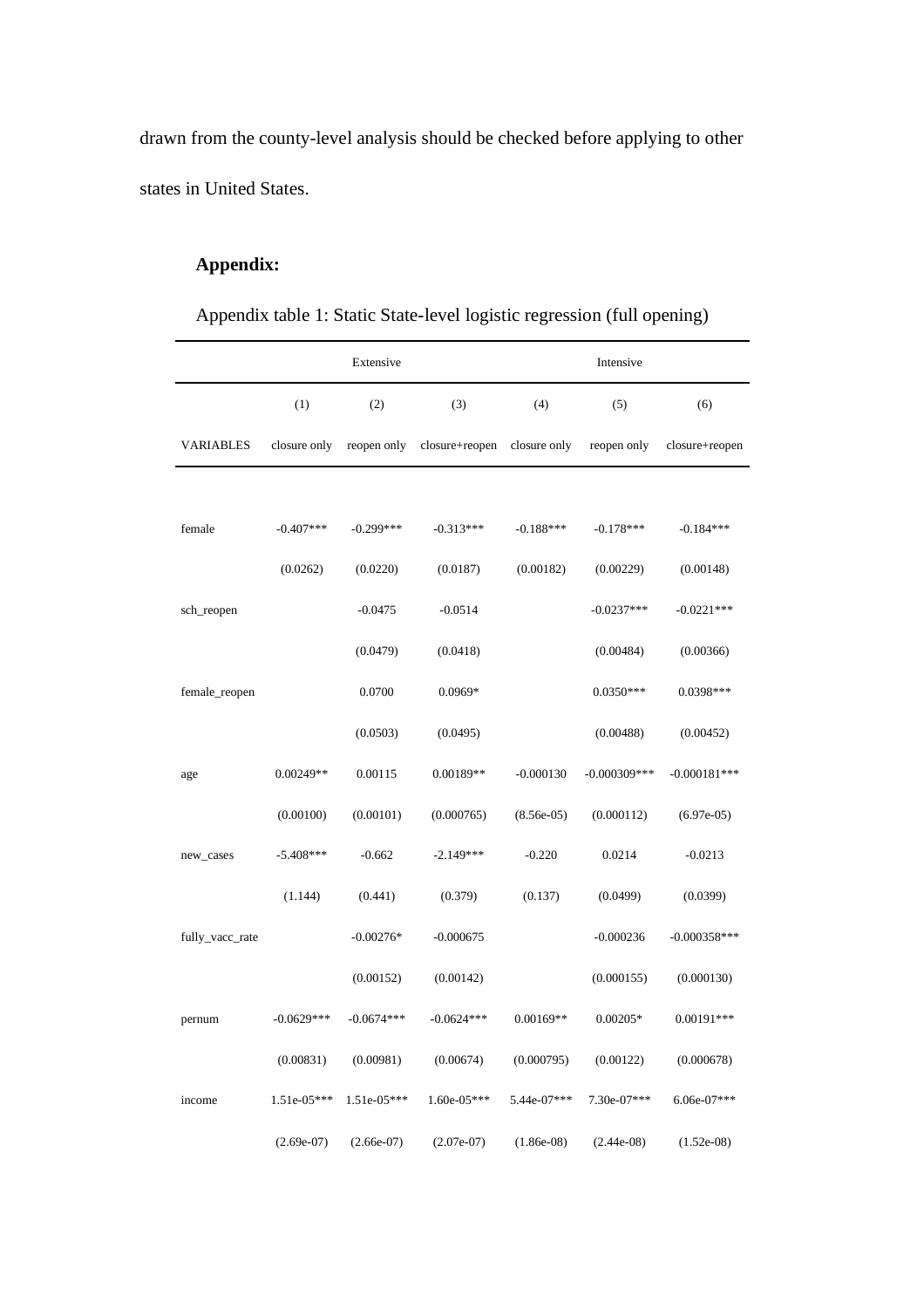| difficulty   | $-0.640***$ | $-0.580***$ | $-0.641***$ | $-0.0847***$ | $-0.0684***$ | $-0.0779***$ |
|--------------|-------------|-------------|-------------|--------------|--------------|--------------|
|              | (0.0398)    | (0.0427)    | (0.0307)    | (0.00463)    | (0.00618)    | (0.00379)    |
| education    | 0.0250      | $-0.0356*$  | $-0.00967$  | $-0.0141***$ | $-0.0155***$ | $-0.0146***$ |
|              | (0.0200)    | (0.0202)    | (0.0153)    | (0.00178)    | (0.00237)    | (0.00146)    |
| white        | $0.355***$  | $0.309***$  | $0.346***$  | $-0.0186***$ | $-0.0174***$ | $-0.0175***$ |
|              | (0.0207)    | (0.0209)    | (0.0158)    | (0.00189)    | (0.00244)    | (0.00153)    |
| sch_clo      | $-1.728***$ |             | $-0.0850$   | $-0.0747***$ |              | $-0.0147**$  |
|              | (0.181)     |             | (0.0661)    | (0.0199)     |              | (0.00742)    |
| female_clo   | 0.00753     |             | $-0.0692*$  | 0.00118      |              | $-0.00117$   |
|              | (0.0413)    |             | (0.0360)    | (0.00390)    |              | (0.00367)    |
| Constant     | 3.008***    | $2.605***$  | 3.252***    | 5.253***     | 5.241***     | 5.258***     |
|              | (0.183)     | (0.167)     | (0.168)     | (0.0127)     | (0.0154)     | (0.0114)     |
|              |             |             |             |              |              |              |
| Observations | 425,051     | 276,736     | 650,752     | 395,627      | 250,406      | 602,688      |
| R-squared    |             |             |             | 0.078        | 0.071        | 0.075        |
|              |             |             |             |              |              |              |

Standard errors in parentheses

\*\*\* p<0.01, \*\* p<0.05, \* p<0.1

| Appendix table 2: Static County-level logistic regression (full opening) |  |  |
|--------------------------------------------------------------------------|--|--|
|                                                                          |  |  |

|           | Extensive   |             |                                                                                 | Intensive   |             |             |  |
|-----------|-------------|-------------|---------------------------------------------------------------------------------|-------------|-------------|-------------|--|
|           | (1)         | (2)         | (3)                                                                             | (4)         | (5)         | (6)         |  |
| VARIABLES |             |             | closure only reopen only closure-reopen closure only reopen only closure-reopen |             |             |             |  |
|           |             |             |                                                                                 |             |             |             |  |
| female    | $-0.661***$ | $-0.452***$ | $-0.476***$                                                                     | $-0.166***$ | $-0.154***$ | $-0.161***$ |  |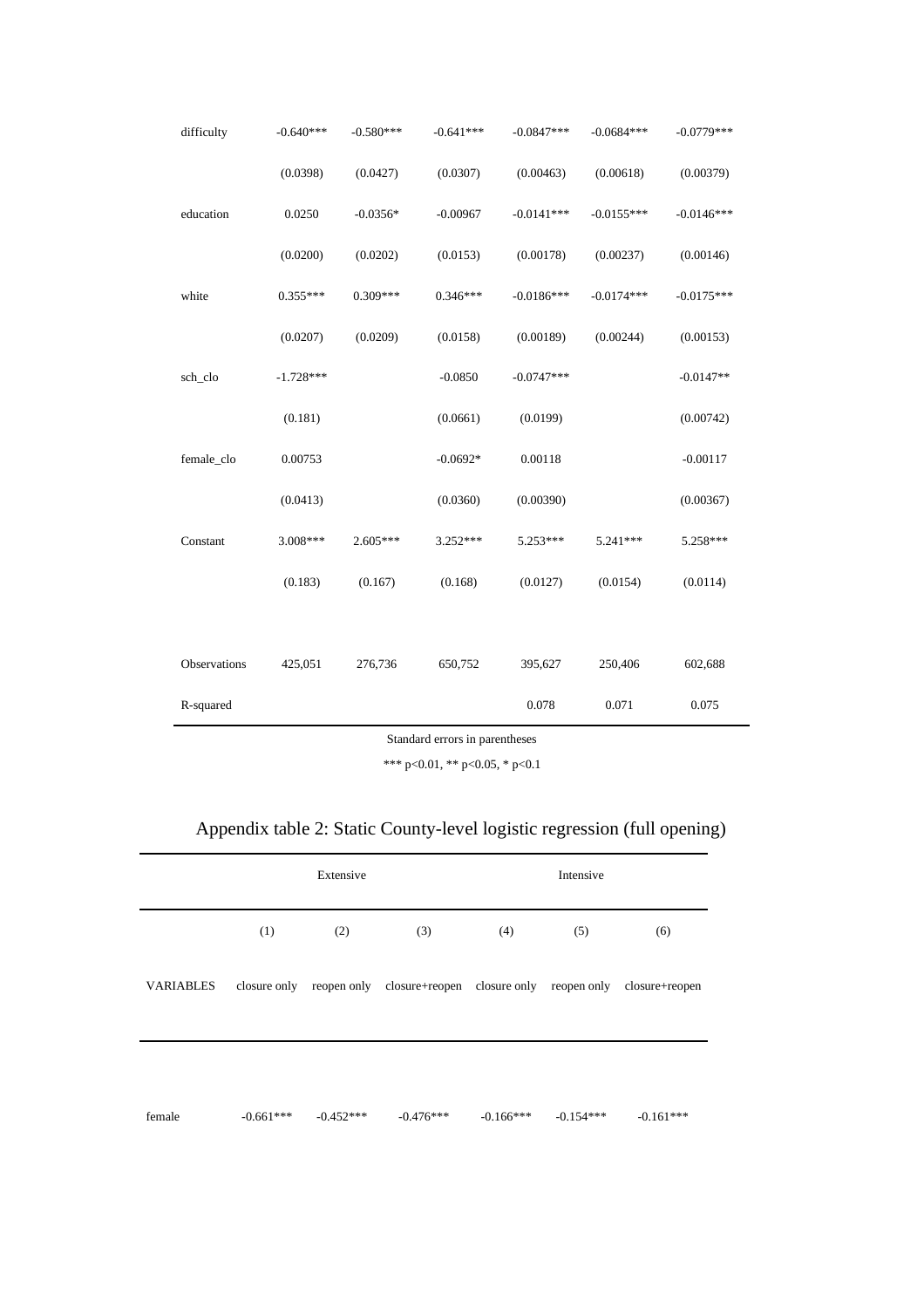|                 | (0.0904)      | (0.0753)     | (0.0701)      | (0.00646)     | (0.00920)    | (0.00583)    |  |
|-----------------|---------------|--------------|---------------|---------------|--------------|--------------|--|
| sch_clo         | $-1.413**$    |              | 0.266         | $-0.0427$     |              | 0.0146       |  |
|                 | (0.630)       |              | (0.195)       | (0.0838)      |              | (0.0204)     |  |
| female_clo      | $-0.130$      |              | $-0.189*$     | 0.0115        |              | $-0.00153$   |  |
|                 | (0.146)       |              | (0.109)       | (0.0144)      |              | (0.0114)     |  |
| age             | $-0.00675*$   | $-0.00698**$ | $-0.00820***$ | $-0.000528*$  | $-0.000118$  | $-0.000228$  |  |
|                 | (0.00348)     | (0.00342)    | (0.00257)     | (0.000308)    | (0.000433)   | (0.000258)   |  |
| new_cases       | $-2.559$      | $-0.235$     | $-0.186$      | $-0.399$      | 0.0476       | $-0.0427$    |  |
|                 | (3.551)       | (0.730)      | (0.690)       | (0.410)       | (0.0922)     | (0.0780)     |  |
| fully_vacc_rate | 748,497       | 0.466        | $-0.248$      | 16,174        | 0.0217       | 0.0234       |  |
|                 | $(1.890e+06)$ | (0.972)      | (0.862)       | (41, 232)     | (0.120)      | (0.0937)     |  |
| pernum          | $-0.108***$   | $-0.0488*$   | $-0.0769***$  | 0.000157      | 0.00406      | 0.00159      |  |
|                 | (0.0232)      | (0.0280)     | (0.0188)      | (0.00231)     | (0.00369)    | (0.00201)    |  |
| income          | 1.34e-05***   | 1.42e-05***  | 1.44e-05***   | 5.28e-07***   | 8.87e-07***  | 6.45e-07***  |  |
|                 | $(9.35e-07)$  | $(9.01e-07)$ | $(6.98e-07)$  | $(6.80e-0.8)$ | $(9.76e-08)$ | $(5.74e-08)$ |  |
| difficulty      | $-0.838***$   | $-0.809***$  | $-0.829***$   | $-0.0737***$  | 0.0511       | $-0.0483***$ |  |
|                 | (0.169)       | (0.179)      | (0.129)       | (0.0199)      | (0.0321)     | (0.0175)     |  |
| education       | 0.0109        | $-0.188**$   | $-0.102*$     | $-0.0245***$  | $-0.0220**$  | $-0.0247***$ |  |
|                 | (0.0792)      | (0.0735)     | (0.0570)      | (0.00679)     | (0.00977)    | (0.00571)    |  |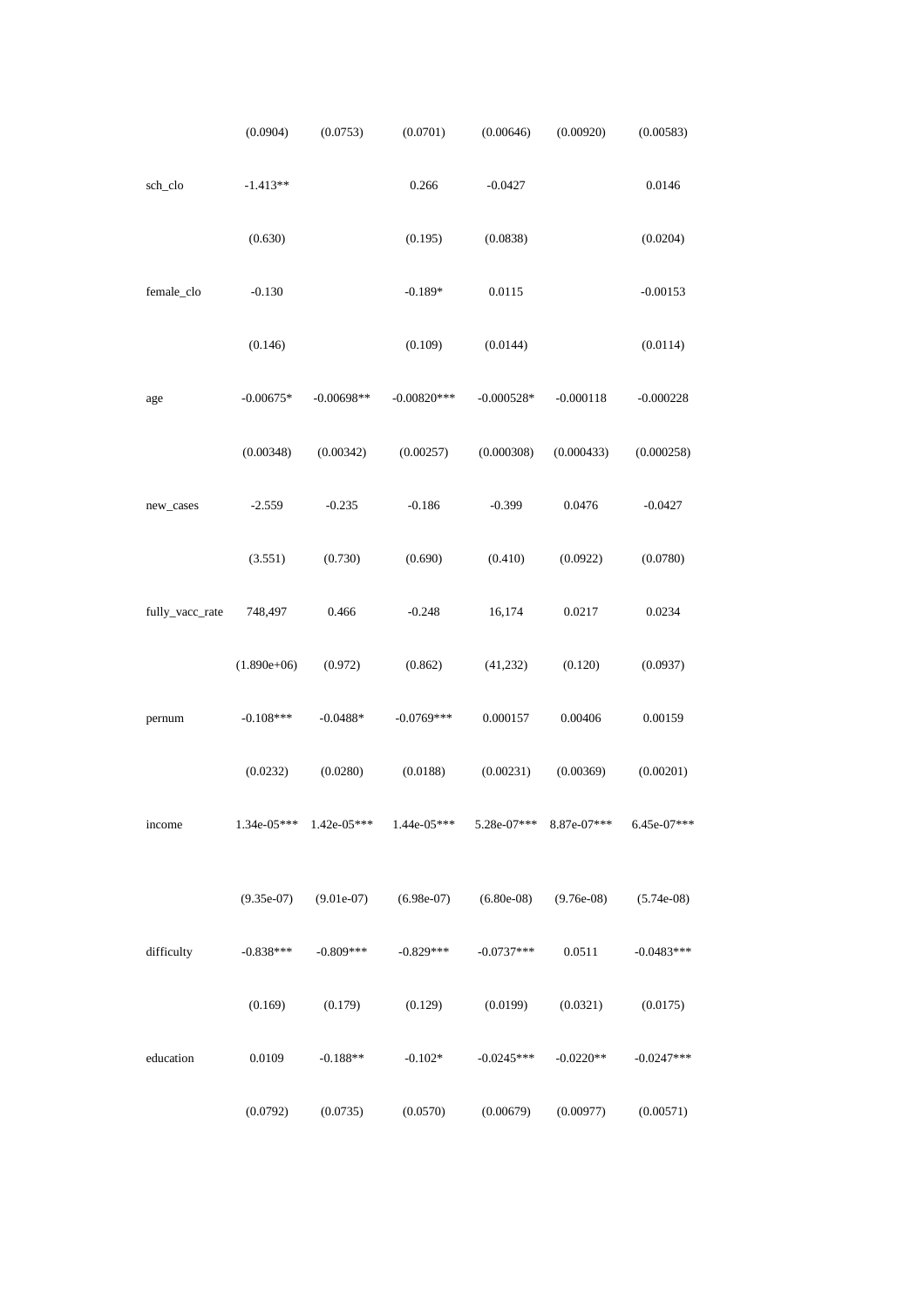| white         | $0.230***$ | $0.378***$ | $0.278***$ | $0.0168***$ | $-0.00514$ | 0.00771    |
|---------------|------------|------------|------------|-------------|------------|------------|
|               | (0.0796)   | (0.0718)   | (0.0569)   | (0.00647)   | (0.00896)  | (0.00539)  |
| sch_reopen    |            | 0.240      | $0.295*$   |             | $-0.0139$  | $-0.00708$ |
|               |            | (0.175)    | (0.171)    |             | (0.0185)   | (0.0165)   |
| female_reopen |            | $-0.185$   | $-0.143$   |             | $-0.0205$  | $-0.0157$  |
|               |            | (0.179)    | (0.177)    |             | (0.0194)   | (0.0173)   |
| Constant      | $2.133***$ | 3.014***   | $2.627***$ | 5.132***    | 5.094***   | 5.111***   |
|               | (0.554)    | (0.560)    | (0.508)    | (0.0476)    | (0.0623)   | (0.0445)   |
|               |            |            |            |             |            |            |
| Observations  | 24,995     | 16,741     | 38,660     | 25,595      | 15,414     | 38,495     |
| R-squared     |            |            |            | 0.079       | 0.081      | 0.077      |

Standard errors in parentheses

 $\overline{\phantom{a}}$ 

\*\*\* p<0.01, \*\* p<0.05, \* p<0.1

Appendix Figure 1: Dynamic county-level linear regression from extensive

perspective (full opening)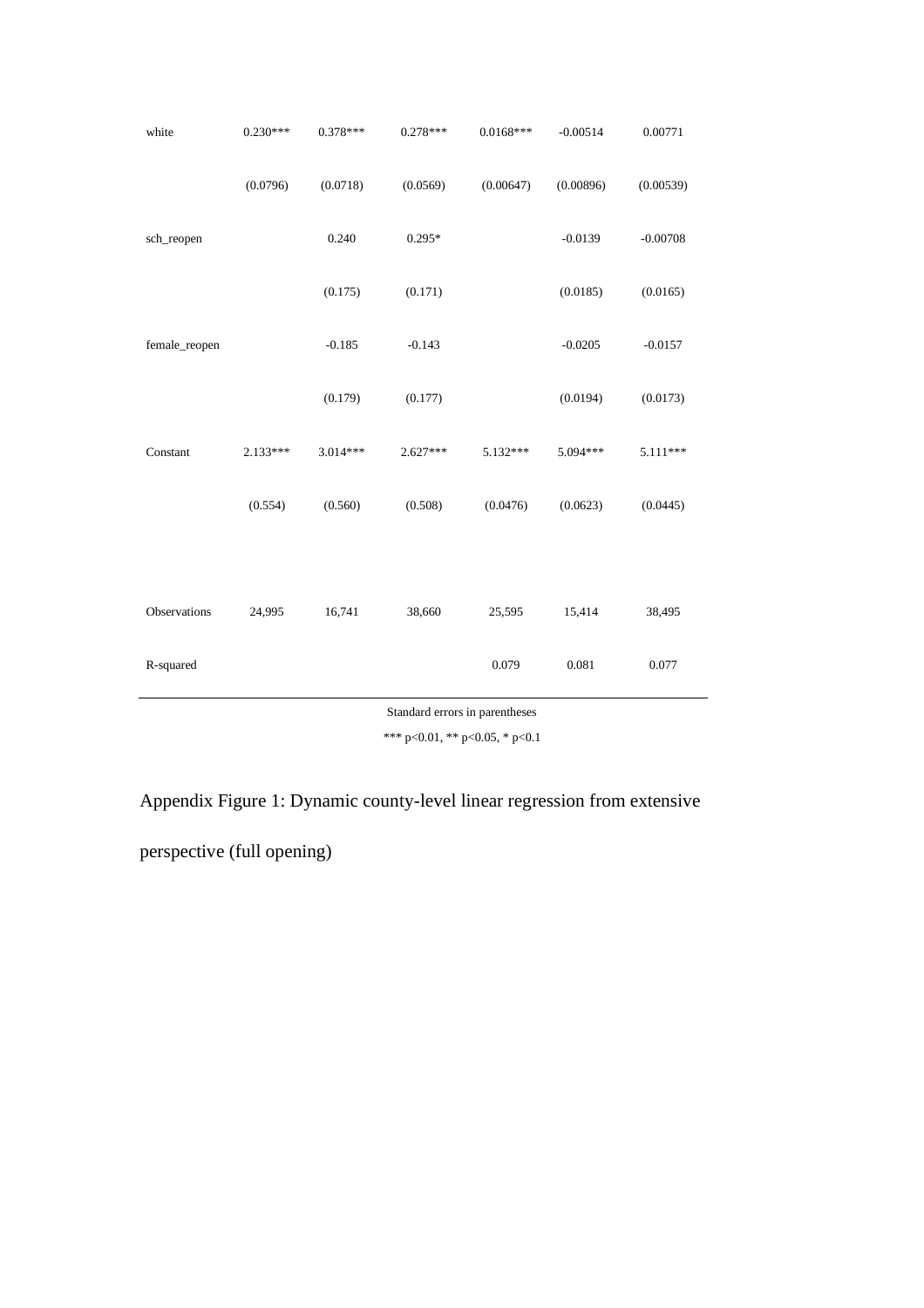



1. World Economic Forum. The global gender gap report 2020. (2019, December 16). Retrieved from [https://www.weforum.org/reports/gender-gap-2020-report-100-years](https://www.weforum.org/reports/gender-gap-2020-report-100-years-pay-equality)[pay-equality](https://www.weforum.org/reports/gender-gap-2020-report-100-years-pay-equality)

2. World Economic Forum. The global gender gap report 2021. (2021, March 31). Retrieved from [h](http://www3.weforum.org/docs/WEF_GGGR_2020.pdf)ttps://www.weforum.org/reports/ab6795a1-960c-42b2-b3d5- 587eccda6023

3. Albanesi, Stefania, and Jiyeon Kim. 2021. "Effects of the COVID-19 Recession on the US Labor Market: Occupation, Family, and Gender." *Journal of Economic Perspectives*, 35 (3): 3-24.DOI: 10.1257/jep.35.3.3

4. Hall, Robert E., and Alan B. Krueger. 2012. "Evidence on the Incidence of Wage Posting, Wage Bargaining, and On-the-Job Search." *American Economic Journal: Macroeconomics*, 4 (4): 56-67.DOI: 10.1257/mac.4.4.56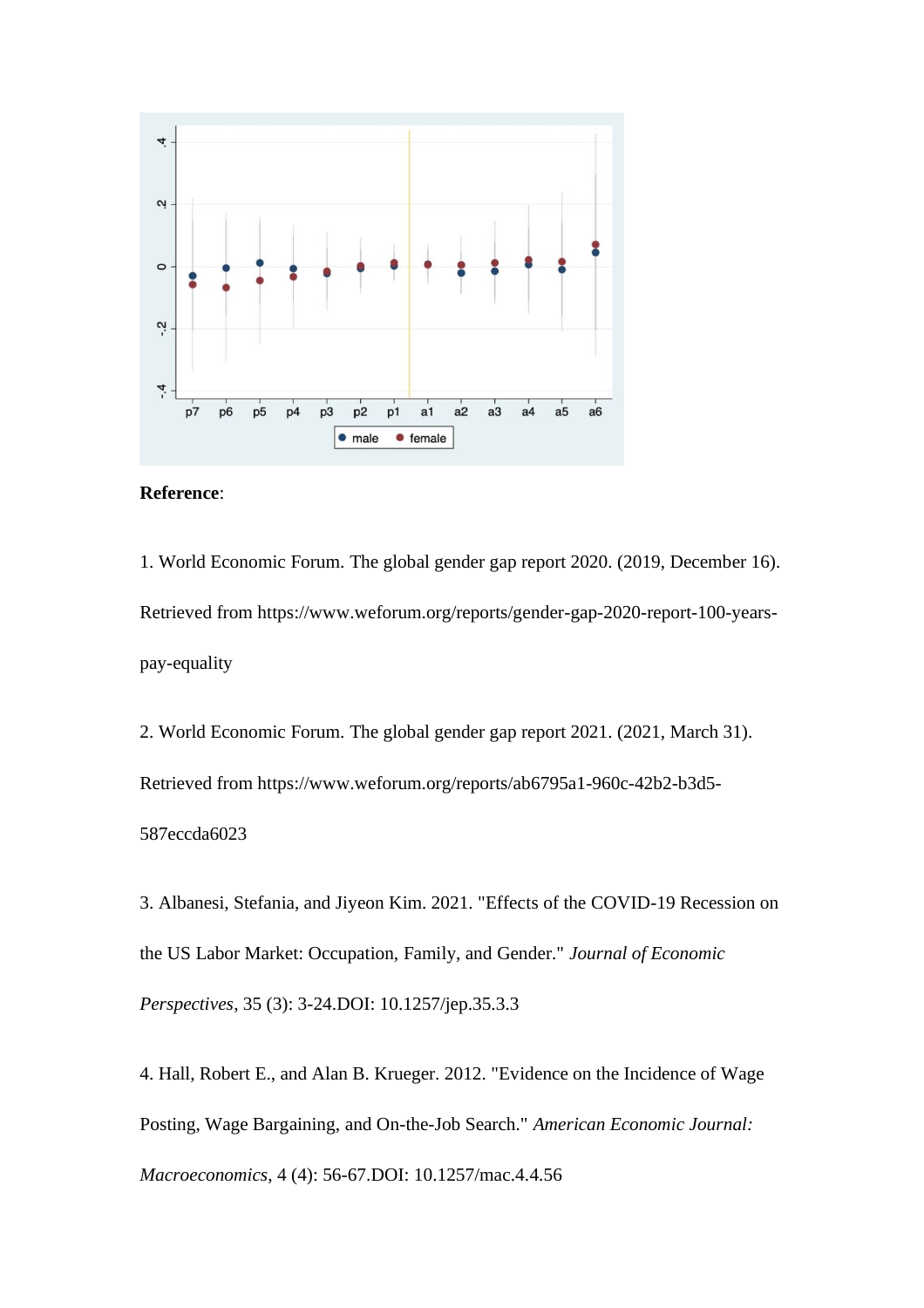5. Sabina Irimie, Roland Moraru, Lucian-Ionel Cioca, & Maria – Elena Boatcǎ. (2014). Aspects of the gender inequality issue in knowledge society careers. *Polish Journal of Management Studies, 9*, 43. Retrieved from Publicly Available Content Database database. Retrieved from <https://search.proquest.com/docview/2505535941>

6. Barigozzi, Francesca and Cremer, Helmuth and Monfardini, Chiara, The Gender Gap in Informal Child Care: Theory and Some Evidence from Italy (June 2019). CEPR Discussion Paper No. DP13782, Available at SSRN: <https://ssrn.com/abstract=3401869>

7. Mark Aguiar, Erik Hurst, Measuring Trends in Leisure: The Allocation of Time Over Five Decades, *The Quarterly Journal of Economics*, Volume 122, Issue 3, August 2007, Pages 969–1006,<https://doi.org/10.1162/qjec.122.3.969>

8. Center for Global Development, The Global Childcare Workload from School and Preschool Closures During the COVID-19 Pandemic, Retrieved from https://www.cgdev.org/publication/global-childcare-workload-school-and-preschoolclosures-during-COVID-19-pandemic

9. Cortes, Patricia, and Jessica Pan. 2018. "Occupation and gender." The Oxford handbook of women and the economy, pp. 425–452.